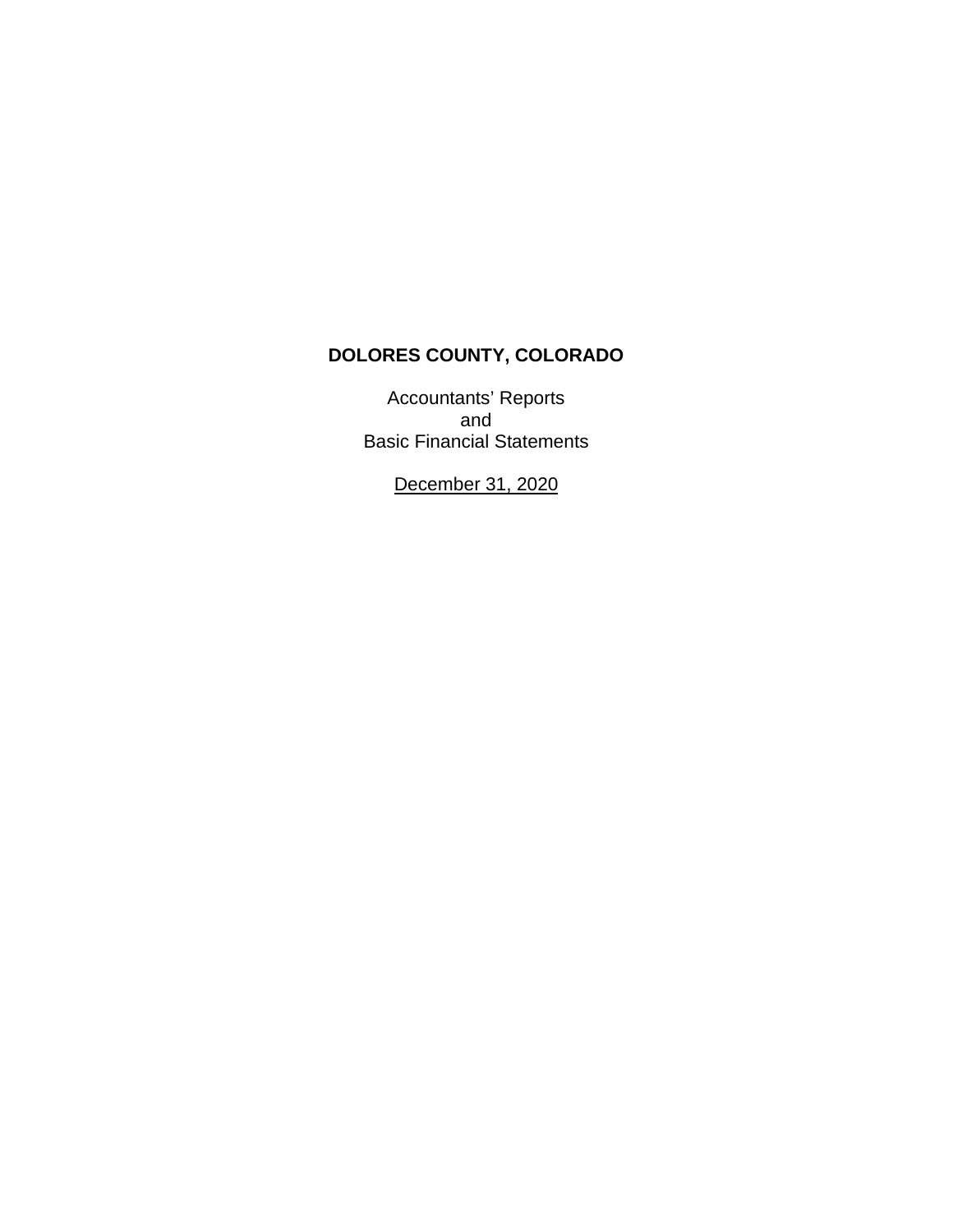# TABLE OF CONTENTS December 31, 2020

| <b>Independent Auditors' Report on Basic</b><br><b>Financial Statements</b> | $1 - 2$ |
|-----------------------------------------------------------------------------|---------|
| <b>Management's Discussion and Analysis</b>                                 | 3-13    |
| <b>Basic Financial Statements</b>                                           |         |
| <b>Government - Wide Financial Statements</b>                               |         |
| <b>Statement of Net Position</b>                                            | 14      |
| <b>Statement of Activities</b>                                              | 15      |
| <b>Fund Financial Statements</b>                                            |         |
| Balance Sheet-Governmental Funds and the                                    |         |
| Reconciliation of the Governmental Funds                                    |         |
| Balance Sheet with the Statement of Net Position                            | 16      |
| Statement of Revenues, Expenditures and Changes                             |         |
| in Fund Balances-Governmental Funds                                         | 17      |
| Reconciliation of the Statement of Revenues,                                |         |
| <b>Expenditures and Changes in Fund Balances-</b>                           |         |
| Governmental Funds to the Statement of Activities                           | 18      |
| Statement of Net Position-Proprietary Fund-Enterprise Fund                  | 19      |
| Statement of Revenues, Expenses, and Changes in                             |         |
| Net Position-Proprietary Fund-Enterprise Fund                               | 20      |
| Statement of Cash Flows-Proprietary Fund-Enterprise Fund                    | 21      |
| <b>Statement of Fiduciary Net Position</b>                                  | 22      |
| Statement of Changes in Fiduciary Net Position                              | 23      |
| <b>Notes to the Financial Statements</b>                                    | 24-39   |
| <b>Required Supplementary Information</b>                                   | 40      |
| Schedule of Revenues, Expenditures and Changes                              |         |
| in Fund Balance-Budget and Actual-General Fund                              | 41-43   |
| Schedule of Revenues, Expenditures and Changes                              |         |
| in Fund Balance-Budget and Actual-                                          |         |
| Road and Bridge Fund                                                        | 44      |
| Schedule of Revenues, Expenditures and Changes                              |         |
| in Fund Balance-Budget and Actual-                                          |         |
| Social Services Fund                                                        | 45      |
|                                                                             |         |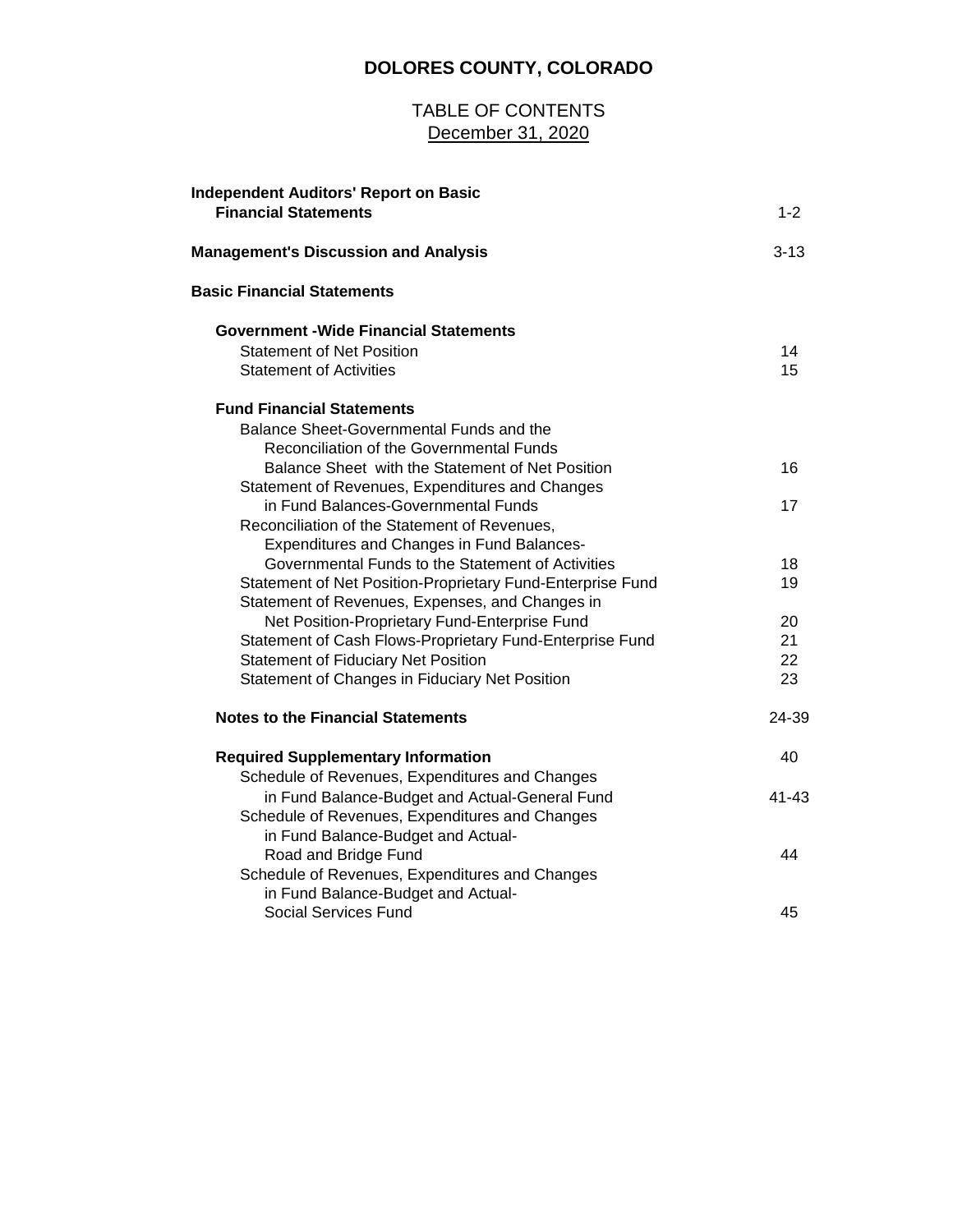## TABLE OF CONTENTS December 31, 2020

| <b>Other Supplementary Information</b>                                                                 | 46    |
|--------------------------------------------------------------------------------------------------------|-------|
| Non Major Governmental Funds                                                                           | 47    |
| Combining Balance Sheet-Non Major Governmental Funds                                                   | 48    |
| Combining Statement of Revenues, Expenditures and                                                      |       |
| Changes in Fund Balances-Non Major Governmental Funds                                                  | 49    |
| Schedule of Revenues, Expenditures and Changes                                                         |       |
| in Fund Balance-Budget and Actual-Senior Services Fund                                                 | 50    |
| Schedule of Revenues, Expenditures and Changes                                                         |       |
| in Fund Balance-Budget and Actual-Conservation Trust Fund                                              | 51    |
| Schedule of Revenues, Expenditures and Changes                                                         |       |
| in Fund Balance-Budget and Actual-Ormiston Fund                                                        | 52    |
| Schedule of Revenues, Expenditures and Changes                                                         |       |
| in Fund Balance-Budget and Actual-Contingency Fund                                                     | 53    |
| Schedule of Revenues, Expenditures and Changes                                                         | 54    |
| in Fund Balance-Budget and Actual-Public Health Fund<br>Schedule of Revenues, Expenditures and Changes |       |
| in Net Position-Budget and Actual-                                                                     |       |
| Proprietary Fund-Enterprise Fund                                                                       | 55    |
|                                                                                                        |       |
| <b>Information Required by Oversight Authorities</b>                                                   | 56    |
| Independent Auditors' Report on Internal Control Over                                                  |       |
| Financial Reporting and on Compliance and Other                                                        |       |
| Matters Based on an Audit of Financial Statements                                                      |       |
| in Accordance with Government Auditing Standards                                                       | 57-58 |
| Independent Auditors' Report on Compliance with                                                        |       |
| Requirements Applicable to Each Major Program                                                          |       |
| and Internal Control over Compliance Required                                                          |       |
| by the Uniform Guidance                                                                                | 59-60 |
| Schedule of Expenditures of Federal Awards                                                             | 61-62 |
| Notes to the Schedule of Federal Financial Assistance                                                  | 63    |
| Schedule of Findings and Questioned Costs                                                              | 64    |
| Summary of Prior Audit Findings                                                                        | 65    |
| Schedule of Corrective Action Plan                                                                     | 66    |
| Local Highway Finance Report                                                                           | 67-68 |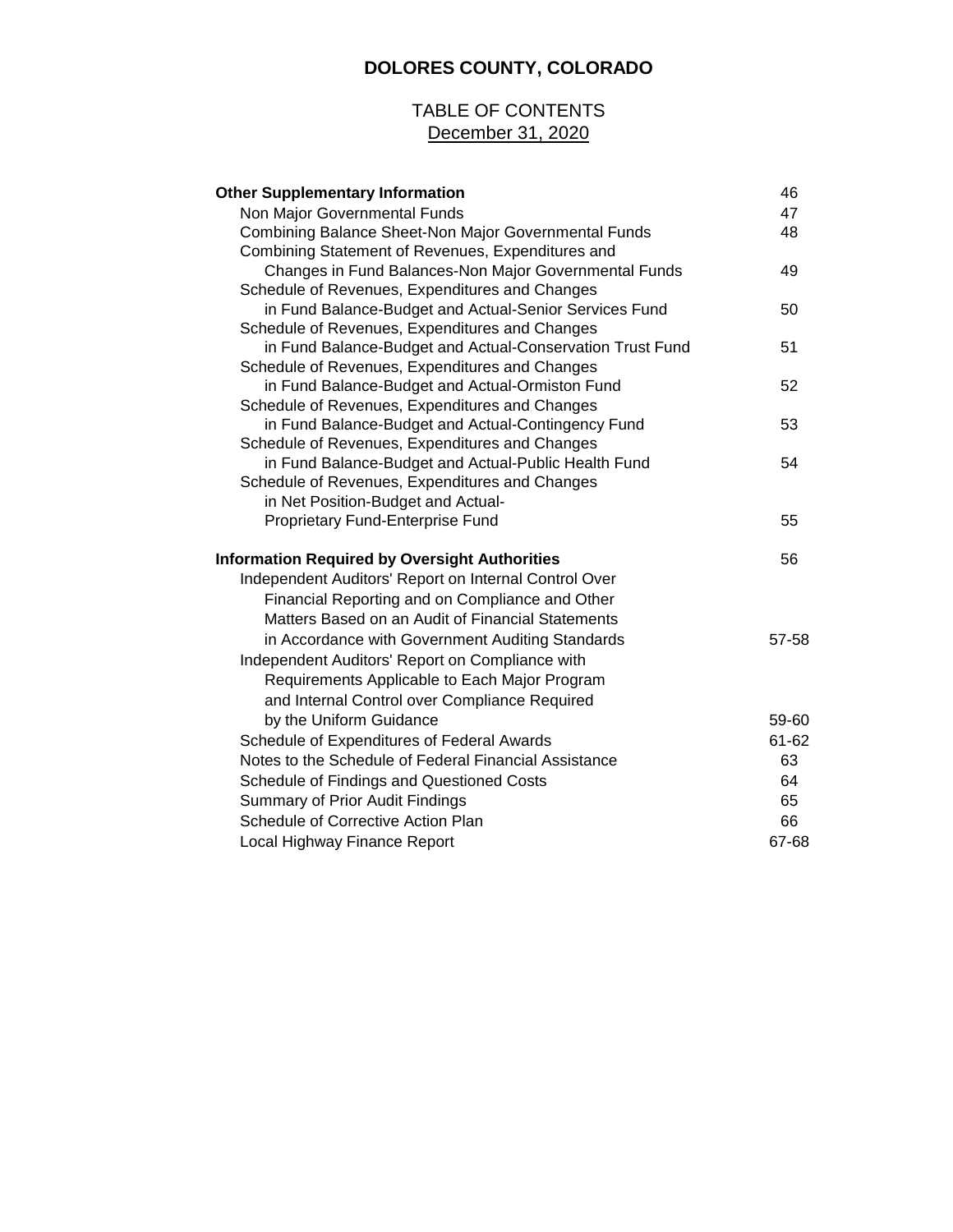# Majors and Haley, P.C. **Certified Public Accountants**

P.O. Box 1478 Cortez, CO 81321 (970) 565-9521 Fax: (970) 565-9441

Chris L. Majors, CPA, MT

### **INDEPENDENT AUDITORS' REPORT**

Lori Hasty Haley, CPA

To the Board of County Commissioners Dolores County, Colorado Dove Creek, Colorado 81321

#### **Report on the Financial Statements**

We have audited the accompanying financial statements of the governmental activities, the business-type activities, the aggregate discretely presented component units, each major fund, and the aggregate remaining fund information of the Dolores County, Colorado as of and for the year ended December 31, 2020, and the related notes to the financial statements, which collectively comprise the County's basic financial statements as listed in the table of contents.

#### Management's Responsibility for the Financial Statements

Management is responsible for the preparation and fair presentation of these financial statements in accordance with accounting principles generally accepted in the United States of America; this includes the design, implementation, and maintenance of internal control relevant to the preparation and fair presentation of financial statements that are free from material misstatement, whether due to fraud or error.

#### **Auditors' Responsibility**

Our responsibility is to express opinions on these financial statements based on our audit. We conducted our audit in accordance with auditing standards generally accepted in the United States of America and the standards applicable to financial audits contained in Government Auditing Standards, issued by the Comptroller General of the United States. Those standards require that we plan and perform the audit to obtain reasonable assurance about whether the financial statements are free of material misstatement.

An audit involves performing procedures to obtain audit evidence about the amounts and disclosures in the financial statements. The procedures selected depend on the auditors' judgment, including the assessment of the risks of material misstatement of the financial statements, whether due to fraud or error. In making those risk assessments, the auditors consider internal control relevant to the entity's preparation and fair presentation of the financial statements in order to design audit procedures that are appropriate in the circumstances, but not for the purpose of expressing an opinion on the effectiveness of the entity's internal control. Accordingly, we express no such opinion. An audit also includes evaluating the appropriateness of accounting policies used and the reasonableness of significant accounting estimates made by management, as well as evaluating the overall presentation of the financial statements.

We believe that the audit evidence we have obtained is sufficient and appropriate to provide a basis for our opinions.

#### **Opinions**

In our opinion, the financial statements referred to above present fairly, in all material respects, the respective financial position of the governmental activities, the business-type activities, the aggregate discretely presented component units, each major fund, and the aggregate remaining fund information of the Dolores County. Colorado, as of December 31, 2020, and the respective changes in financial position and, where applicable.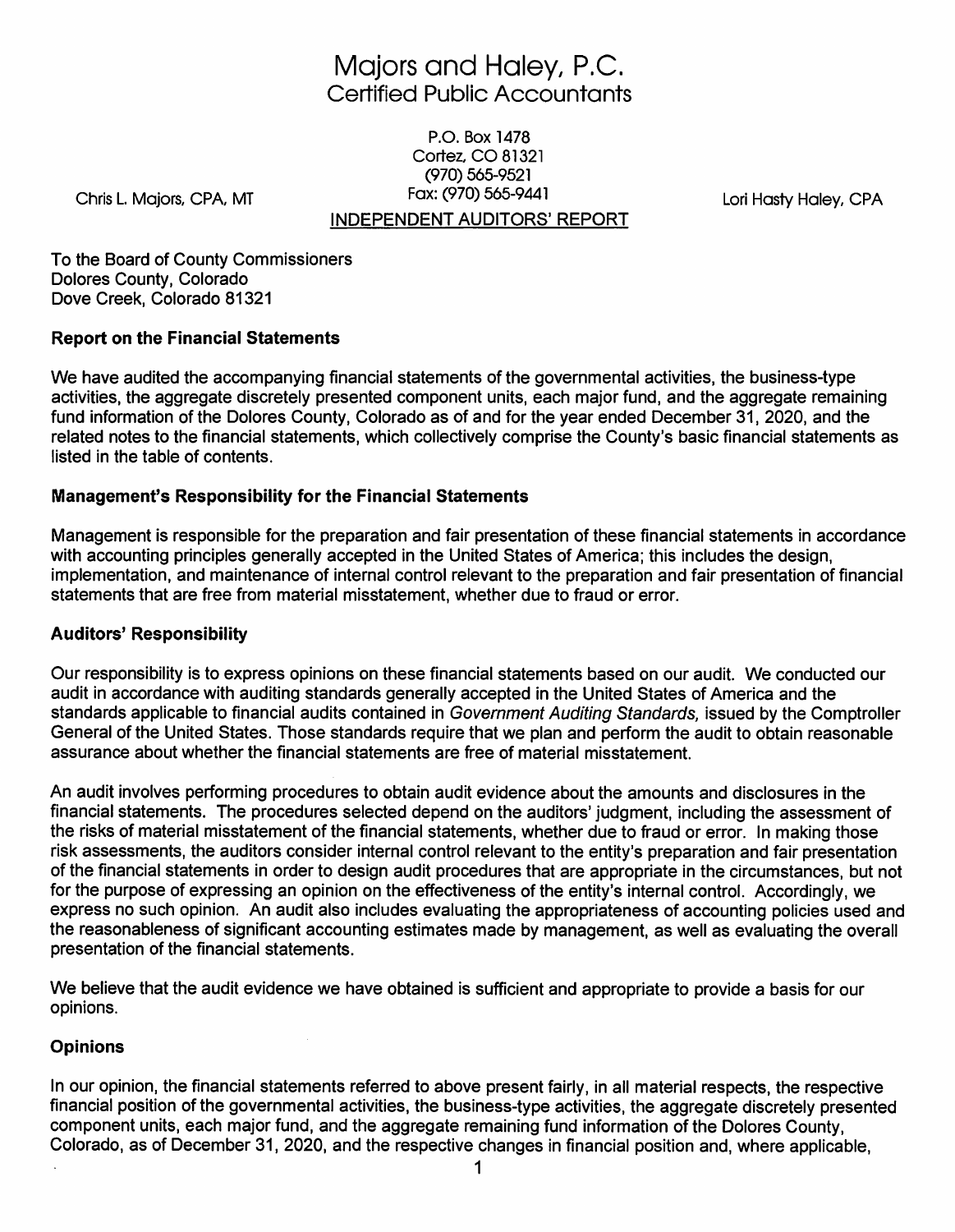cash flows thereof for the year then ended in conformity with accounting principles generally accepted in the United States of America.

#### **Other matters**

#### **Required Supplementary Information**

Accounting principles generally accepted in the United States of America require that the management's discussion and analysis and budgetary comparison information on pages 3 through 13 and pages 40 through 45 be presented to supplement the basic financial statements. Such information, although not a required part of the basic financial statements, is required by the Governmental Accounting Standards Board, who considers it to be an essential part of financial reporting for placing the basic financial statements in an appropriate operational, economic, or historical context. We have applied certain limited procedures to the required supplementary information in accordance with auditing standards generally accepted in the United States of America, which consisted of inquiries of management about the methods of preparing the information and comparing the information for consistency with management's responses to our inquiries, the basic financial statements, and other knowledge we obtained during our audit of the basic financial statements. We do not express an opinion or provide any assurance on the information because the limited procedures do not provide us with sufficient evidence to express an opinion or provide any assurance.

#### Other Information

Our audit was conducted for the purpose of forming opinions on the financial statements that collectively comprise the Dolores County, Colorado's basic financial statements. The combining non-major fund financial statements, budgetary comparison schedules, and Local Highway Finance Report are presented for purposes of additional analysis and are not a required part of the financial statements. The schedule of expenditures of federal awards is presented for purposes of additional analysis as required by Title 2 U.S. Code of Federal Regulations (CFR) Part 200, Uniform Administrative Requirements, Cost Principles, and Audit Requirements for Federal Awards, and is also not a required part of the basic financial statements.

The combining non-major fund financial statements, budgetary comparison schedules, Local Highway Finance Report and the schedule of expenditures of federal awards are the responsibility of management and were derived from and relates directly to the underlying accounting and other records used to prepare the basic financial statements. Such information has been subjected to the auditing procedures applied in the audit of the basic financial statements and certain additional procedures, including comparing and reconciling such information directly to the underlying accounting and other records used to prepare the basic financial statements themselves, and other additional procedures in accordance with auditing standards generally accepted in the United States of America. In our opinion, the combining non-major fund financial statements, budgetary comparison schedules, Local Highway Finance Report and the schedule of expenditures of federal awards are fairly stated in all material respects in relation to the basic financial statements as a whole.

#### **Other Reporting Required by Government Auditing Standards**

In accordance with Government Auditing Standards, we have also issued our report dated August 11, 2021, on our consideration of the Dolores County, Colorado's internal control over financial reporting and on our tests of its compliance with certain provisions of laws, regulations, contracts, and grant agreements and other matters. The purpose of that report is to describe the scope of our testing on internal control over financial reporting or on compliance. That report is an integral part of an audit performed in accordance with Government Auditing Standards in considering the Dolores County, Colorado's internal control over financial reporting and compliance.

the and Holmes.

Majors and Haley, P.C. August 11, 2021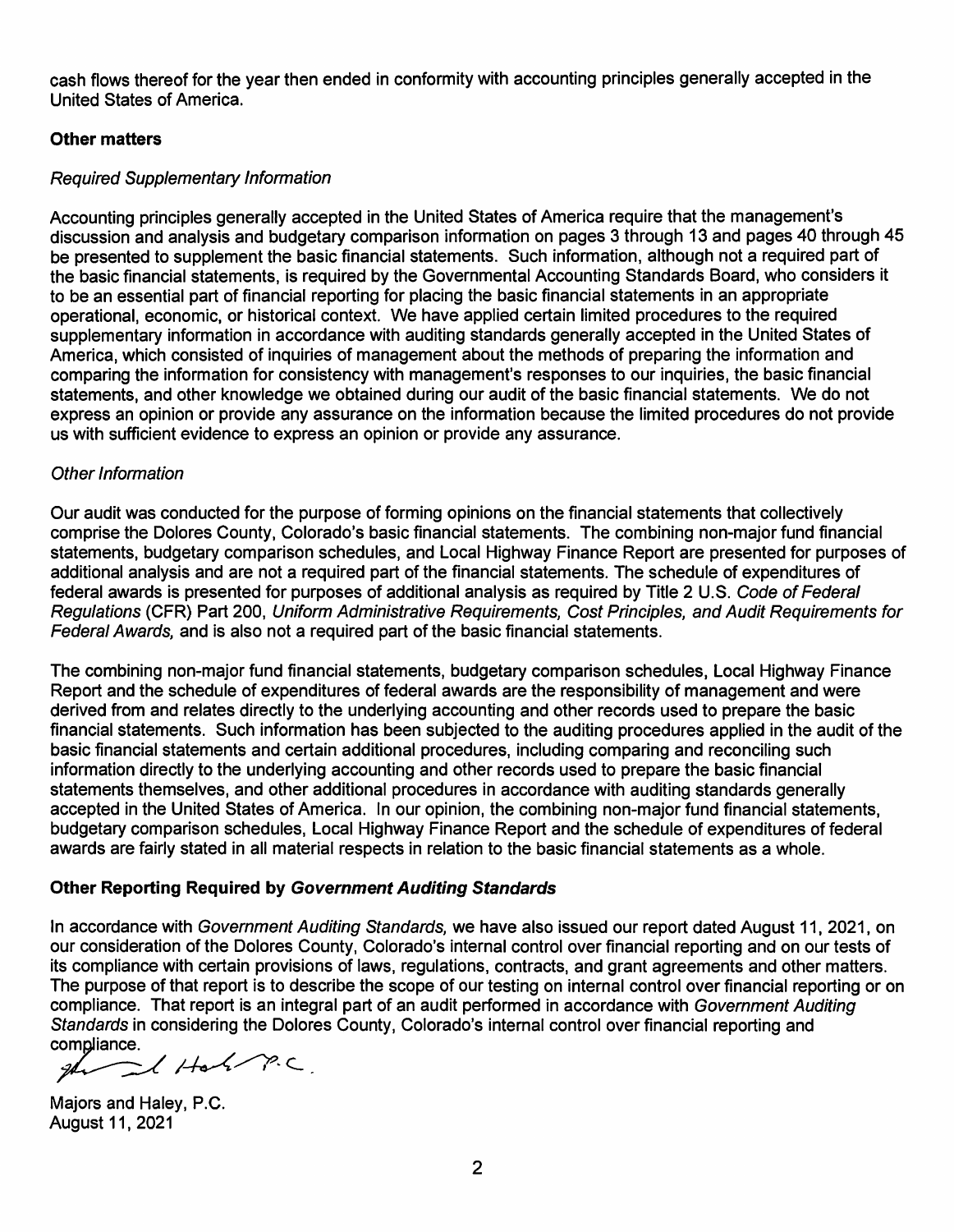### MANAGEMENT'S DISCUSSION AND ANALYSIS (UNAUDITED) For the Year Ended December 31, 2020

## *FINANCIAL HIGHLIGHTS*

Key financial highlights for the County in 2020 are as follows:

- $\triangleright$  In total, net position increased by \$227,502. Net position of governmental activities increased by \$225,607, which represents a .86 percent increase from 2019. Net position of business type activities increased \$1,895 or .17 percent from 2019.
- General revenues accounted for \$4,383,298 in revenue or 50.3 percent of all revenues. Program specific revenues in the form of charges for services, grants and contributions accounted for \$4,328,570 million or 49.7 percent of total revenues of \$8,711,868.
- $\triangleright$  Governmental activities total assets increased by \$85,449. Total liabilities increased by \$37,836. Deferred inflows of resources decreased by \$177,994.
- $\triangleright$  The County incurred \$8,322,545 million in expenses related to governmental activities. \$4,275,836 of these expenses were offset by program specific charges for services, grants and contributions. General revenues (primarily property taxes and mineral leasing funds) of \$4,246,808 were adequate to cover the balance of the costs of these programs.
- $\triangleright$  Among the major funds, the General Fund had \$3,882,436 in revenues, including transfers and \$3,627,954 in expenditures including transfers. It's fund balance increased by \$254,482 from \$8,919,006 to \$9,173,488.
- $\triangleright$  Net position of the Enterprise Fund increased from \$1,115,432 to \$1,117,327.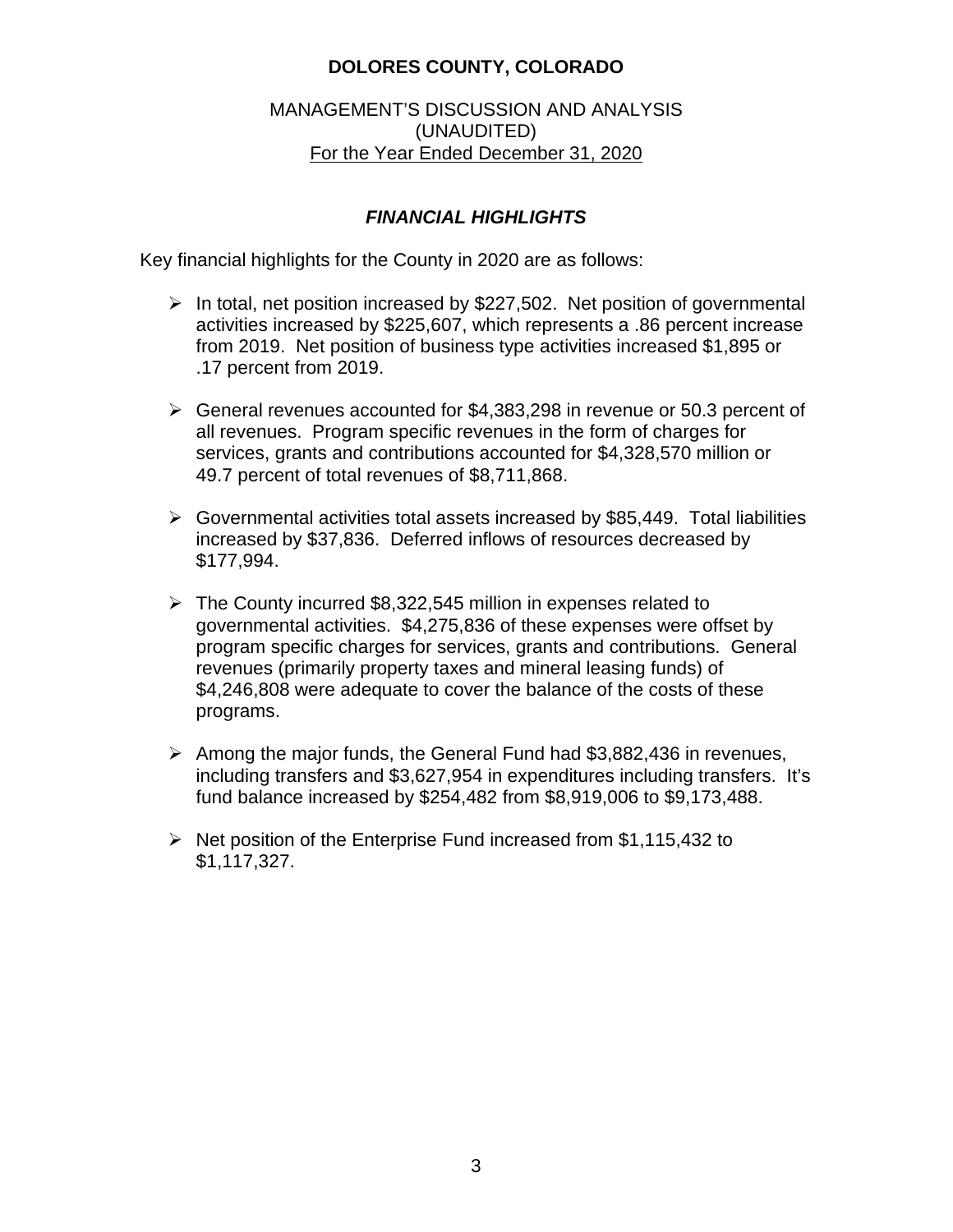### MANAGEMENT'S DISCUSSION AND ANALYSIS (UNAUDITED) For the Year Ended December 31, 2020

## *OVERVIEW OF THE FINANCIAL STATEMENTS*

This annual report consists of four parts: management's discussion and analysis, the basic financial statements, required supplementary information, and other supplementary information. The basic financial statements include two kinds of statements that present different views of the County.

- $\triangleright$  The first two statements are County-wide financial statements that provide both short-term and long-term information about the County's overall financial status.
- $\triangleright$  The remaining statements are fund financial statements that focus on individual parts of the County, reporting the County's operations in more detail than the County-wide statements.
- $\triangleright$  The governmental funds statements tell how basic services such as general government were financed in the short-term as well as what remains for future spending.
- $\triangleright$  Proprietary funds statements offer short-term and long-term financial information about the activities the County operates like businesses, such as weed control services.
- $\triangleright$  Fiduciary funds statements provide information about the financial relationships in which the County acts solely as a trustee or agent for the benefit of others.

The financial statements also include notes that explain some of the information in the statements and provide more detailed data. The statements are followed by a section of required supplemental information that further explains and supports the financial statements with a comparison of the County's budget for the year.

### *County-wide Statements*

The County-wide statements report information about the County as a whole using accounting methods similar to those used by private companies. The statement of net position includes all of the County's assets, deferred outflows of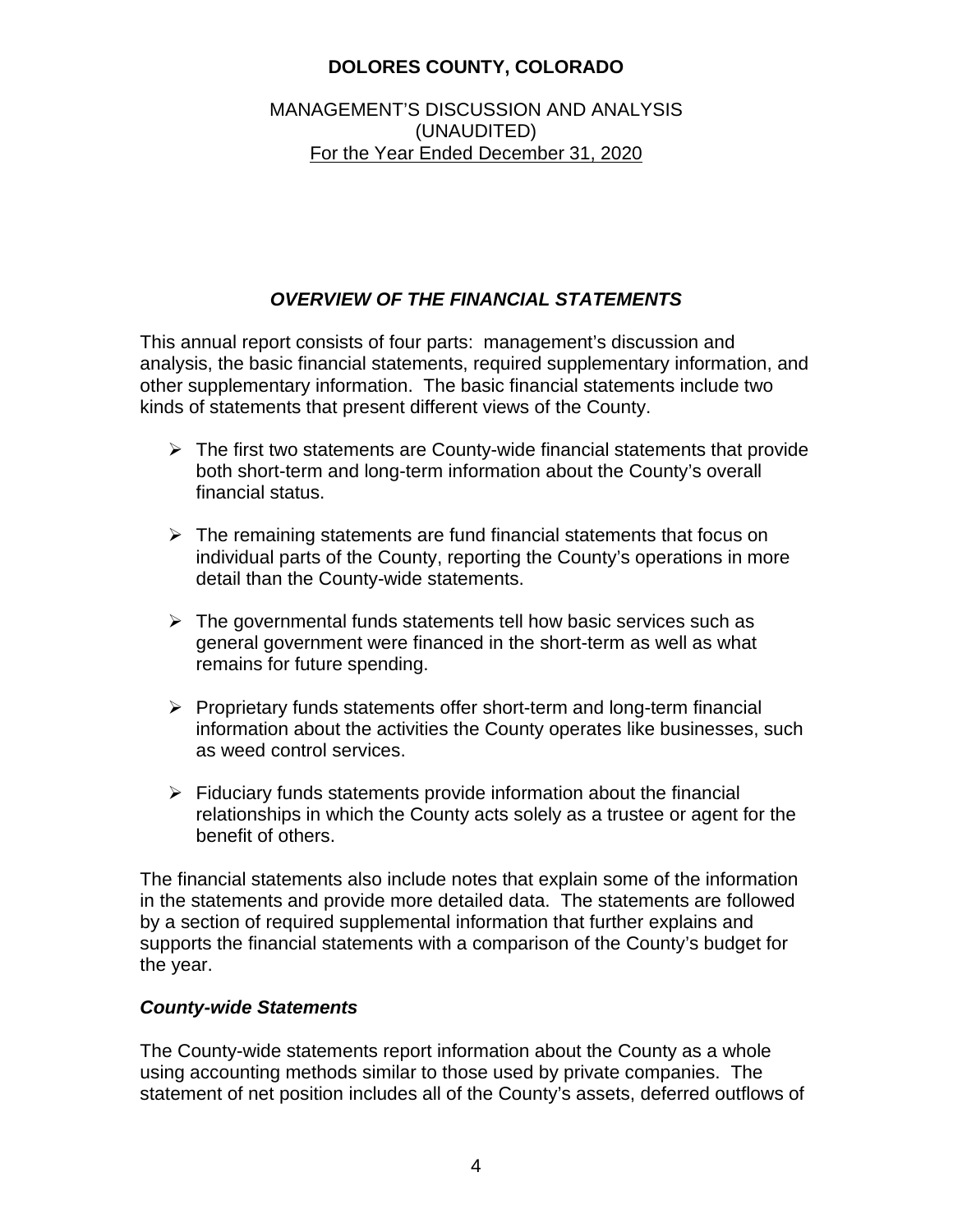### MANAGEMENT'S DISCUSSION AND ANALYSIS (UNAUDITED) For the Year Ended December 31, 2020

resources, liabilities and deferred inflows of resources. All of the current year's revenues and expenses are accounted for in the statement of activities regardless of when cash is received or paid.

The two County-wide statements report the County's net position and how it has changed. Net position (the difference between the County's assets, deferred inflows of resources, and liabilities and deferred outflows of resources) is one way to measure the County's financial position.

- $\triangleright$  Over time, increases or decreases in the County's net position are an indicator of whether its financial position is improving or deteriorating.
- $\triangleright$  To assess the County's overall health, you need to consider additional non-financial factors such as changes in the County's property tax base and the condition of county facilities.

In the County-wide financial statements, the County's activities are divided into two categories:

- *Governmental activities*Most of the County's basic services are included here, such as general government, public works, public safety, public health and culture and recreation. These activities are financed mainly through property taxes and operating grants.
- *Business-type activities-* The County charges fees to help cover the costs of certain services it provides. The County's weed control operation is included here.

### *Fund Financial Statements*

The fund financial statements provide more detailed information about the County's funds, focusing on its most significant or "major" funds, not the County as a whole. Funds are accounting devices the County uses to keep track of specific sources of funding and spending on particular programs. Some funds are required to be established by state law. However, the County establishes many other funds to help it manage and control its finances to achieve certain results.

The County uses three types of funds: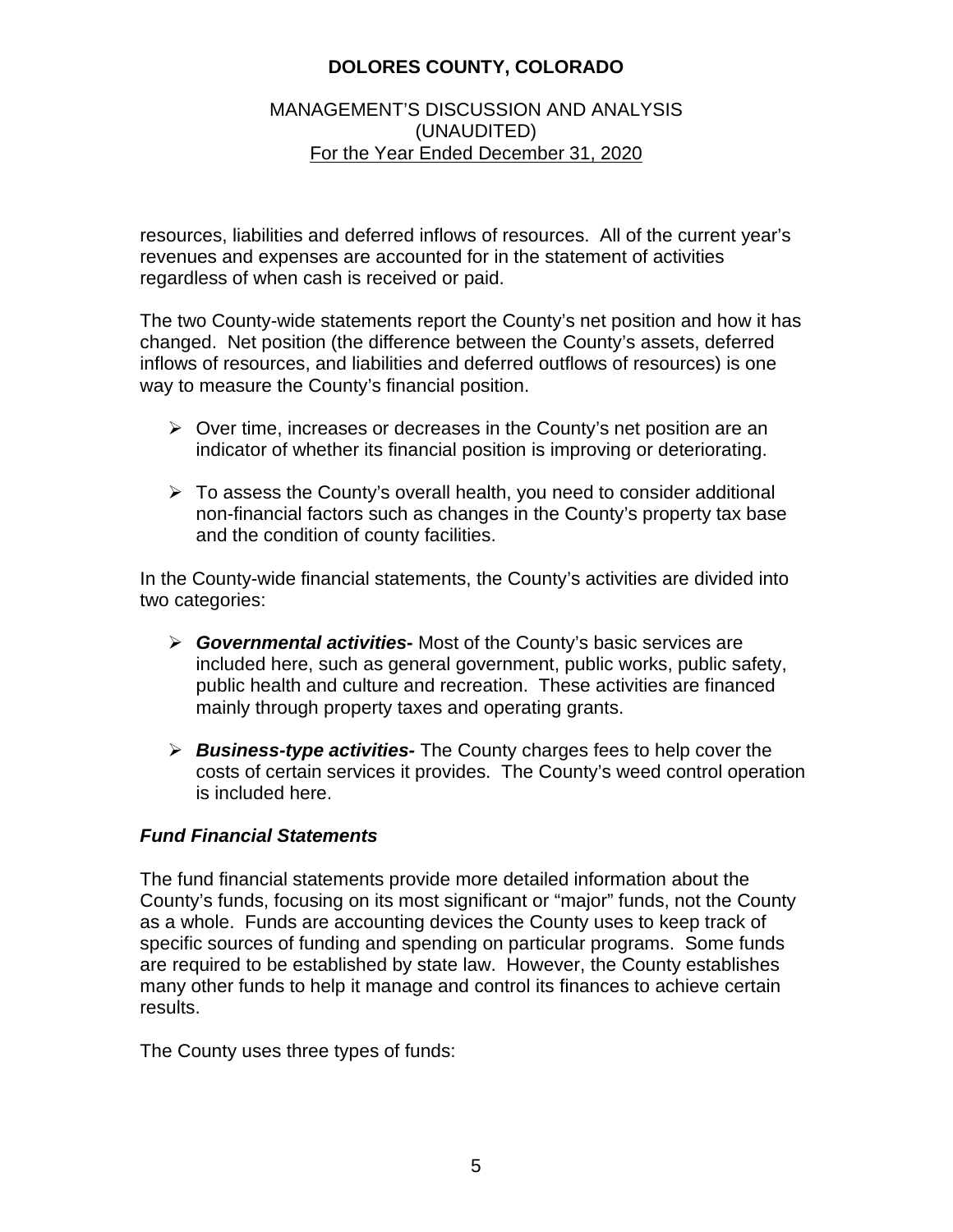### MANAGEMENT'S DISCUSSION AND ANALYSIS (UNAUDITED) For the Year Ended December 31, 2020

- *Governmental funds-* Most of the County's basic services are included in governmental funds, which focus on how money flows into and out of those funds and the balances left at year-end that are available for spending. These funds are reported using the modified accrual basis of accounting, which measures cash and all other financial assets that can readily be converted to cash. The governmental fund statements provide a detailed short-term view of the County's general operations and the services it provides. Governmental fund information helps one determine whether there are more or fewer financial resources that can be spent in the near future to finance the County's programs. Because this information does not encompass the additional long-term focus of the County-wide statements, additional information at the bottom of the governmental funds statements explains the relationship (or difference) between them.
- *Proprietary funds-* Services for which the County charges a fee are generally reported in proprietary funds. Proprietary funds are reported in the same way as the County-wide financial statements. The County's enterprise funds (one type of proprietary fund) are the same as its business-type activities but provide more detail and additional information such as cash flow analysis.
- *Fiduciary funds-* The County is the agent, or fiduciary, for assets that belong to others, such as the Agency Fund. The County is responsible for ensuring that the assets reported in this fund are used only for their intended purposes and by those to whom the assets belong. The County excludes these activities from the County-wide financial statements because it cannot use these assets to finance its operations.

## *FINANCIAL ANALYSIS OF THE COUNTY AS A WHOLE*

Total assets increased by \$78,603. Total liabilities increased by \$38,433. Deferred inflows of resources decreased by \$187,332.

The County's combined net position was larger on December 31, 2020 than it was at December 31, 2019, increasing by .83 percent to \$27,708,866. Most of the increase came from its governmental activities, the net position of which increased \$225,607 to \$26,591,539. The net position of the County's business type activities increased \$1,895 to \$1,117,327.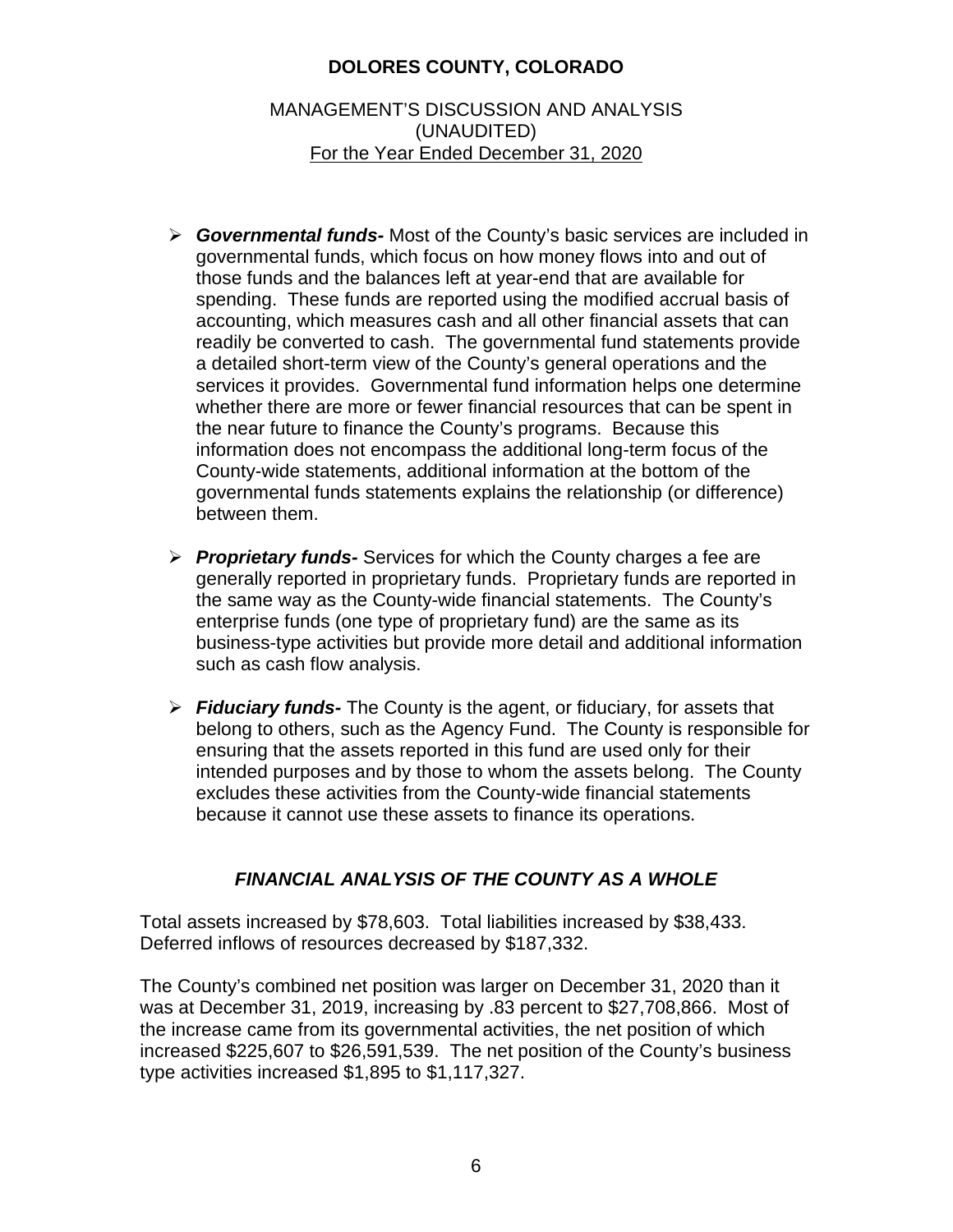## MANAGEMENT'S DISCUSSION AND ANALYSIS (UNAUDITED) For the Year Ended December 31, 2020

Table 1 provides a summary of the County's net position for 2020 compared to 2019:

## *Table 1 Condensed Statement of Net Position (In millions)*

|                               | Governmental |                   |        |    | Business-type     |    |       | Total |        |        |        |
|-------------------------------|--------------|-------------------|--------|----|-------------------|----|-------|-------|--------|--------|--------|
|                               |              | <b>Activities</b> |        |    | <b>Activities</b> |    |       |       |        | County |        |
|                               | 2020         |                   | 2019   |    | 2020              |    | 2019  |       | 2020   |        | 2019   |
| Assets                        |              |                   |        |    |                   |    |       |       |        |        |        |
| <b>Current assets</b>         | 19.353<br>\$ | \$                | 19.835 | \$ | 1.121             | \$ | 1.115 | \$    | 20.474 | \$     | 20.950 |
| Capital assets                | 10.514       |                   | 9.947  |    | 0.119             |    | 0.131 |       | 10.633 |        | 10.078 |
| <b>Total assets</b>           | 29.867       |                   | 29.782 |    | 1.240             |    | 1.246 |       | 31.107 |        | 31.028 |
| Liabilities                   |              |                   |        |    |                   |    |       |       |        |        |        |
| <b>Current liabilities</b>    | 0.312        |                   | 0.283  |    | 0.002             |    | 0.001 |       | 0.314  |        | 0.284  |
| Noncurrent liabilities        | 0.242        |                   | 0.234  |    |                   |    |       |       | 0.242  |        | 0.234  |
| Deferred inflows of resouces  | 2.721        |                   | 2.899  |    | 0.121             |    | 0.130 |       | 2.842  |        | 3.029  |
| <b>Net Position</b>           |              |                   |        |    |                   |    |       |       |        |        |        |
| Net investment capital assets | 10.257       |                   | 9.681  |    | 0.119             |    | 0.131 |       | 10.376 |        | 9.812  |
| Nonspendable-Inventories      | 0.386        |                   | 0.360  |    |                   |    |       |       | 0.386  |        | 0.360  |
| Restricted                    | 6.925        |                   | 7.556  |    |                   |    |       |       | 6.925  |        | 7.556  |
| Unrestricted                  | 9.024        |                   | 8.769  |    | 0.998             |    | 0.984 |       | 10.022 |        | 9.753  |
| Total net position            | 26.592<br>\$ | \$                | 26.366 | \$ | 1.117             | \$ | 1.115 | \$    | 27.709 | \$     | 27.481 |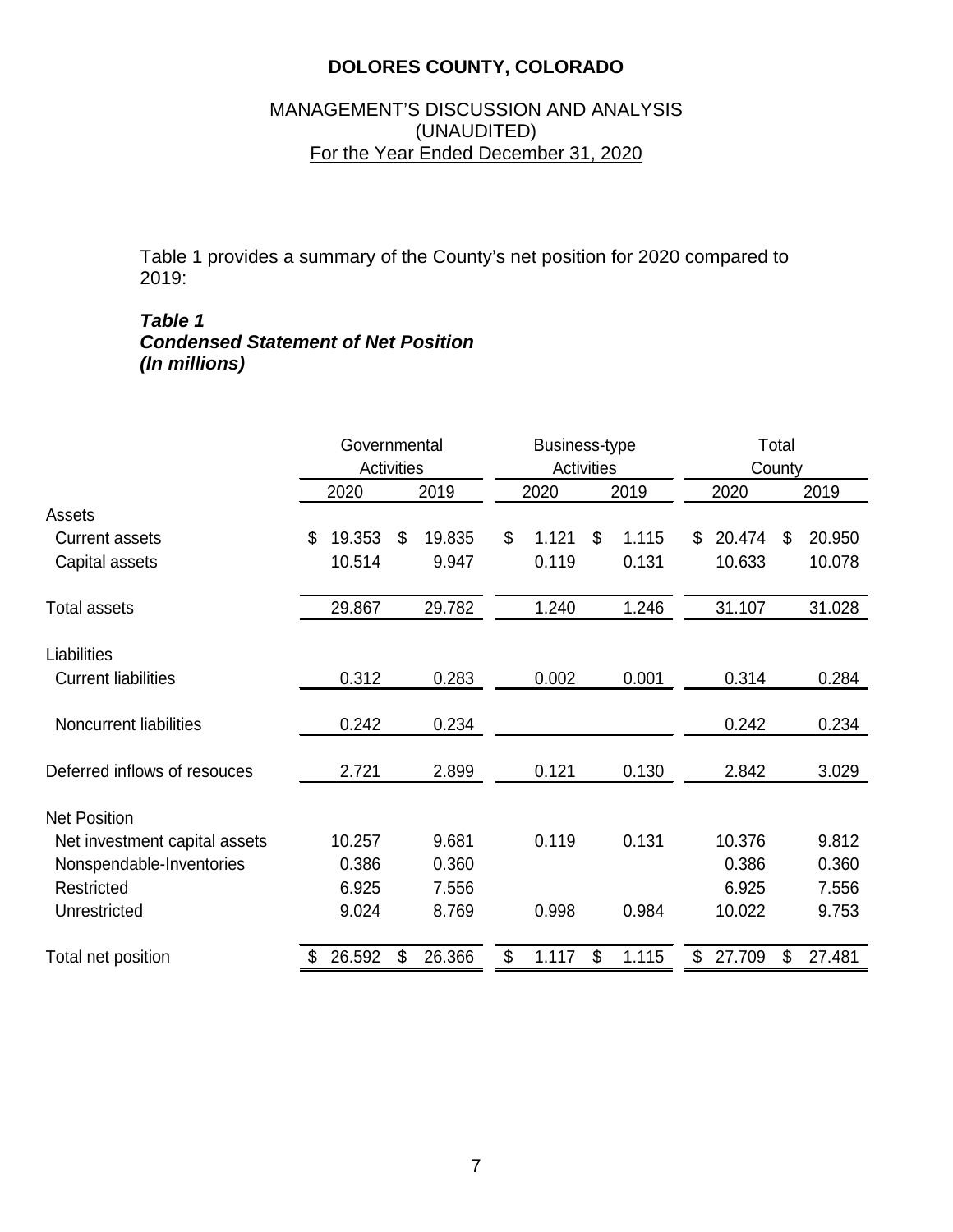## MANAGEMENT'S DISCUSSION AND ANALYSIS (UNAUDITED) For the Year Ended December 31, 2020

Table 2 shows the changes in net position for fiscal year 2020 compared to 2019.

## *Table 2 Changes in Net Position (In millions)*

|                              | Governmental | <b>Activities</b> |                | <b>Business-type</b><br><b>Activities</b> |             | Total<br>County         |    |       |
|------------------------------|--------------|-------------------|----------------|-------------------------------------------|-------------|-------------------------|----|-------|
|                              | 2020         | 2019              |                | 2020                                      | 2019        | 2020                    |    | 2019  |
| Revenues                     |              |                   |                |                                           |             |                         |    |       |
| Program revenues             |              |                   |                |                                           |             |                         |    |       |
| Charges for services         | \$<br>0.521  | 1.124<br>\$       | $\mathfrak{S}$ | 0.053                                     | \$<br>0.051 | 0.574<br>$\mathfrak{S}$ | \$ | 1.175 |
| <b>Operating grants</b>      | 3.755        | 3.819             |                |                                           |             | 3.755                   |    | 3.819 |
| Capital grants               |              |                   |                |                                           |             |                         |    |       |
| General revenues             |              |                   |                |                                           |             |                         |    |       |
| Property taxes               | 3.265        | 3.373             |                | 0.130                                     | 0.137       | 3.395                   |    | 3.510 |
| Mineral leasing              | 0.327        | 0.359             |                |                                           |             | 0.327                   |    | 0.359 |
| Other                        | 0.655        | 0.827             |                | 0.006                                     | 0.008       | 0.661                   |    | 0.835 |
|                              |              |                   |                |                                           |             |                         |    |       |
| <b>Total revenues</b>        | 8.523        | 9.502             |                | 0.189                                     | 0.196       | 8.712                   |    | 9.698 |
| <b>Expenses</b>              |              |                   |                |                                           |             |                         |    |       |
| General government           | 2.222        | 2.053             |                |                                           |             | 2.222                   |    | 2.053 |
| Public safety                | 1.174        | 0.972             |                |                                           |             | 1.174                   |    | 0.972 |
| Public works                 | 2.594        | 3.081             |                | 0.187                                     | 0.146       | 2.781                   |    | 3.227 |
| Public health and welfare    | 2.106        | 1.737             |                |                                           |             | 2.106                   |    | 1.737 |
| Culture and recreation       | 0.200        | 0.199             |                |                                           |             | 0.200                   |    | 0.199 |
| Depreciation-unallocated     | 0.027        | 0.027             |                |                                           |             | 0.027                   |    | 0.027 |
|                              |              |                   |                |                                           |             |                         |    |       |
| <b>Total expenses</b>        | 8.323        | 8.069             |                | 0.187                                     | 0.146       | 8.510                   |    | 8.215 |
| Increase in supply inventory | 0.026        | 0.016             |                |                                           |             | 0.026                   |    | 0.016 |
| Increase (decrease)          |              |                   |                |                                           |             |                         |    |       |
| in net position              | 0.226<br>\$  | \$<br>1.449       | \$             | 0.002                                     | \$<br>0.050 | \$<br>0.228             | \$ | 1.499 |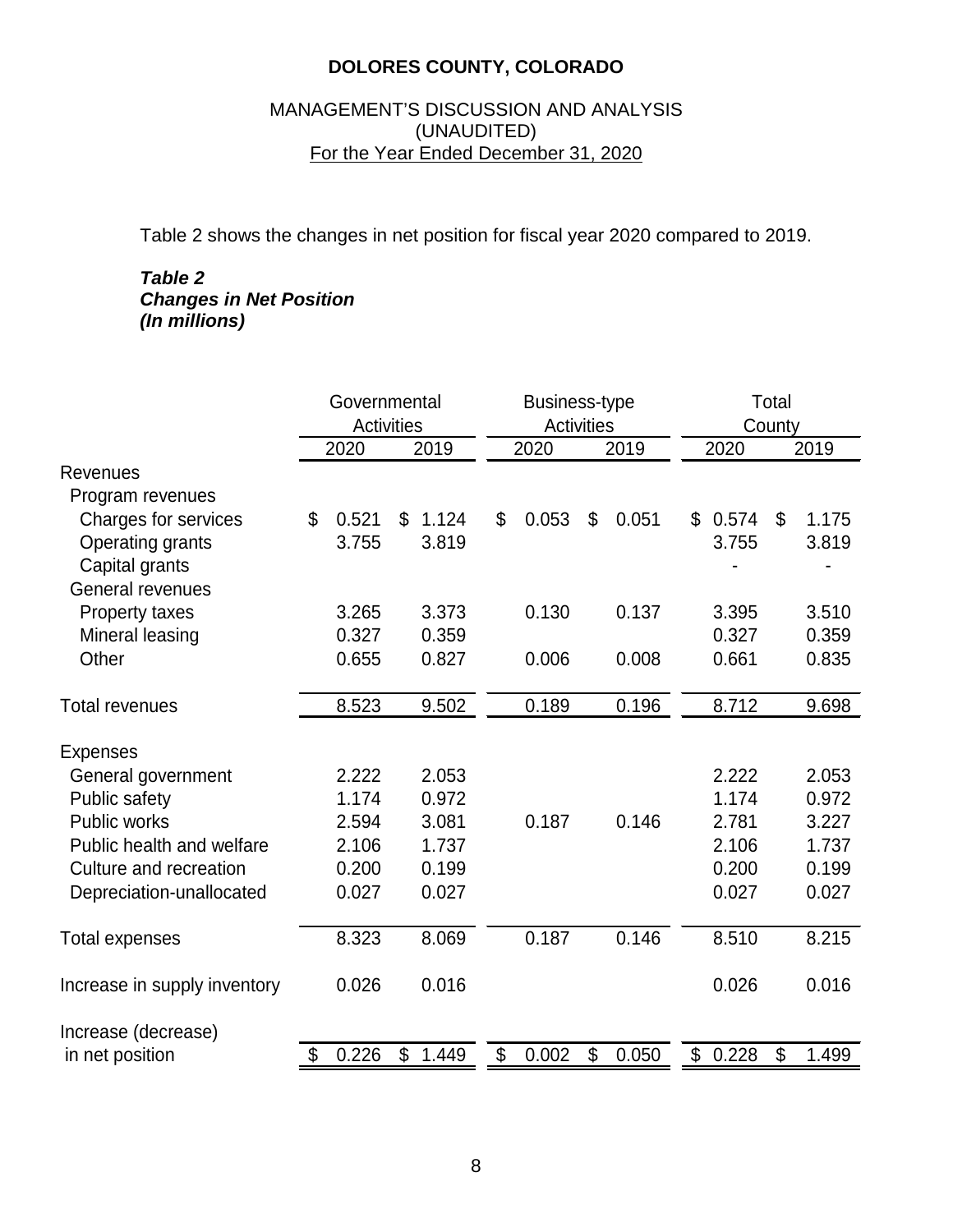### MANAGEMENT'S DISCUSSION AND ANALYSIS (UNAUDITED) For the Year Ended December 31, 2020

Operating grants and property taxes accounted for most of the County's total revenue, with each contributing 43 percent and 39 percent respectively (See Table 3). Another 7 percent came from charges for services and the remainder from mineral leasing and other sources.

The County's expenses are predominately related to public works, (32.7 percent), general government (26.1 percent) and public health and welfare (24.7 percent) (See Table 4).

## *Table 3 Sources of Revenue for Fiscal Year 2020*

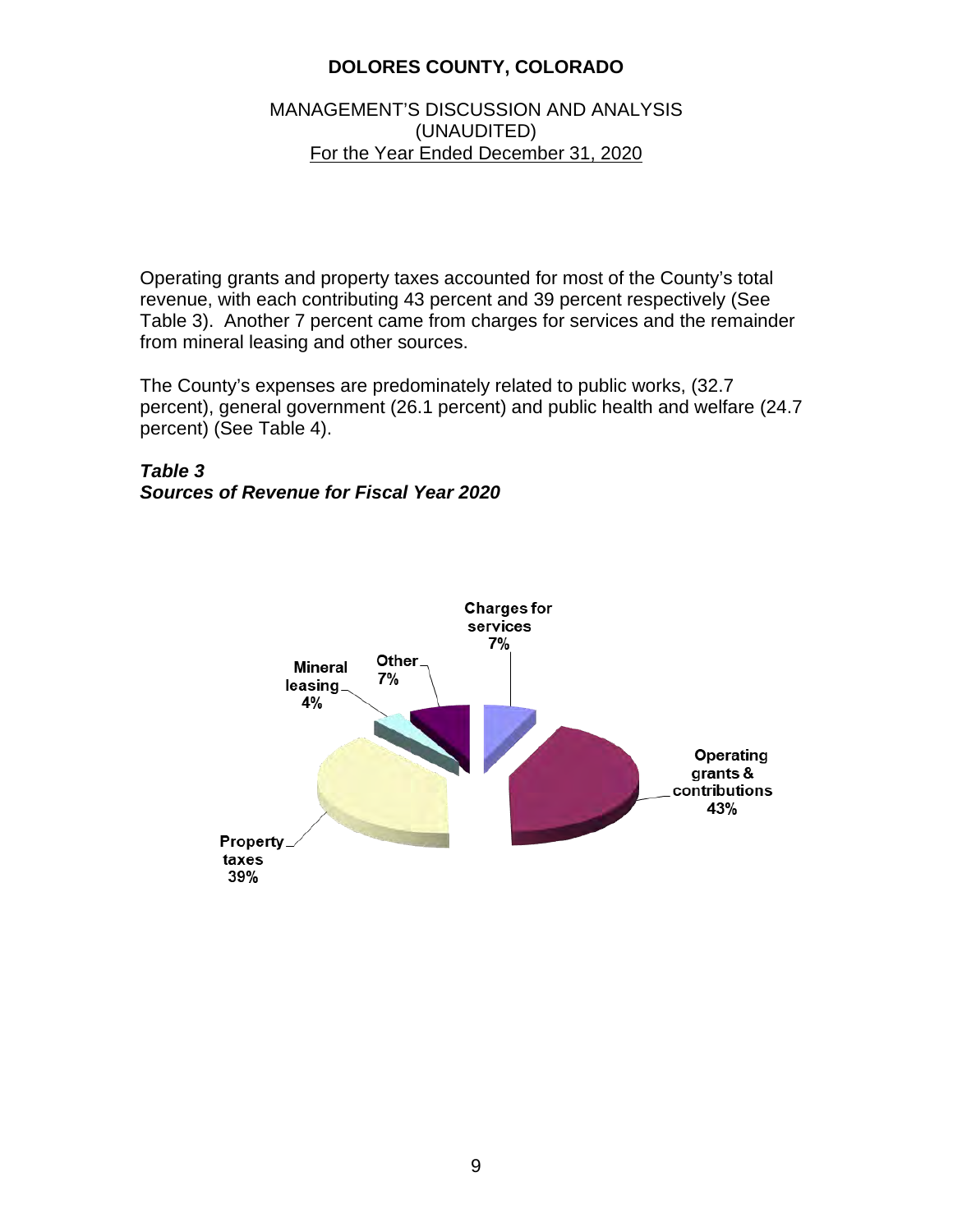## MANAGEMENT'S DISCUSSION AND ANALYSIS (UNAUDITED) For the Year Ended December 31, 2020

## *Table 4 Expenses for Fiscal Year 2020*



## *Governmental Activities*

The primary sources of operating revenue for the County come from operating grants and general property taxes. The County receives approximately 82 percent of this funding from these sources while the remaining amounts come from charges for services and other general revenues.

The statement of activities shows the cost of program services and the charges for services and grants offsetting those service costs. Table 5 shows, for governmental activities, the total cost of services and net cost of services. That is, it identifies the cost of these services supported by general revenues including general property taxes.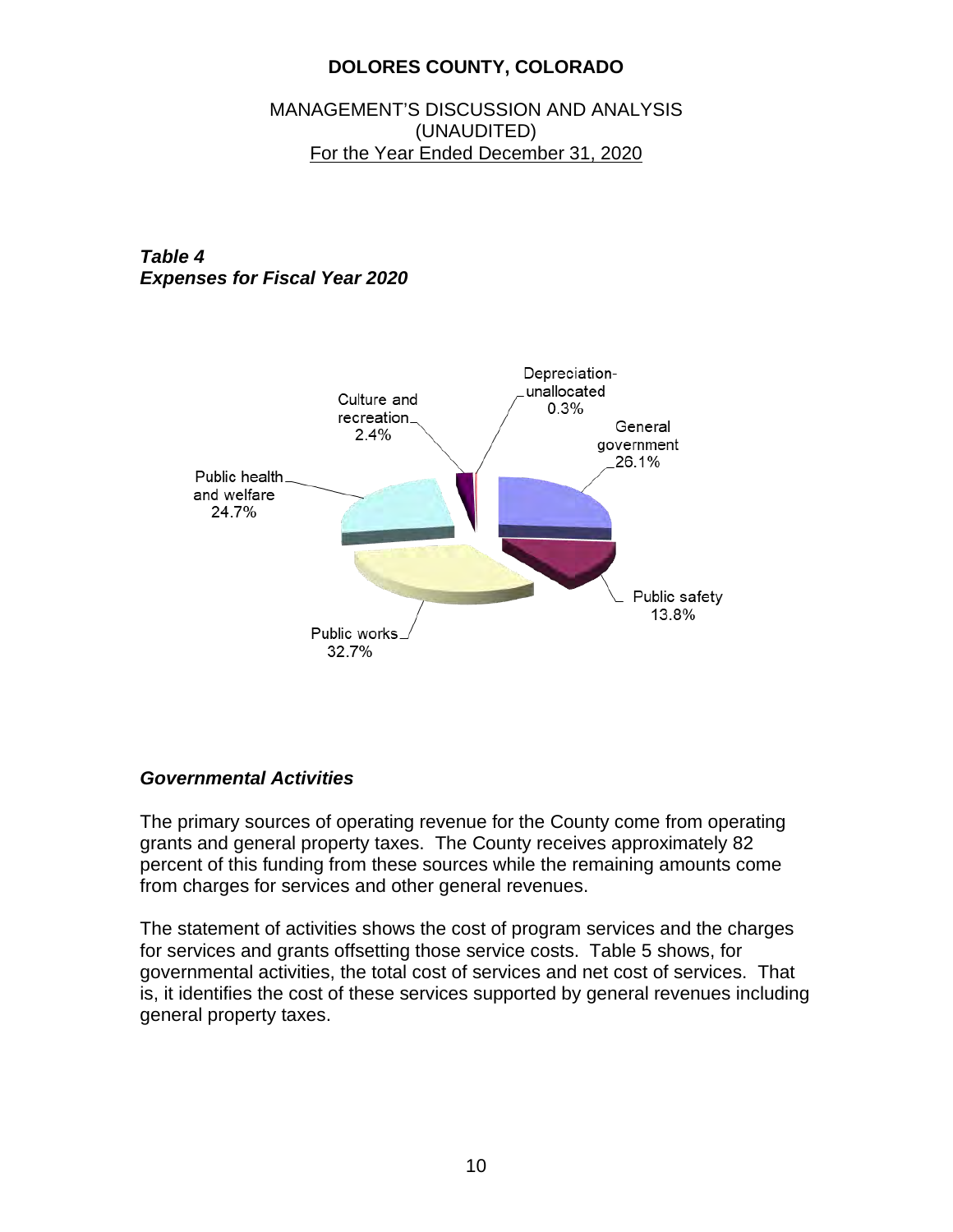## MANAGEMENT'S DISCUSSION AND ANALYSIS (UNAUDITED) For the Year Ended December 31, 2020

### *Table 5 Government Activities (In millions)*

|                           |    | <b>Total Cost</b> |             |             | <b>Net Cost</b> |    |         |  |  |  |
|---------------------------|----|-------------------|-------------|-------------|-----------------|----|---------|--|--|--|
|                           |    | of Services       |             | of Services |                 |    |         |  |  |  |
|                           |    | 2020              | 2019        |             | 2020            |    | 2019    |  |  |  |
| General government        | \$ | 2.222             | \$<br>2.053 | \$          | 1.868           | \$ | 1.823   |  |  |  |
| Public safety             |    | 1.174             | 0.972       |             | 0.949           |    | 0.792   |  |  |  |
| <b>Public works</b>       |    | 2.594             | 3.081       |             | 0.723           |    | (0.080) |  |  |  |
| Public health and welfare |    | 2.106             | 1.737       |             | 0.325           |    | 0.398   |  |  |  |
| Culture and recreation    |    | 0.200             | 0.199       |             | 0.155           |    | 0.166   |  |  |  |
| Depreciation-unallocated  |    | 0.027             | 0.027       |             | 0.027           |    | 0.027   |  |  |  |
|                           |    |                   |             |             |                 |    |         |  |  |  |
| Total                     | ß. | 8.323             | \$<br>8.069 | \$.         | 4.047           | S  | 3.126   |  |  |  |

- $\triangleright$  The cost of all governmental activities during the year was \$8.323 million.
- $\triangleright$  Some of the cost was financed by the users of the County's programs (\$.521 million)
- $\triangleright$  Federal and state government subsidized certain programs with grants and contributions (\$3.755 million).
- $\triangleright$  However, \$4.247 million was financed by state and county taxpayers. This portion of governmental activities was financed with \$3.265 million in property taxes, \$.327 million in mineral leasing and \$.655 in other general revenues.

### *Business-type Activities*

Business-type activities are made up of the Mandatory Pest Control District. This program had revenues of \$189,224 and expenses of \$187,329. Business-type activities received \$136,336 in property and specific ownership taxes.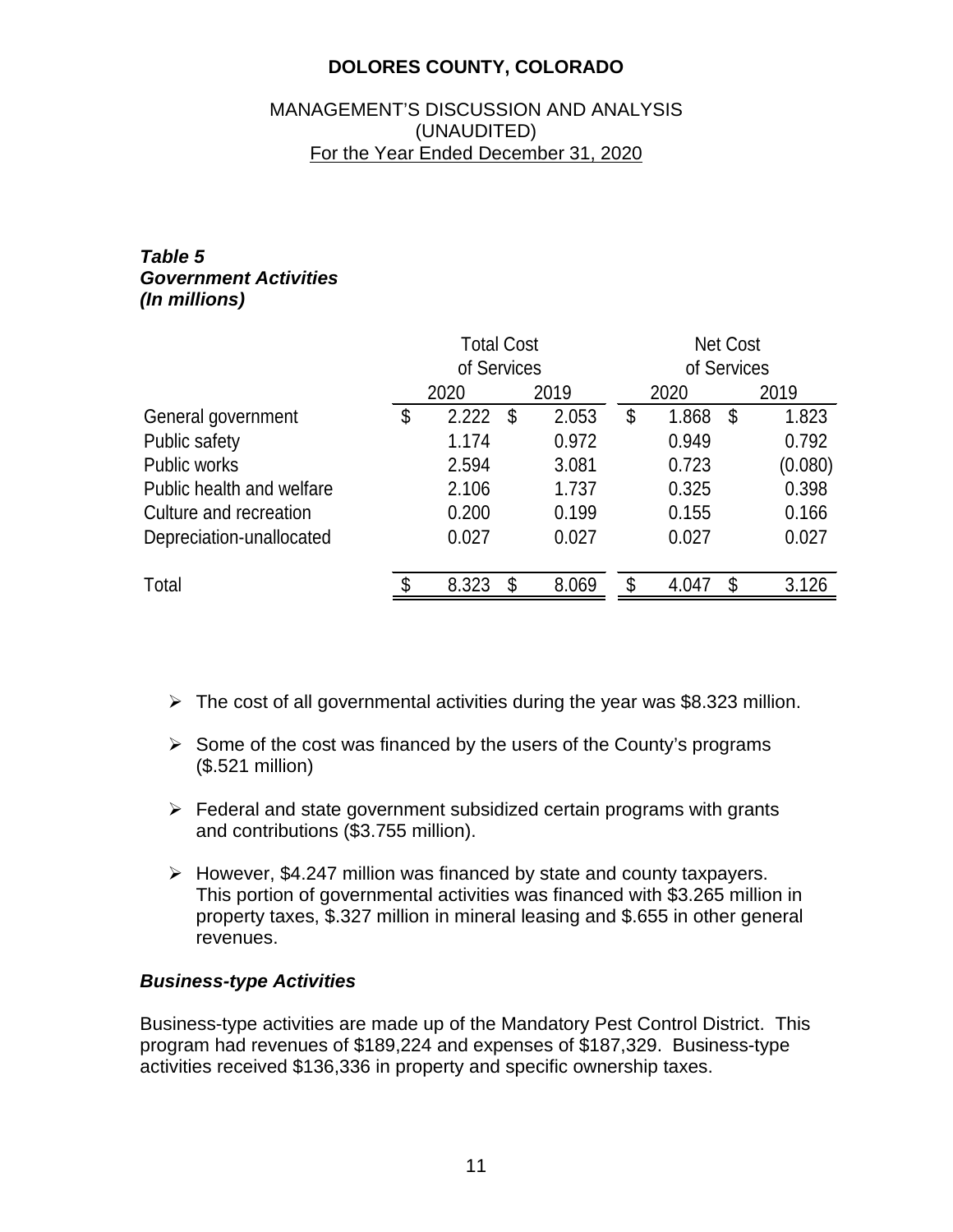### MANAGEMENT'S DISCUSSION AND ANALYSIS (UNAUDITED) For the Year Ended December 31, 2020

## *FINANCIAL ANALYSIS OF THE COUNTY'S FUNDS*

Information about the County's major funds starts on page 16. These funds are accounted for using the modified accrual basis of accounting. All governmental funds have total revenues of \$8.523 million and expenditures of \$8.899 million.

### *General Fund Budgetary Highlights*

The County's budget is prepared according to Colorado law and is based on accounting for certain transactions on a basis of cash receipts and disbursements. The most significant budgeted fund is the General Fund.

Over the course of the year, the County made no revisions to the annual operating budget.

- $\triangleright$  Actual revenues were \$94,794 less than budget, primarily because the County budgeted for certain grants that were not received.
- $\triangleright$  Actual expenditures were \$287,007 less than budget primarily for the same reason as the excess in budgeted revenues.

## *CAPITAL ASSET ADMINISTRATION*

By the end of 2020, the County has invested \$16.316 million in land, buildings, and equipment (including vehicles), of this total, \$15.971 million was from governmental activities.

Table 6 shows capital assets for 2020 compared to 2019: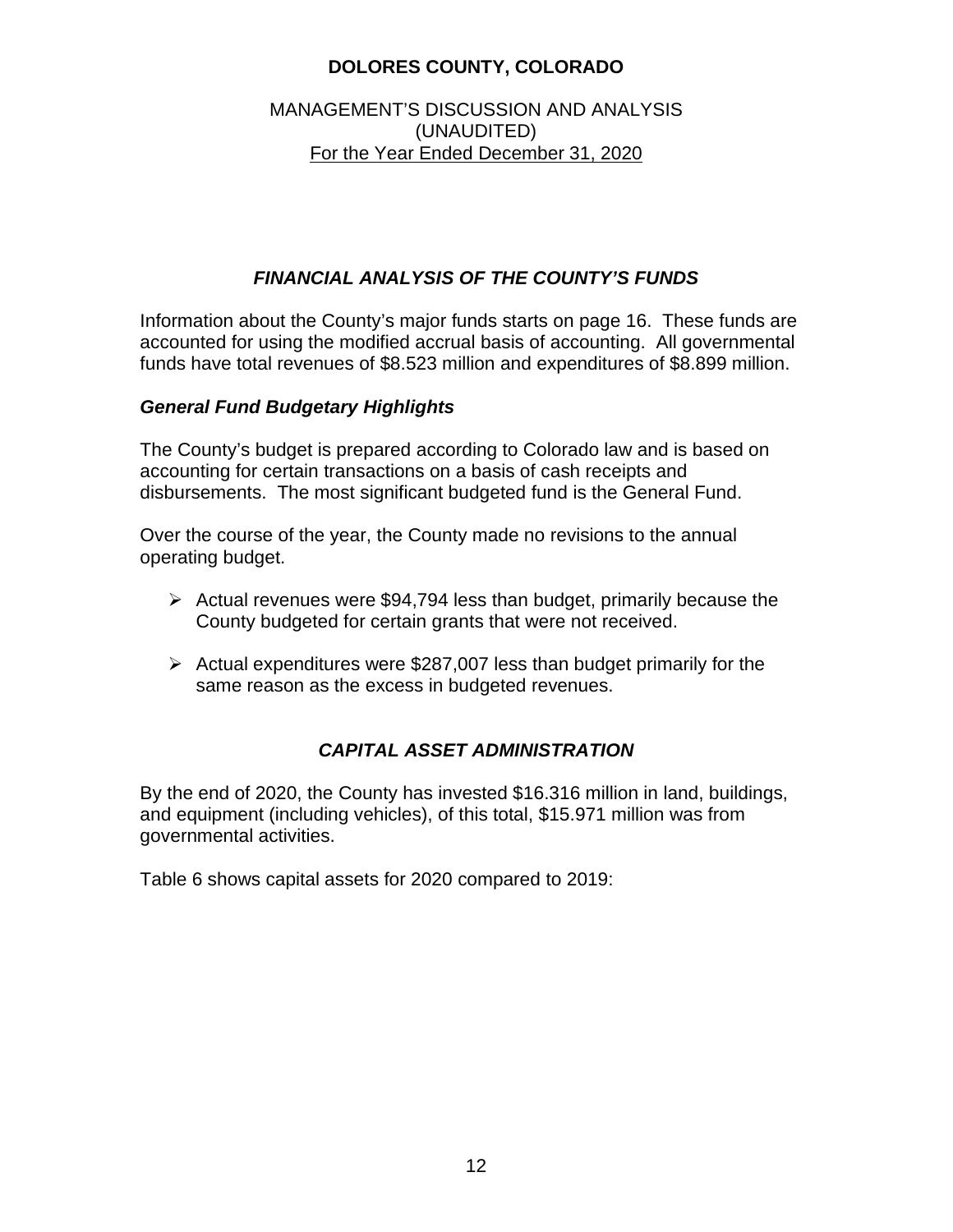## MANAGEMENT'S DISCUSSION AND ANALYSIS (UNAUDITED) For the Year Ended December 31, 2020

### *Table 6 Capital Assets at December 31 (In millions)*

|                                       |     | Governmental             | Activities |                         |   | Business-Type<br>Activities |     |       |    |                          | Total | County                  |  |
|---------------------------------------|-----|--------------------------|------------|-------------------------|---|-----------------------------|-----|-------|----|--------------------------|-------|-------------------------|--|
|                                       |     | 2020                     |            | 2019                    |   | 2020                        |     | 2019  |    | 2020                     |       | 2019                    |  |
| Land<br><b>Buildings</b><br>Equipment | \$  | 0.207<br>10.474<br>5.291 | \$         | 0.207<br>9.696<br>5.049 | S | 0.344                       | \$. | 0.340 | \$ | 0.207<br>10.474<br>5.635 | S     | 0.207<br>9.696<br>5.389 |  |
| Total                                 | \$. | 15.972                   | S          | 14.952                  | S | 0.344                       | S   | 0.340 | S  | 16.316                   | S     | 15.292                  |  |

Additional information on the County's capital assets can be found in the Notes to the Financial Statements on page 33 of this report.

## *FACTORS BEARING ON THE COUNTY'S FUTURE*

At the time these financial statements were prepared and audited, the County is not aware of any existing circumstances that could significantly affect its financial health in the future.

## *CONTACTING THE COUNTY'S FINANCIAL MANAGEMENT*

This financial report is designed to provide the County's citizens, taxpayers, and creditors with a general overview of the County's finances and to demonstrate the County's accountability for the money it receives. If you have questions about this report or need additional financial information, contact the Dolores County Administration Office, P.O. Box 608 Dove Creek, Colorado 81324.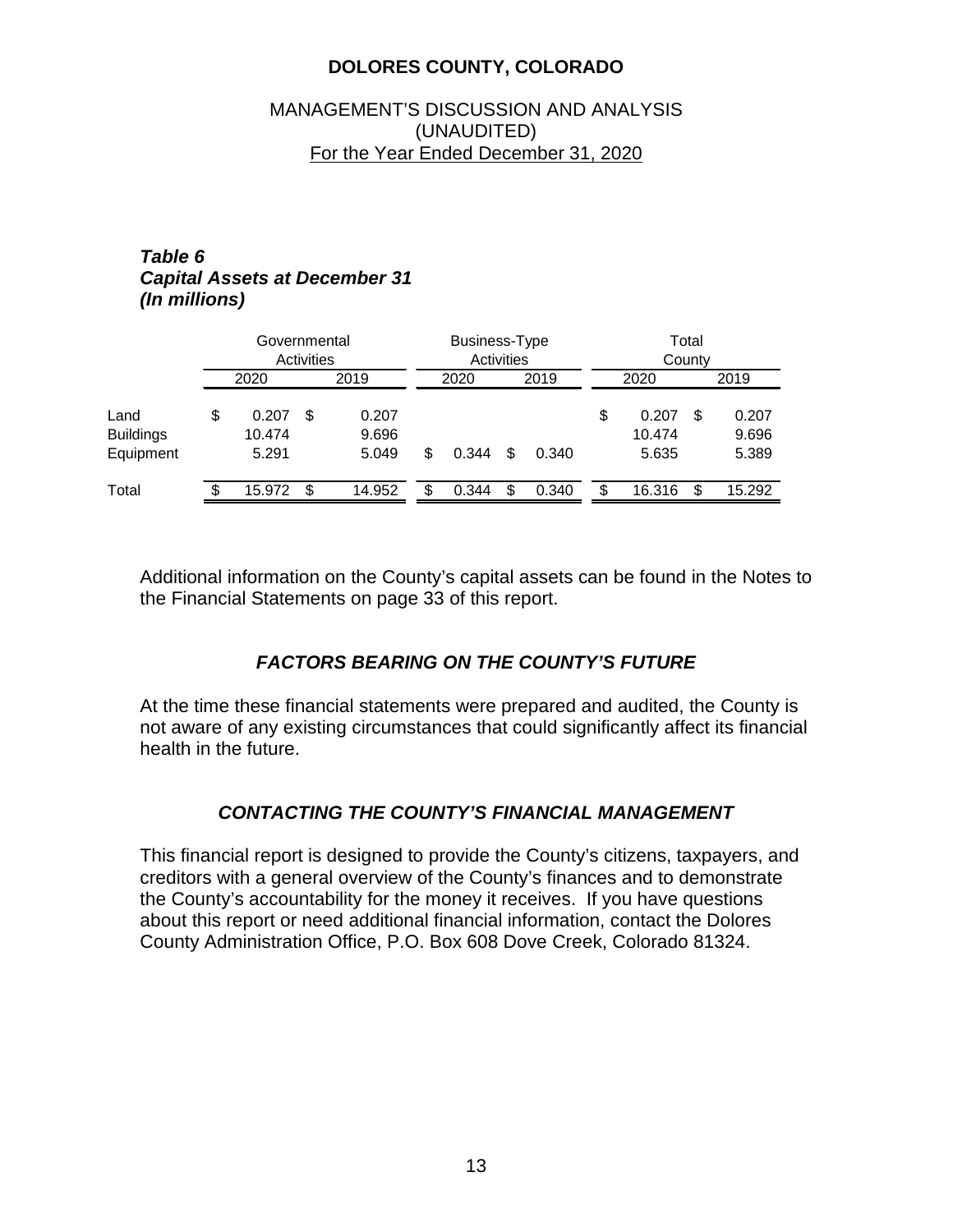Statement of Net Position

#### December 31, 2020

|                                                 |                   |            | <b>Primary Government</b> |                   |               |  |
|-------------------------------------------------|-------------------|------------|---------------------------|-------------------|---------------|--|
|                                                 | Governmental      |            | Business-type             |                   | Component     |  |
|                                                 | Activities        | Activities |                           | Total             | Unit          |  |
| <b>Assets</b>                                   |                   |            |                           |                   |               |  |
| Cash                                            | \$<br>16,122,898  | \$         | 944,496                   | \$<br>17,067,394  | \$<br>411,290 |  |
| Property taxes receivable                       | 2,721,033         |            | 120,862                   | 2,841,895         | 114,008       |  |
| Other receivables                               | 8,623             |            |                           | 8,623             |               |  |
| Due from state                                  | 32,017            |            |                           | 32,017            |               |  |
| Due from other governments                      | 80,474            |            |                           | 80,474            |               |  |
| Inventory                                       | 385,780           |            | 55,273                    | 441,053           |               |  |
| Investment in water tap                         | 2,350             |            |                           | 2,350             |               |  |
| Capital assets                                  | 15,971,407        |            | 344,362                   | 16,315,769        |               |  |
| Accumulated depreciation                        | (5,457,279)       |            | (224, 976)                | (5,682,255)       |               |  |
| Total capital assets, net of depreciation       | 10,514,128        |            | 119,386                   | 10,633,514        |               |  |
| <b>Total Assets</b>                             | 29,867,303        |            | 1,240,017                 | 31,107,320        | 525,298       |  |
|                                                 |                   |            |                           |                   |               |  |
| <b>Liabilities</b>                              |                   |            |                           |                   |               |  |
| Accounts payable                                | 216,234           |            | 1,828                     | 218,062           |               |  |
| Payments in arrears                             | 8,623             |            |                           | 8,623             |               |  |
| Unearned grant revenue                          | 73,023            |            |                           | 73,023            |               |  |
| Long term liabilities                           |                   |            |                           |                   |               |  |
| Due in less than one year                       | 14,765<br>242,086 |            |                           | 14,765<br>242,086 |               |  |
| Due in more than one year                       |                   |            |                           |                   |               |  |
| <b>Total Liabilities</b>                        | 554,731           |            | 1,828                     | 556,559           |               |  |
| <b>Deferred Inflows of Resources</b>            |                   |            |                           |                   |               |  |
| Unearned property tax revenue                   | 2,721,033         |            | 120,862                   | 2,841,895         | 114,008       |  |
| <b>Net Position</b>                             |                   |            |                           |                   |               |  |
| Invested in capital assets, net of related debt | 10,257,277        |            | 119,386                   | 10,376,663        |               |  |
| Nonspendable                                    |                   |            |                           |                   |               |  |
| Inventories                                     | 385,780           |            |                           | 385,780           |               |  |
| Restricted                                      |                   |            |                           |                   |               |  |
| Cancer treatments                               | 25,733            |            |                           | 25,733            |               |  |
| <b>TABOR</b>                                    | 150,000           |            |                           | 150,000           | 8,000         |  |
| Public health and welfare                       | 1,460,673         |            |                           | 1,460,673         |               |  |
| <b>Public works</b>                             | 3,920,498         |            |                           | 3,920,498         |               |  |
| Parks and recreation                            | 30,597            |            |                           | 30,597            |               |  |
| Contingencies                                   | 1,337,493         |            |                           | 1,337,493         |               |  |
| Unrestricted                                    | 9,023,488         |            | 997,941                   | 10,021,429        | 403,290       |  |
| <b>Total Net Position</b>                       | \$<br>26,591,539  | \$         | 1,117,327                 | \$<br>27,708,866  | \$<br>411,290 |  |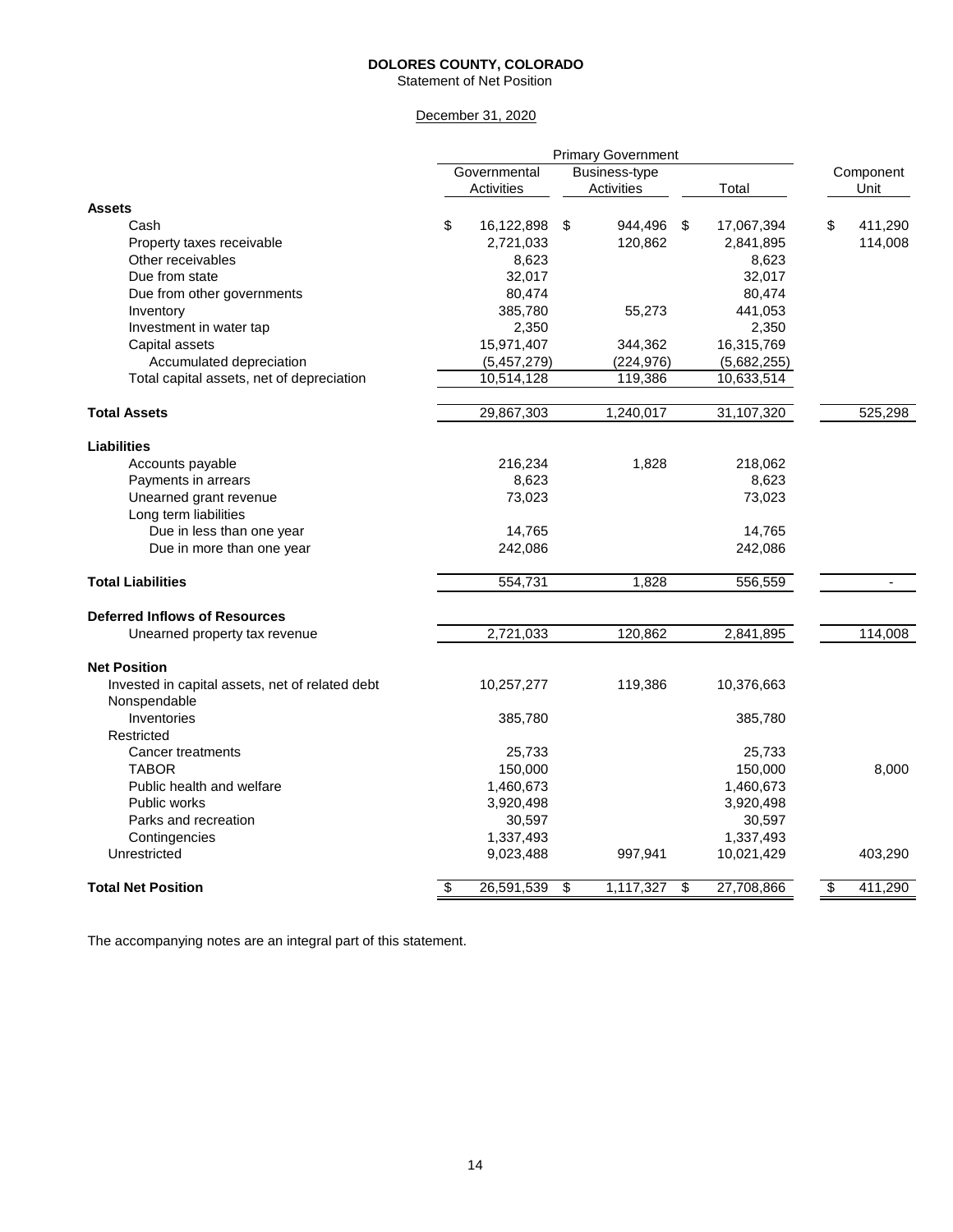Statement of Activities

#### For the Year Ended December 31, 2020

|                                       |                                |                                             |                                   |                             |                             |                            | Net (Expenses) Revenue      |               |                   |
|---------------------------------------|--------------------------------|---------------------------------------------|-----------------------------------|-----------------------------|-----------------------------|----------------------------|-----------------------------|---------------|-------------------|
|                                       |                                |                                             |                                   | Program Revenues            |                             |                            | And Changes in Net Position |               |                   |
|                                       |                                |                                             |                                   |                             |                             |                            | <b>Primary Government</b>   |               |                   |
|                                       |                                | Charges                                     |                                   | Operating                   | Capital                     |                            | Business-                   |               |                   |
|                                       | Expenses                       | for<br>Services                             |                                   | Grants and<br>Contributions | Grants and<br>Contributions | Governmental<br>Activities | type<br>Activities          | Total         | Component<br>Unit |
| <b>Governmental Activities</b>        |                                |                                             |                                   |                             |                             |                            |                             |               |                   |
| General government                    | 2,221,967 \$<br>\$             | 194,262                                     | -\$                               | 159,869                     |                             | \$<br>(1,867,836)          |                             | \$(1,867,836) |                   |
| Public safety                         | 1,173,849                      | 96,506                                      |                                   | 128,382                     |                             | (948, 961)                 |                             | (948, 961)    |                   |
| Public works                          | 2,594,334                      | 134,555                                     |                                   | 1,737,266                   |                             | (722, 513)                 |                             | (722, 513)    |                   |
| Public health and welfare             | 2,105,757                      | 61,672                                      |                                   | 1,718,808                   |                             | (325, 277)                 |                             | (325, 277)    |                   |
| Culture and recreation                | 199,631                        | 33,549                                      |                                   | 10,967                      |                             | (155, 115)                 |                             | (155, 115)    |                   |
| Depreciation-unallocated              | 27,007                         |                                             |                                   |                             |                             | (27,007)                   |                             | (27,007)      |                   |
| <b>Total Governmental Activities</b>  | 8,322,545                      | 520,544                                     |                                   | 3,755,292                   | $\overline{a}$              | (4,046,709)                |                             | (4,046,709)   |                   |
| <b>Business-Type Activities</b>       |                                |                                             |                                   |                             |                             |                            |                             |               |                   |
| Mandatory Pest Control District       | 187,329                        | 52,734                                      |                                   |                             |                             |                            | \$<br>(134, 595)            | (134, 595)    |                   |
|                                       |                                |                                             |                                   |                             |                             |                            |                             |               |                   |
| <b>Total Business-Type Activities</b> | 187,329                        | 52,734                                      |                                   | $\blacksquare$              |                             |                            | (134, 595)                  | (134, 595)    |                   |
| <b>Total Primary Government</b>       | 8,509,874<br>\$                | \$                                          |                                   | 573,278 \$ 3,755,292 \$     |                             | (4,046,709)                | (134, 595)                  | (4, 181, 304) |                   |
| <b>Component Unit</b>                 |                                |                                             |                                   |                             |                             |                            |                             |               |                   |
| Library                               | \$<br>159,819                  |                                             | \$                                | 47,600                      |                             |                            |                             |               | \$(112,219)       |
| <b>Total Component Units</b>          | 159,819<br>\$                  | \$                                          | $\overline{\mathbf{s}}$<br>$\sim$ | 47,600                      | \$<br>$\omega$              |                            |                             |               | (112, 219)        |
|                                       | <b>General Revenues</b>        |                                             |                                   |                             |                             |                            |                             |               |                   |
|                                       |                                | Property tax for general purposes           |                                   |                             |                             | 2,975,234                  | 129,475                     | 3,104,709     | 120,867           |
|                                       |                                | Property tax for Quality of Life            |                                   |                             |                             | 290,082                    |                             | 290,082       |                   |
|                                       |                                | Specific Ownership tax for general purposes |                                   |                             |                             | 160,673                    | 6,861                       | 167,534       | 6,408             |
|                                       |                                | Specific Ownership tax for Quality of Life  |                                   |                             |                             | 15,380                     |                             | 15,380        |                   |
|                                       | Severance Tax                  |                                             |                                   |                             |                             | 30,912                     |                             | 30,912        |                   |
|                                       |                                | Delinquent tax and interest                 |                                   |                             |                             | 3,909                      | 57                          | 3,966         | 174               |
|                                       |                                | Delinquent tax and interest Quality of Life |                                   |                             |                             | 418                        |                             | 418           |                   |
|                                       | Intergovernmental              |                                             |                                   |                             |                             |                            |                             |               |                   |
|                                       |                                | Motor Vehicle License Fees                  |                                   |                             |                             | 9,441                      |                             | 9,441         |                   |
|                                       | Mineral Leasing                |                                             |                                   |                             |                             | 326,671                    |                             | 326,671       |                   |
|                                       |                                | Payment in Lieu of Taxes                    |                                   |                             |                             | 167,029                    |                             | 167,029       |                   |
|                                       | <b>Impact Assistance</b>       |                                             |                                   |                             |                             | 4,302                      | 97                          | 4,399         |                   |
|                                       |                                | Earnings on investments                     |                                   |                             |                             | 113,944                    |                             | 113,944       | 2,727             |
|                                       | Reimbursements                 |                                             |                                   |                             |                             | 83,262                     |                             | 83,262        |                   |
|                                       | Miscellaneous                  |                                             |                                   |                             |                             | 65,551                     |                             | 65,551        | 1,733             |
|                                       | <b>Total General Revenues</b>  |                                             |                                   |                             |                             | 4,246,808                  | 136,490                     | 4,383,298     | 131,909           |
|                                       | <b>Changes in Net Position</b> |                                             |                                   |                             |                             | 200,099                    | 1,895                       | 201,994       | 19,690            |
|                                       |                                | Net Position Beginning of the Year          |                                   |                             |                             | 26,365,932                 | 1,115,432                   | 27,481,364    | 391,600           |
|                                       |                                | Increase (decrease) in inventories          |                                   |                             |                             | 25,508                     |                             | 25,508        |                   |
|                                       |                                | Net Position End of the Year                |                                   |                             |                             | 26,591,539<br>\$           | \$1,117,327                 | \$27,708,866  | 411,290<br>\$     |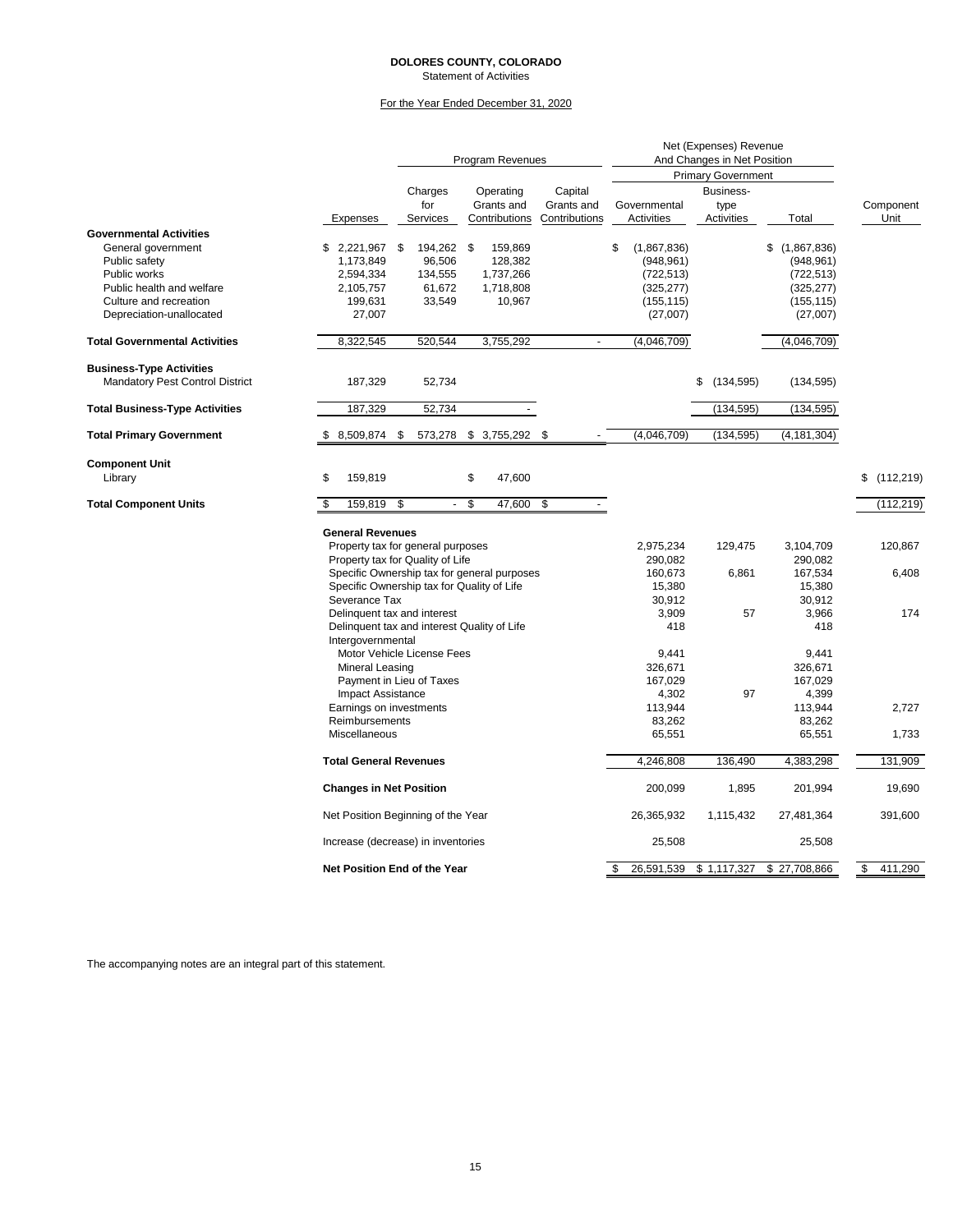Balance Sheet

Governmental Funds

#### December 31, 2020

|                                                                                                                                                                                                                                                                                                                                                                                                                                                                                  | General<br>Fund                                                 | Road and Bridge<br>Fund                              | Social<br>Services<br>Fund                    | Other<br>Governmental<br>Funds                                           | Total<br>Governmental<br>Funds                                                                                                         |
|----------------------------------------------------------------------------------------------------------------------------------------------------------------------------------------------------------------------------------------------------------------------------------------------------------------------------------------------------------------------------------------------------------------------------------------------------------------------------------|-----------------------------------------------------------------|------------------------------------------------------|-----------------------------------------------|--------------------------------------------------------------------------|----------------------------------------------------------------------------------------------------------------------------------------|
| <b>Assets</b><br>Cash<br>Property taxes receivable<br>Other receivables<br>Due from state                                                                                                                                                                                                                                                                                                                                                                                        | \$<br>9,210,809<br>1,917,276                                    | \$<br>4,024,124<br>456,033                           | \$<br>1,153,539<br>210,915<br>8,623<br>32,017 | \$<br>1,734,426 \$<br>136,809                                            | 16,122,898<br>2,721,033<br>8,623<br>32,017                                                                                             |
| Due from other governments<br>Inventory<br>Investment in water tap                                                                                                                                                                                                                                                                                                                                                                                                               | 61,408<br>2,350                                                 | 385,780                                              | 949                                           | 18,117                                                                   | 80,474<br>385,780<br>2,350                                                                                                             |
| <b>Total Assets</b>                                                                                                                                                                                                                                                                                                                                                                                                                                                              | \$<br>11,191,843                                                | \$<br>4,865,937                                      | \$<br>1,406,043                               | \$<br>1,889,352                                                          | \$<br>19,353,175                                                                                                                       |
| Liabilities<br>Accounts payable<br>Unearned grant revenue<br>Payments in arrears                                                                                                                                                                                                                                                                                                                                                                                                 | \$<br>101,079                                                   | \$<br>103,626                                        | \$<br>178<br>73,023<br>8,623                  | \$<br>$11,351$ \$                                                        | 216,234<br>73,023<br>8,623                                                                                                             |
| <b>Total Liabilities</b>                                                                                                                                                                                                                                                                                                                                                                                                                                                         | 101,079                                                         | 103,626                                              | 81,824                                        | 11,351                                                                   | 297,880                                                                                                                                |
| <b>Deferred Inflows of Resources</b><br>Unearned property tax revenue                                                                                                                                                                                                                                                                                                                                                                                                            | 1,917,276                                                       | 456,033                                              | 210,915                                       | 136,809                                                                  | 2,721,033                                                                                                                              |
| <b>Fund Balances</b><br>Nonspendable<br>Inventories<br>Restricted<br>Cancer treatments<br><b>TABOR</b><br>Public health and welfare<br>Public works<br>Parks and recreation<br>Contingencies<br>Unrestricted<br>Assigned for future year's expenditures<br>Unassigned<br><b>Total Fund Balances</b><br><b>Total Liabilities, Deferred Inflows of Resources</b><br>and Fund Balances<br>Reconciliation of the Governmental Funds Balance Sheet with the Statement of Net Position | \$<br>150,000<br>8,997,508<br>25,980<br>9,173,488<br>11,191,843 | \$<br>385,780<br>3,920,498<br>4,306,278<br>4,865,937 | \$<br>1,113,304<br>1,113,304<br>1,406,043     | \$<br>25,733<br>347,369<br>30,597<br>1,337,493<br>1,741,192<br>1,889,352 | \$<br>385,780<br>25,733<br>150,000<br>1,460,673<br>3,920,498<br>30,597<br>1,337,493<br>8,997,508<br>25,980<br>16,334,262<br>19,353,175 |
| <b>Total Fund Balance Governmental Funds</b><br>Amounts reported for governmental activities in the Statement of Net Assets are different because<br>Capital assets used in governmental activities are not financial resources and therefore                                                                                                                                                                                                                                    |                                                                 |                                                      |                                               |                                                                          | \$<br>16,334,262                                                                                                                       |
| are not reported as assets in governmental funds.<br>Capital assets<br>Accumulated depreciation<br>Long term liabilities are not due and payable in the current period and therefore, they<br>they are not reported in the govermental funds balance sheet.                                                                                                                                                                                                                      |                                                                 |                                                      |                                               | \$<br>15,971,407<br>(5,457,279)                                          | 10,514,128                                                                                                                             |
| Due within one year<br>Due in more than one year                                                                                                                                                                                                                                                                                                                                                                                                                                 |                                                                 |                                                      |                                               | (14, 765)<br>(242, 086)                                                  | (256, 851)                                                                                                                             |
| <b>Total Net Position Governmental Activities</b>                                                                                                                                                                                                                                                                                                                                                                                                                                |                                                                 |                                                      |                                               |                                                                          | \$<br>26,591,539                                                                                                                       |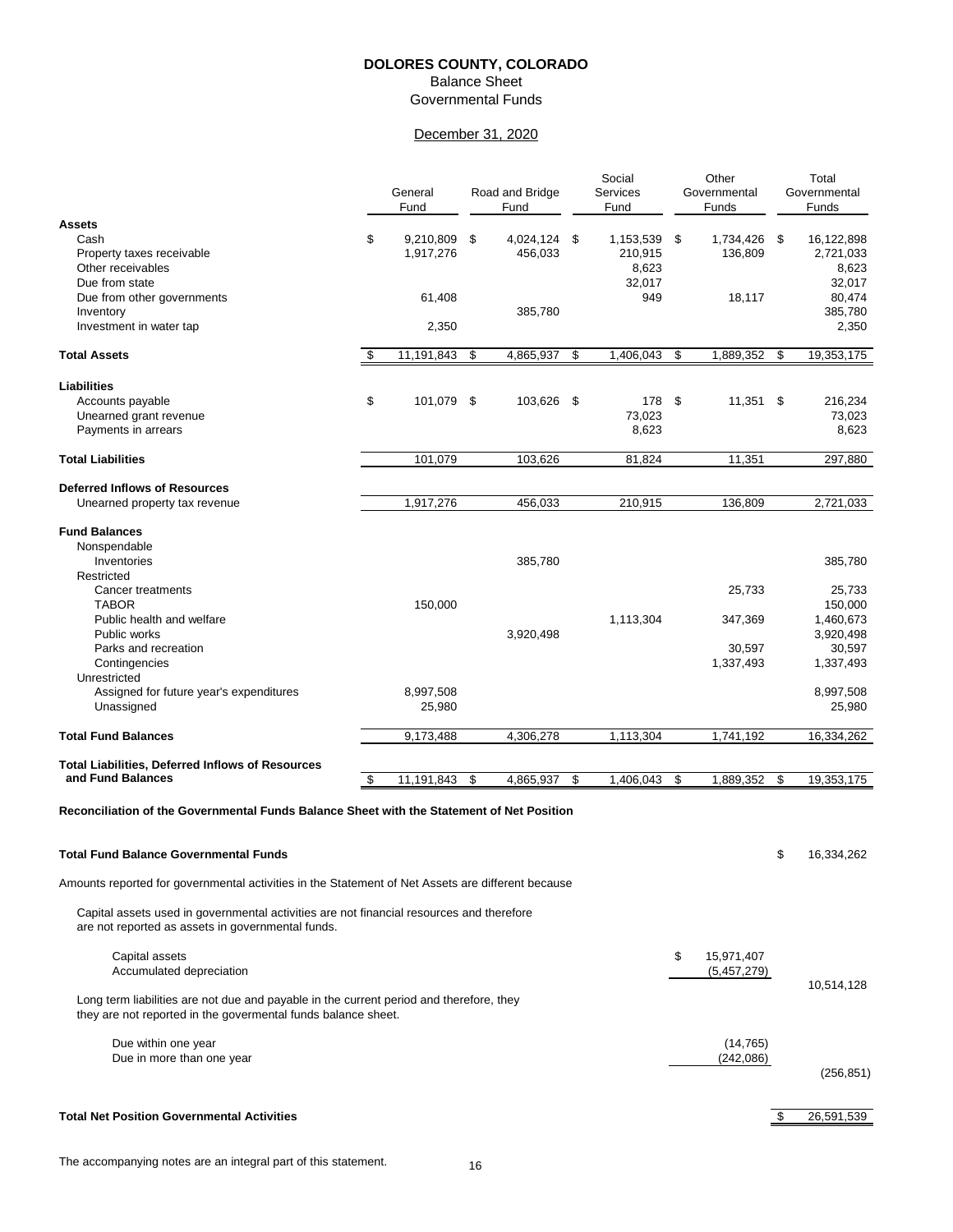#### Statement of Revenues, Expenditures, and Changes in Fund Balances Governmental Funds

#### For the Year Ended December 31, 2020

|                                             | General<br>Fund | Road<br>and Bridge<br>Fund | Social<br><b>Services</b><br>Fund | Other<br>Governmental<br>Funds | Total<br>Governmental<br>Funds |
|---------------------------------------------|-----------------|----------------------------|-----------------------------------|--------------------------------|--------------------------------|
| <b>Revenues</b>                             |                 |                            |                                   |                                |                                |
| Taxes                                       | 2,501,711<br>\$ | 509,771<br>\$              | 235,783<br>\$                     | \$<br>229,410                  | 3,476,675<br>\$                |
| Intergovernmental revenues                  | 785,611         | 1,746,707                  | 1,178,522                         | 551,368                        | 4,262,208                      |
| Charges for services                        | 138,374         | 145,750                    |                                   | 61,672                         | 345,796                        |
| Interest                                    | 111,892         |                            |                                   | 1,985                          | 113,877                        |
| Fee accounts                                | 182,876         |                            |                                   |                                | 182,876                        |
| Other                                       | 111,654         | 24,259                     |                                   | 5,299                          | 141,212                        |
| <b>Total Revenues</b>                       | 3,832,118       | 2,426,487                  | 1,414,305                         | 849,734                        | 8,522,644                      |
| <b>Expenditures</b>                         |                 |                            |                                   |                                |                                |
| General government                          | 2,194,173       |                            |                                   | 3,638                          | 2,197,811                      |
| Public safety                               | 1,154,678       |                            |                                   |                                | 1,154,678                      |
| Public works                                |                 | 2,594,047                  |                                   |                                | 2,594,047                      |
| Public health and welfare                   | 12,750          |                            | 1,991,076                         | 756,896                        | 2,760,722                      |
| Culture and recreation                      | 191,353         |                            |                                   |                                | 191,353                        |
| <b>Total Expenditures</b>                   | 3,552,954       | 2,594,047                  | 1,991,076                         | 760,534                        | 8,898,611                      |
| Excess revenues over (under) expenditures   | 279,164         | (167, 560)                 | (576, 771)                        | 89,200                         | (375, 967)                     |
| <b>Other Financing Sources (Uses)</b>       |                 |                            |                                   |                                |                                |
| Transfers in                                | 50,318          |                            | 54,000                            | 25,000                         | 129,318                        |
| Transfers out                               | (75,000)        |                            |                                   | (54, 318)                      | (129, 318)                     |
| <b>Total Other Financing Sources (Uses)</b> | (24, 682)       | $\blacksquare$             | 54,000                            | (29, 318)                      |                                |
| <b>Net Change in Fund Balances</b>          | 254,482         | (167, 560)                 | (522, 771)                        | 59,882                         | (375, 967)                     |
| Fund Balances beginning of the year         | 8,919,006       | 4,448,330                  | 1,636,075                         | 1,681,310                      | 16,684,721                     |
| Net increase (decrease) in inventory        |                 | 25,508                     |                                   |                                | 25,508                         |
| Fund Balances end of the year               | \$9,173,488     | \$4,306,278                | \$1,113,304                       | \$<br>1,741,192                | 16,334,262<br>\$               |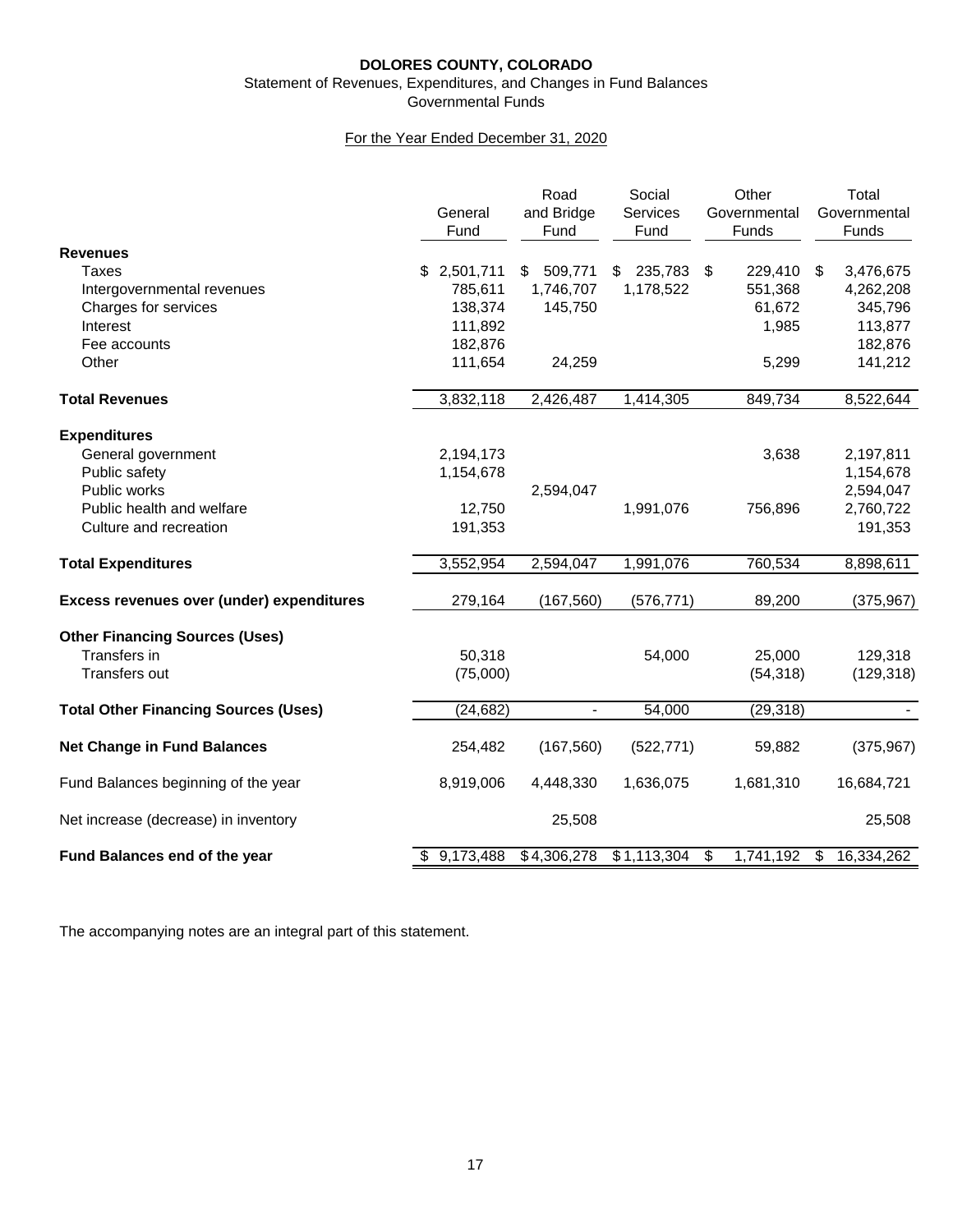#### Reconciliation of the Statement of Revenues, Expenditures, and Changes in Fund Balances of Governmental Funds to the Statement of Activities

#### For the Year Ended December 31, 2020

| Net Change in Fund Balances Governmental Funds                                                                                                                                                                                                                                                       |                               | \$<br>(375, 967) |
|------------------------------------------------------------------------------------------------------------------------------------------------------------------------------------------------------------------------------------------------------------------------------------------------------|-------------------------------|------------------|
| Amounts reported for governmental activities in the Statement of Activities are different because                                                                                                                                                                                                    |                               |                  |
| Governmental funds report capital outlay as expenditures. However, in the<br>Statement of Activities, the cost of those assets is allocated over their estimated<br>useful lives as depreciation expense. This is the amount by which depreciation<br>exceeded capital outlay in the current period. |                               |                  |
| Capital asset purchases capitalized<br>Depreciation expense                                                                                                                                                                                                                                          | \$<br>1,019,094<br>(451, 951) |                  |
|                                                                                                                                                                                                                                                                                                      |                               | 567,143          |
| Repayment of debt principal is an expenditure in the governmental funds but<br>the repayment reduces long term debt in the Statement of Net Position                                                                                                                                                 |                               |                  |
| Principal payments of capital leases                                                                                                                                                                                                                                                                 |                               | 31,639           |
| Some increases in debt are not reported in the governmental funds but<br>are reflected in the Statement of Activities                                                                                                                                                                                |                               |                  |
| Increase in accrued compensated absences                                                                                                                                                                                                                                                             |                               | (22, 716)        |
| <b>Change in Net Position of Governmental Activities</b>                                                                                                                                                                                                                                             |                               | 200,099          |
|                                                                                                                                                                                                                                                                                                      |                               |                  |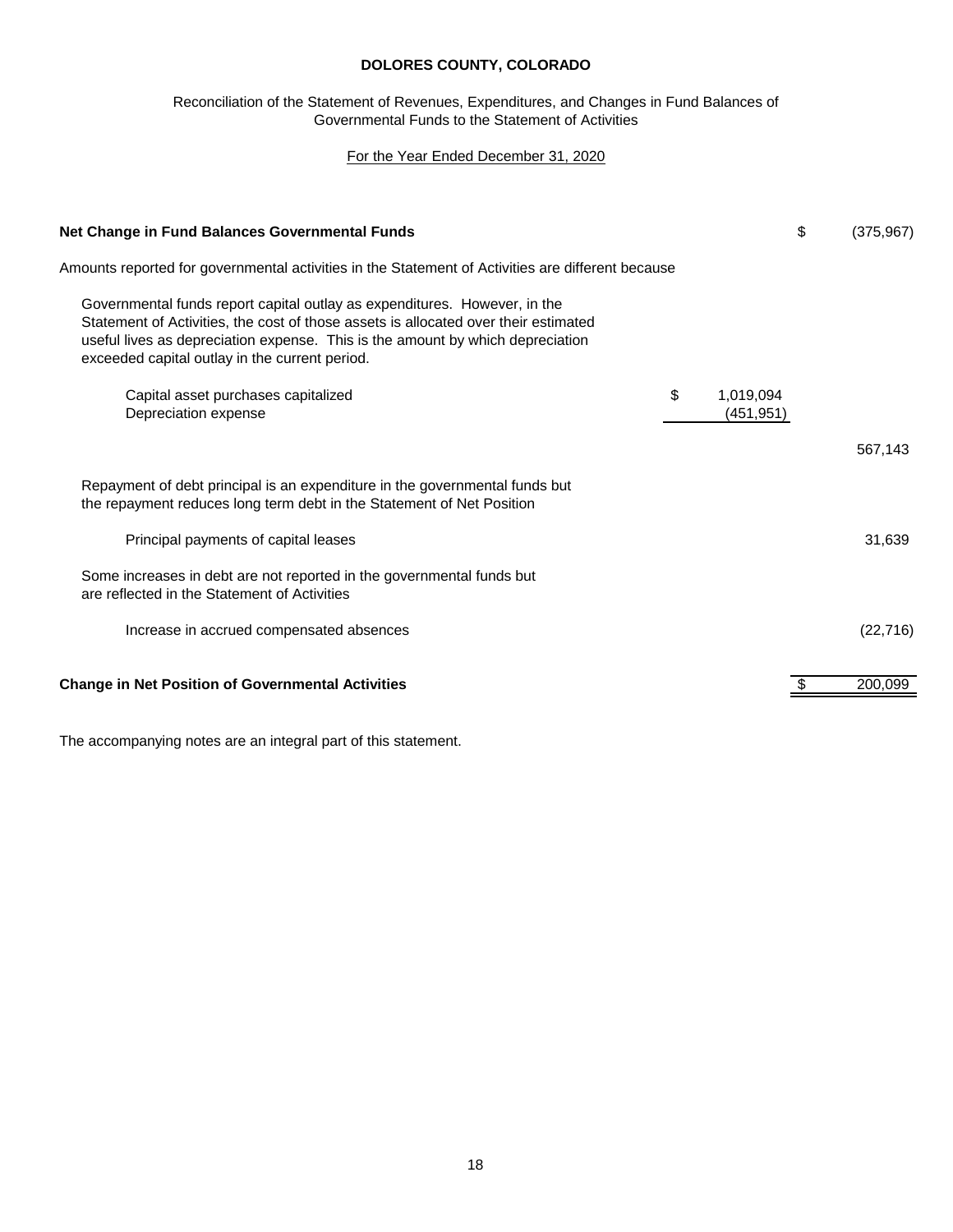Statement of Net Position Proprietary Fund Enterprise Fund

#### December 31, 2020

|                                  | <b>Business-type Activities</b> |            |                                        |           |  |  |
|----------------------------------|---------------------------------|------------|----------------------------------------|-----------|--|--|
|                                  |                                 |            | <b>Mandatory Pest Control District</b> |           |  |  |
| <b>Assets</b>                    |                                 |            |                                        |           |  |  |
| <b>Current Assets</b>            |                                 |            |                                        |           |  |  |
| Cash                             |                                 |            | \$                                     | 944,496   |  |  |
| Property tax receivable          |                                 |            |                                        | 120,862   |  |  |
| Inventory                        |                                 |            |                                        | 55,273    |  |  |
| <b>Total Current Assets</b>      |                                 |            |                                        | 1,120,631 |  |  |
| <b>Noncurrent Assets</b>         |                                 |            |                                        |           |  |  |
| Capital assets                   | \$                              | 344,362    |                                        |           |  |  |
| Accumulated depreciation         |                                 | (224, 976) |                                        |           |  |  |
| <b>Total Noncurrent Assets</b>   |                                 |            |                                        | 119,386   |  |  |
| <b>Total Assets</b>              |                                 |            |                                        | 1,240,017 |  |  |
| <b>Liabilities</b>               |                                 |            |                                        |           |  |  |
| <b>Current Liabilities</b>       |                                 |            |                                        |           |  |  |
| Accounts payable                 |                                 |            |                                        | 1,828     |  |  |
| <b>Total Current Liabilities</b> |                                 |            |                                        | 1,828     |  |  |
| Deferred inflows of resources    |                                 |            |                                        |           |  |  |
| Deferred property tax revenue    |                                 |            |                                        | 120,862   |  |  |
| <b>Net Position</b>              |                                 |            |                                        |           |  |  |
| Net investment in capital assets |                                 | 119,386    |                                        |           |  |  |
| Unrestricted                     |                                 | 997,941    |                                        |           |  |  |
| <b>Total Net Position</b>        |                                 |            |                                        |           |  |  |
|                                  |                                 |            | \$                                     | 1,117,327 |  |  |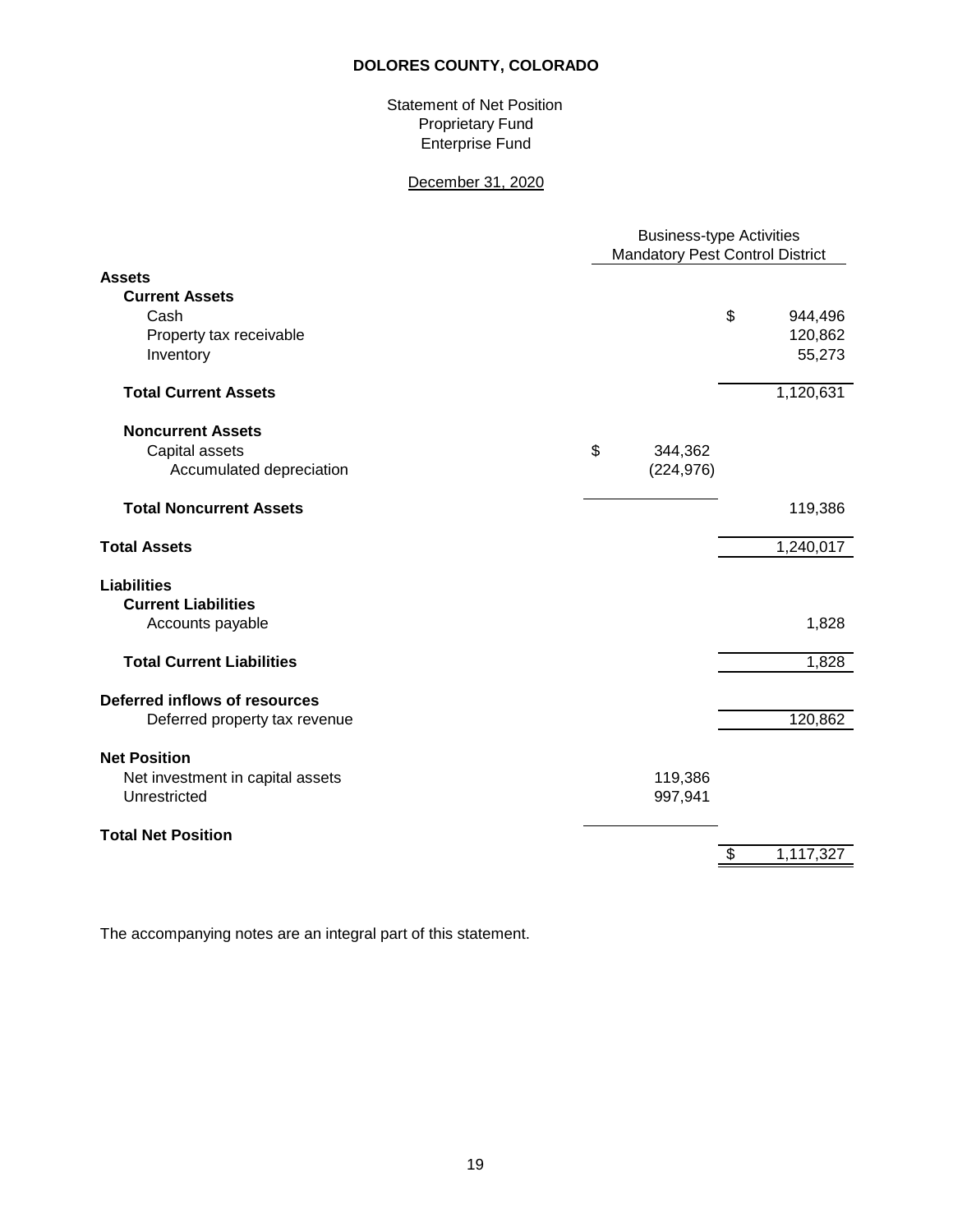#### Statement of Revenues, Expenses, and Changes in Net Position Proprietary Fund Enterprise Fund For the Year Ended December 31, 2020

|                                                                                                                                                                                                                                                                                 |                                                                                                                  | <b>Business-type Activities</b><br><b>Mandatory Pest Control District</b> |            |  |  |
|---------------------------------------------------------------------------------------------------------------------------------------------------------------------------------------------------------------------------------------------------------------------------------|------------------------------------------------------------------------------------------------------------------|---------------------------------------------------------------------------|------------|--|--|
| <b>Operating Revenues</b><br>Weed control revenue                                                                                                                                                                                                                               |                                                                                                                  | \$                                                                        | 52,734     |  |  |
| <b>Total Operating Revenues</b>                                                                                                                                                                                                                                                 |                                                                                                                  |                                                                           | 52,734     |  |  |
| <b>Operating Expenses</b><br>Weed control operations<br>Chemicals<br>Salaries and benefits<br>Supplies<br>Professional fees<br>Telephone and utilities<br>Travel<br>Office<br>Dues and meetings<br>Repairs and maintenance<br>Treasurer's fees<br>Miscellaneous<br>Depreciation | \$<br>33,768<br>114,153<br>2,236<br>1,000<br>5,627<br>1,079<br>337<br>1,141<br>2,977<br>6,946<br>2,537<br>15,528 |                                                                           |            |  |  |
| <b>Total Operating Expenses</b>                                                                                                                                                                                                                                                 |                                                                                                                  |                                                                           | (187, 329) |  |  |
| Operating income (loss)                                                                                                                                                                                                                                                         |                                                                                                                  |                                                                           | (134, 595) |  |  |
| <b>Non-Operating Revenue</b><br>Property tax<br>Specific ownership tax<br>Delinquent tax and interest<br>Impact aid                                                                                                                                                             | 129,475<br>6,861<br>57<br>97                                                                                     |                                                                           |            |  |  |
| <b>Total Non-Operating Revenue</b>                                                                                                                                                                                                                                              |                                                                                                                  |                                                                           | 136,490    |  |  |
| Change in net position                                                                                                                                                                                                                                                          |                                                                                                                  |                                                                           | 1,895      |  |  |
| Net position beginning of the year                                                                                                                                                                                                                                              |                                                                                                                  |                                                                           | 1,115,432  |  |  |
| Net position end of the year                                                                                                                                                                                                                                                    |                                                                                                                  | \$                                                                        | 1,117,327  |  |  |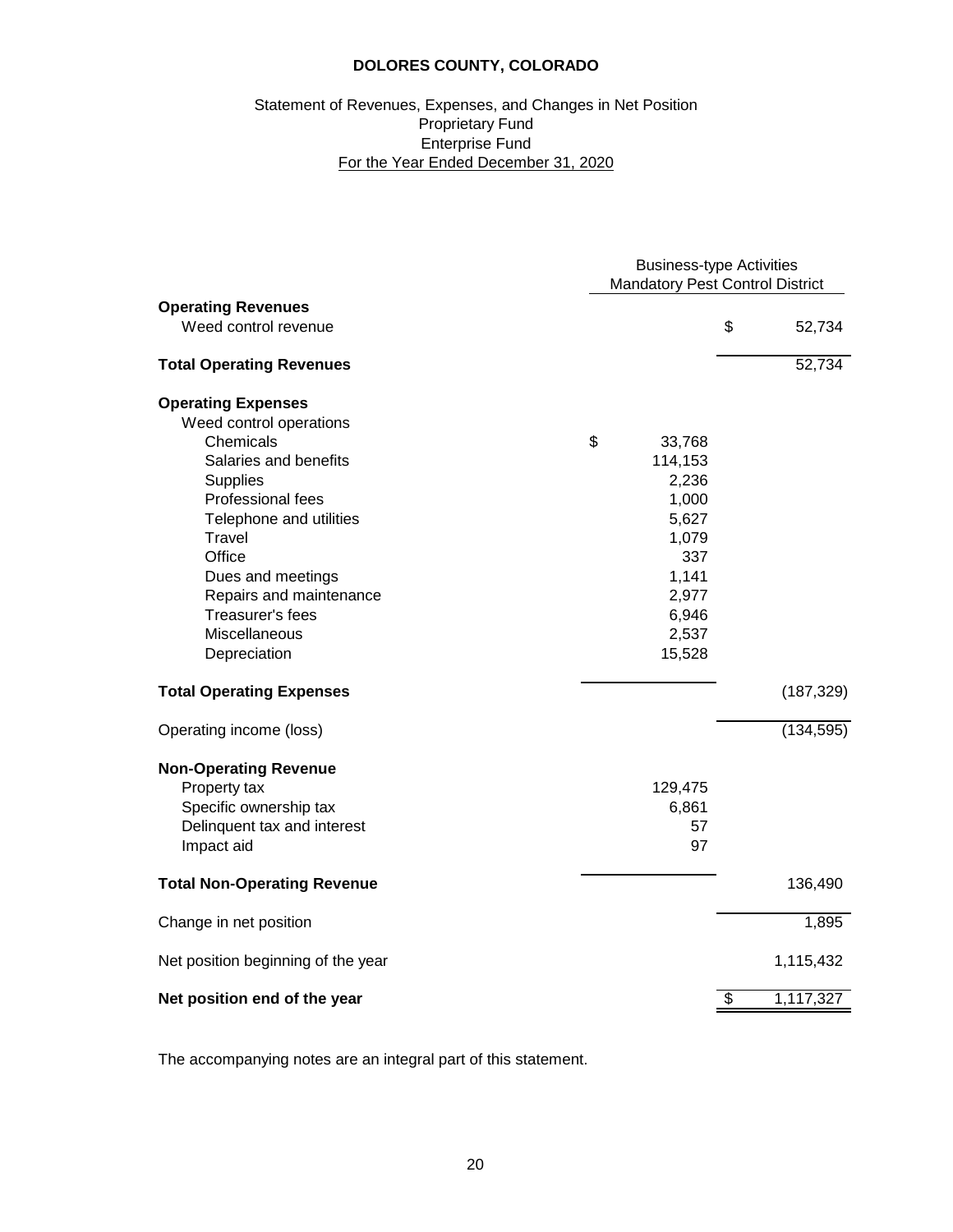#### Statement of Cash Flows Proprietary Fund Enterprise Fund

### For the Year Ended December 31, 2020

|                                                                                                                                                                                                                                                                                                                               |                              | <b>Business-type Activities</b><br><b>Mandatory Pest Control District</b> |                                   |  |  |
|-------------------------------------------------------------------------------------------------------------------------------------------------------------------------------------------------------------------------------------------------------------------------------------------------------------------------------|------------------------------|---------------------------------------------------------------------------|-----------------------------------|--|--|
| <b>Cash Flows from Operating Activities</b><br>Cash received from customers<br>Cash payments to employees for services<br>Cash payments to suppliers for goods and services                                                                                                                                                   |                              | \$                                                                        | 52,734<br>(114, 153)<br>(51, 437) |  |  |
| Net Cash Flows provided (used) by Operating Activities                                                                                                                                                                                                                                                                        |                              |                                                                           | (112, 856)                        |  |  |
| <b>Cash Flows from Capital and Related Financing Activities</b><br>Purchase of equipment                                                                                                                                                                                                                                      | \$<br>(4,019)                |                                                                           |                                   |  |  |
| Net Cash Flows provided (used) by Capital and Related<br><b>Financing Activities</b>                                                                                                                                                                                                                                          |                              |                                                                           | (4,019)                           |  |  |
| <b>Cash Flows from Noncapital Financing Activities</b><br>Property tax<br>Specific ownership tax<br>Delinquent tax and interest<br>Impact aid                                                                                                                                                                                 | 129,475<br>6,861<br>57<br>97 |                                                                           |                                   |  |  |
| Net Cash Flows provided (used) by Noncapital<br><b>Financing Activities</b>                                                                                                                                                                                                                                                   |                              |                                                                           | 136,490                           |  |  |
| Net increase (decrease) in cash and cash equivalents                                                                                                                                                                                                                                                                          |                              |                                                                           | 19,615                            |  |  |
| Cash and cash equivalents beginning of the year                                                                                                                                                                                                                                                                               |                              |                                                                           | 924,881                           |  |  |
| Cash and cash equivalents end of the year                                                                                                                                                                                                                                                                                     |                              | \$                                                                        | 944,496                           |  |  |
| Reconciliation of operating income (loss) to Net<br><b>Cash provided (used) by Operating Activities</b><br>Operating income (loss)<br>Adjustments to reconcile operating income (loss)<br>to net cash provided by operating activities<br>Depreciation<br>(Increase) or decrease in<br>Inventory<br>Increase or (decrease) in | \$<br>15,528<br>5,614        | \$                                                                        | (134, 595)                        |  |  |
| Accounts payable                                                                                                                                                                                                                                                                                                              | 597                          |                                                                           |                                   |  |  |
| Total adjustments                                                                                                                                                                                                                                                                                                             |                              |                                                                           | 21,739                            |  |  |
| Net Cash Flows provided (used) by Operating Activities                                                                                                                                                                                                                                                                        |                              | \$                                                                        | (112, 856)                        |  |  |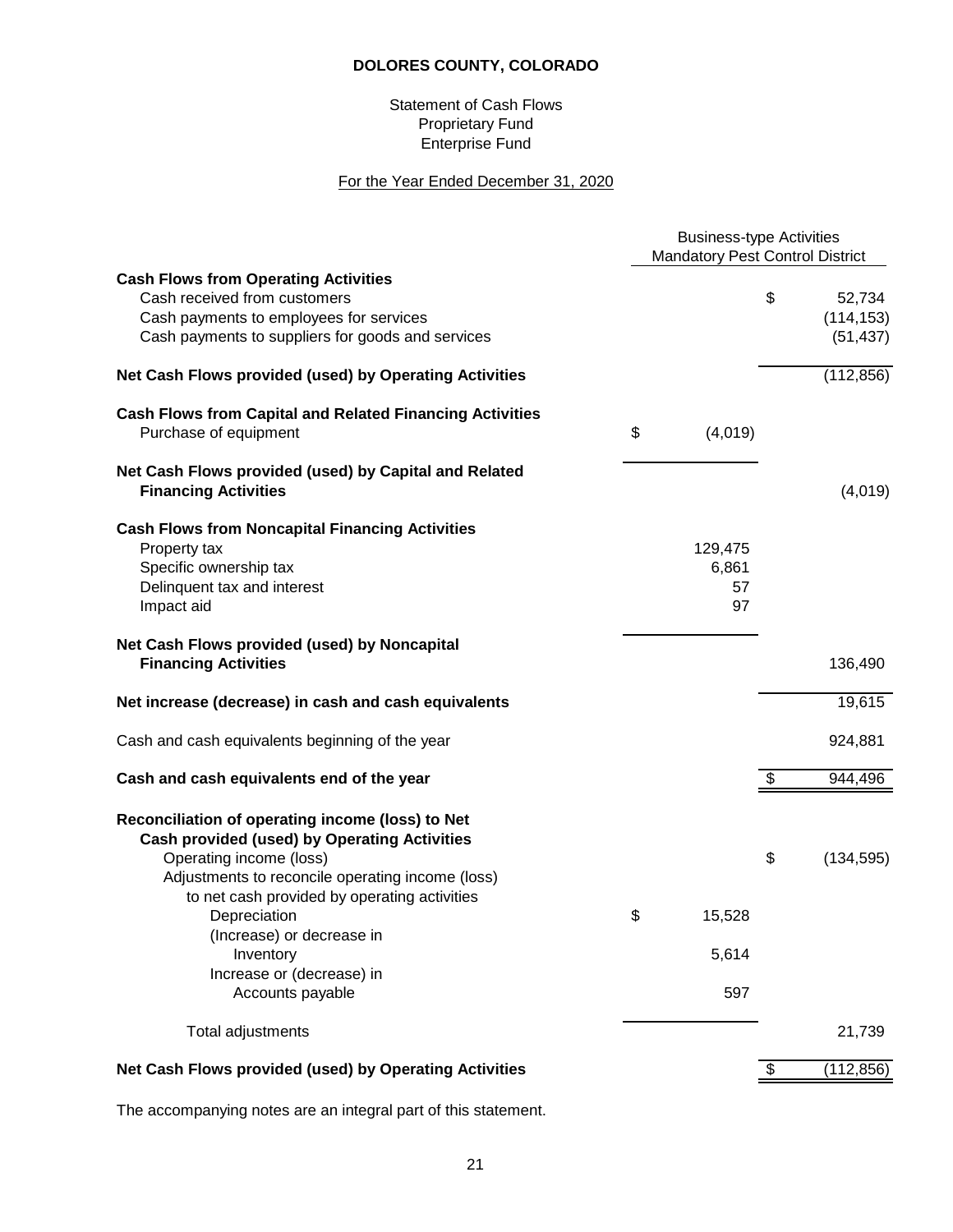### Statement of Fiduciary Net Position

## As of December 31, 2020

|                                                | Custodial<br>Fund |
|------------------------------------------------|-------------------|
| <b>Assets</b>                                  |                   |
| Cash                                           | \$<br>87,457      |
| <b>Total Assets</b>                            | 87,457            |
| <b>Liabilities</b><br>Due to other governments | 87,457            |
| <b>Total Liabilities</b>                       | 87,457            |
| <b>Net Position</b>                            | \$                |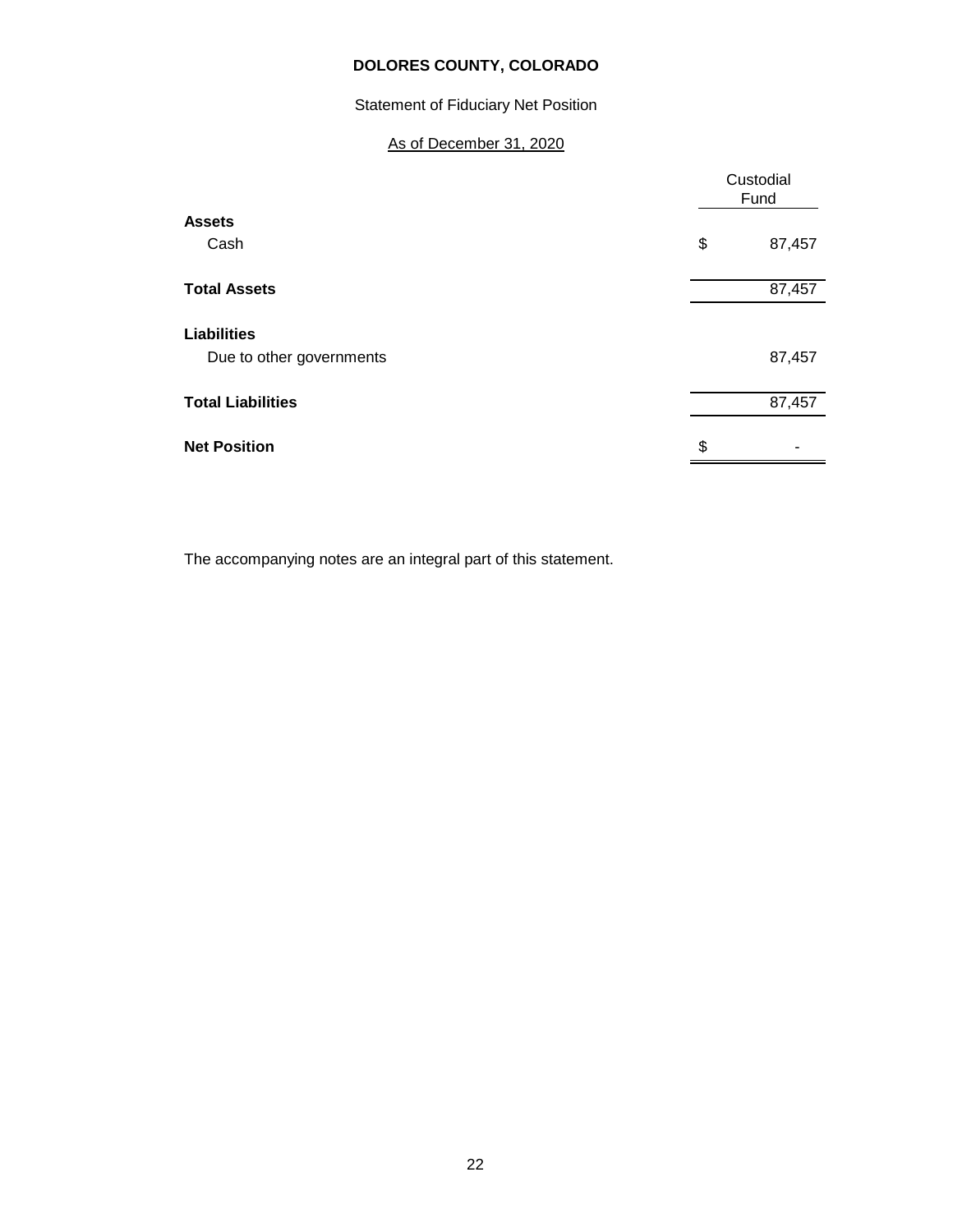### Statement of Changes in Fiduciary Net Position

## For the Year Ended December 31, 2020

|                                                   | Custodial<br>Fund |  |
|---------------------------------------------------|-------------------|--|
| <b>Additions</b>                                  |                   |  |
| Taxes collected for other governments             | \$<br>4,775,433   |  |
| <b>Total additions</b>                            | 4,775,433         |  |
|                                                   |                   |  |
| <b>Deductions</b>                                 |                   |  |
| Payment of taxes to other governments             | 4,775,433         |  |
| <b>Total deductions</b>                           | 4,775,433         |  |
| Net increase (decrease) in fiduciary net position |                   |  |
| <b>Net position beginning</b>                     |                   |  |
| <b>Net position ending</b>                        |                   |  |
|                                                   |                   |  |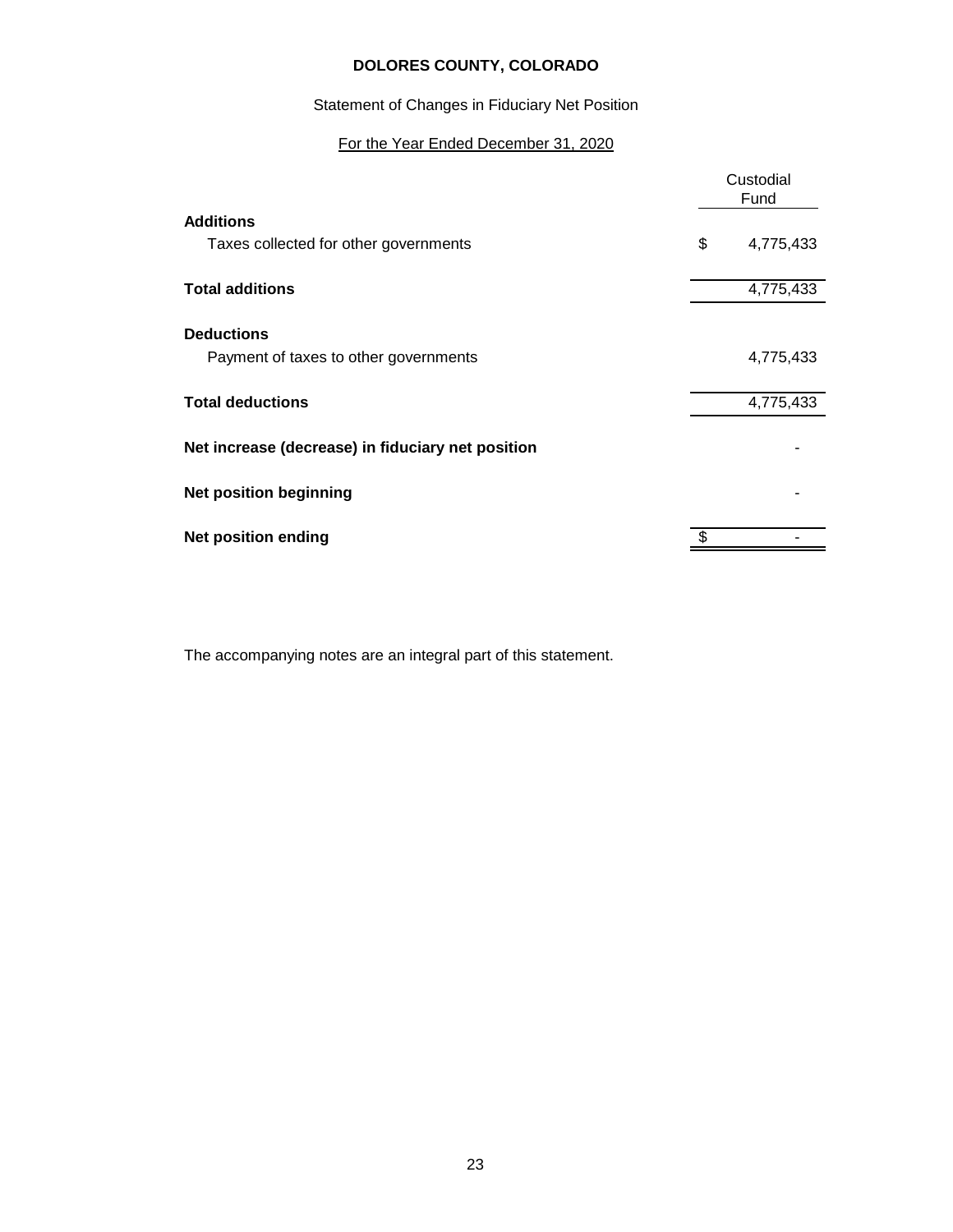## NOTES TO THE FINANCIAL STATEMENTS

## December 31, 2020

*Summary of Significant Accounting Policies* - Dolores County, Colorado's (the County) financial statements are prepared in accordance with U.S. generally accepted accounting principals (GAAP). The Governmental Accounting Standards Board (GASB) is responsible for establishing GAAP for state and local governments through its pronouncements (Statements of Interpretations).

The following significant accounting policies were applied to the preparation of the accompanying financial statements.

*Reporting Entity –* Dolores County, Colorado is a statutory (non-home-rule) county and serves as an administrative unit of the State of Colorado.

The County's financial reporting entity comprises the following:

| <b>Primary Government:</b>                                            | Dolores County, Colorado                   |
|-----------------------------------------------------------------------|--------------------------------------------|
| <b>Blended Component Unit:</b>                                        | Dove Creek Mandatory Pest Control District |
| Discretely Presented Component Unit:  Dolores County Library District |                                            |

In determining the financial reporting entity, the County complies with the provisions of GASB Statement No. 14, "The Financial Reporting Entity," and includes all component units of which the County appointed a voting majority of the unit's board; the County is either able to impose its will on the unit or a financial benefit or burden relationship exists.

*Blended Component Unit-* The Dove Creek Mandatory Pest Control District serves a portion of Dolores County and is governed by a Board of Trustees appointed by the County Commissioners. The Commissioners approve all expenditures of the District. The District is included as an enterprise fund of the County.

*Discretely Presented Component Unit-* The Dolores County Library District operates the County Library. The commissioners appoint the governing board of the District and approve its' budget.

*Fund Accounting* – The accounts of the County are organized on the basis of funds, each of which is considered a separate accounting entity. The operations of each fund are accounted for with a separate set of self-balancing accounts that comprise its assets, deferred outflows of resources, liabilities, deferred inflows of resource, fund equity, revenues and expenditures or expenses, as appropriate. Governmental resources are allocated to and accounted for in individual funds based upon the purposes for which they are to be spent and in the means by which spending activities are controlled. The various funds are grouped into three categories: governmental, proprietary and fiduciary. Each category, in turn, is divided into separate "fund types".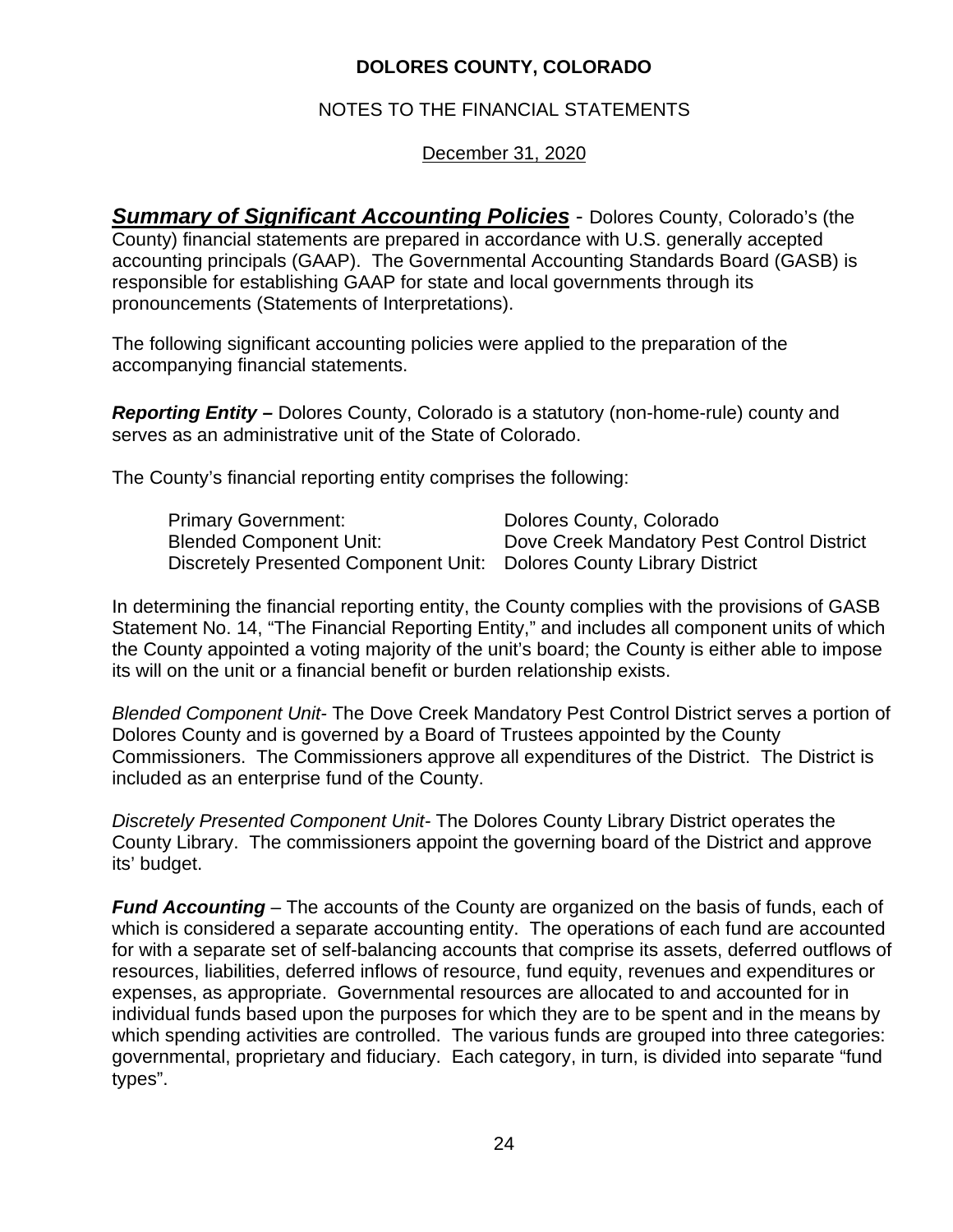## NOTES TO THE FINANCIAL STATEMENTS

## December 31, 2020

*Governmental Funds –* are used to account for all or most of a government's general activities, including the collection and disbursement of earmarked funds (special revenue funds). The following are the County's major governmental funds.

*General Fund –* is the general operating fund of the County. It is used to account for all financial resources except those required to be accounted for in another fund. Major revenue sources include local property taxes, specific ownership taxes and state and federal grants.

### *Special Revenue Funds-*

*Road and Bridge Fund –* accounts for the costs related to county road and bridge construction and maintenance. By state law, a portion of this fund's property tax revenues are allocated to cities and towns for use in their road and street activities. This fund is required by state law.

*Social Services Fund-* accounts for federal and state public welfare programs administered by the County. This fund is also required by state law.

*Non-major Funds-* The other governmental funds of the County are Special Revenue Funds. These funds account for revenues derived from earmarked revenue sources. Special revenue funds consist of the Senior Services Fund, Conservation Trust Fund, Ormiston Fund, Contingency Fund and the Public Health Fund.

## *Proprietary Funds–*

*Enterprise Fund –* focuses on the determination of the changes in net position, financial position and cash flows and are classified as either enterprise or internal service. The County's major enterprise fund is:

*Dove Creek Mandatory Pest Control District-* is used to account for the financial transactions related to the weed control operations of the County.

*Fiduciary Funds –* reporting focuses on net position and changes in net position. In 2019 the County implemented GASB 84. Under this new reporting requirement, the County has one custodial fund.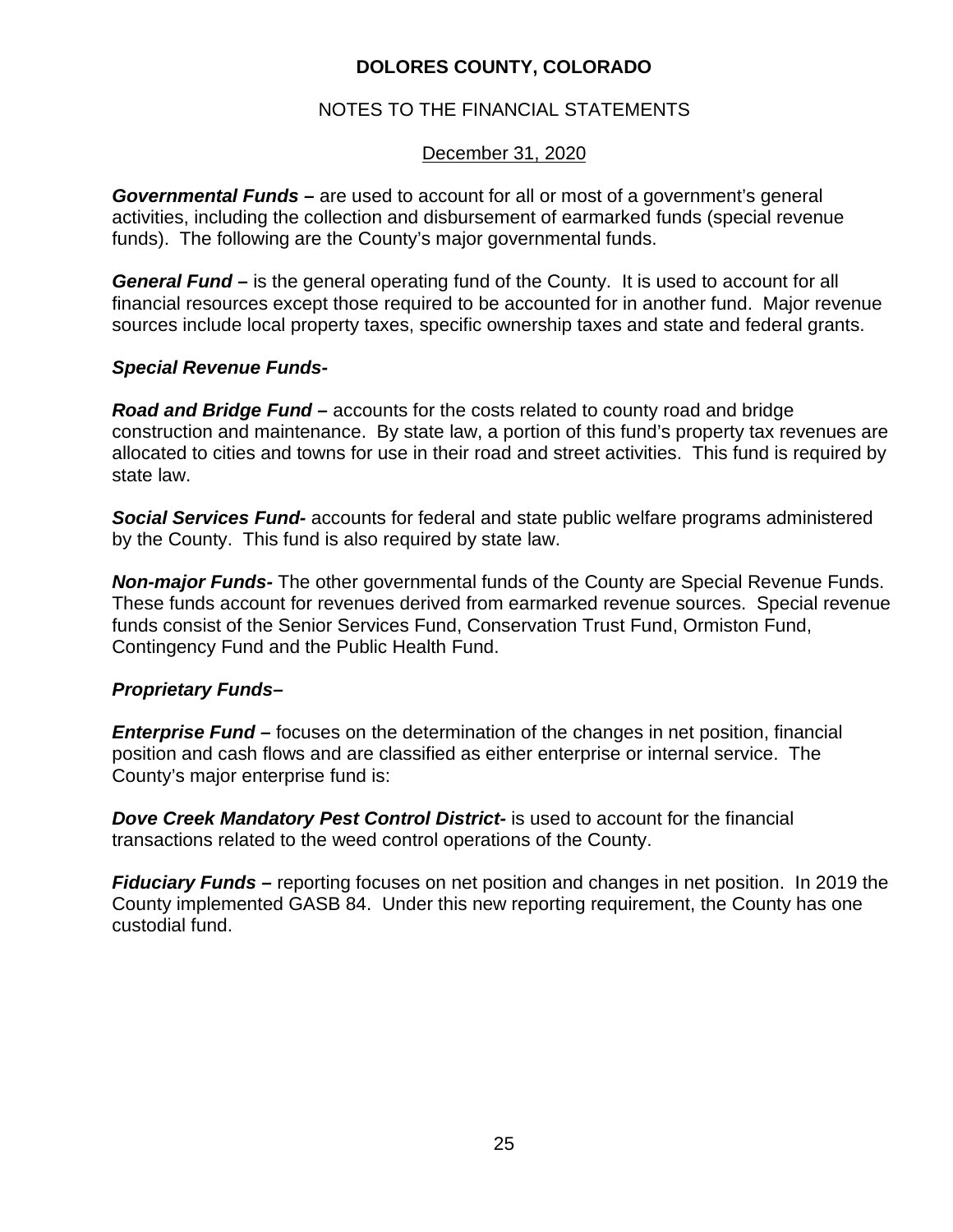## NOTES TO THE FINANCIAL STATEMENTS

### December 31, 2020

#### *Basis of Presentation-*

*County-wide Financial Statements-* The statement of net position and the statement of activities display information about the County as a whole. These statements include the financial activities of the primary government except for fiduciary funds. The statements distinguish between those activities of the County that are governmental and those that are considered business-type activities.

The county-wide statements are prepared using the economic resources measurement focus and the accrual basis of accounting. This is the same approach used in the preparation of the proprietary fund financial statements but differs from the manner in which governmental fund financial statements are prepared. Governmental fund financial statements therefore include reconciliation with a brief explanation to better identify the relationship between the countywide financial statements and the statements for governmental funds.

The county-wide statement of activities presents a comparison between direct expenses and program revenues for each segment of the business-type activities of the County and for each function or program of the County's governmental activities. Direct expenses are those that are specifically associated with a service, program or department and therefore clearly identifiable to a particular function. Program revenues include charges paid by the recipient of the goods or services offered by the program and grants and contributions that are restricted to meeting the operational or capital requirements of a particular program. Revenues, which are not classified as program revenues, are presented as general revenues of the County, with certain limited exceptions. The comparison of direct expenses with program revenues identifies the extent to which each business segment or governmental function is self-financing or draws from the general revenues of the County.

*Fund Financial Statements-* Fund financial statements report detailed information about the County. The focus of governmental and enterprise fund financial statements is on major funds rather than reporting funds by type. Each major fund is presented in a separate column. Nonmajor funds are aggregated and presented in a single column. Fiduciary funds are reported by fund type.

The accounting and financial reporting treatment applied to a fund is determined by its measurement focus. All governmental fund types are accounted for using a flow of current financial resources measurement focus. The financial statements for governmental funds are a balance sheet, which generally includes only current assets and current liabilities, and a statement of revenues, expenditures and changes in fund balances, which reports on the sources (i.e., revenues and other financing sources) and uses (i.e., expenditures and other financing uses) of current financial resources.

All proprietary fund types are accounted for on a flow of economic resources measurement focus. With this measurement focus, all assets, deferred outflows of resources and all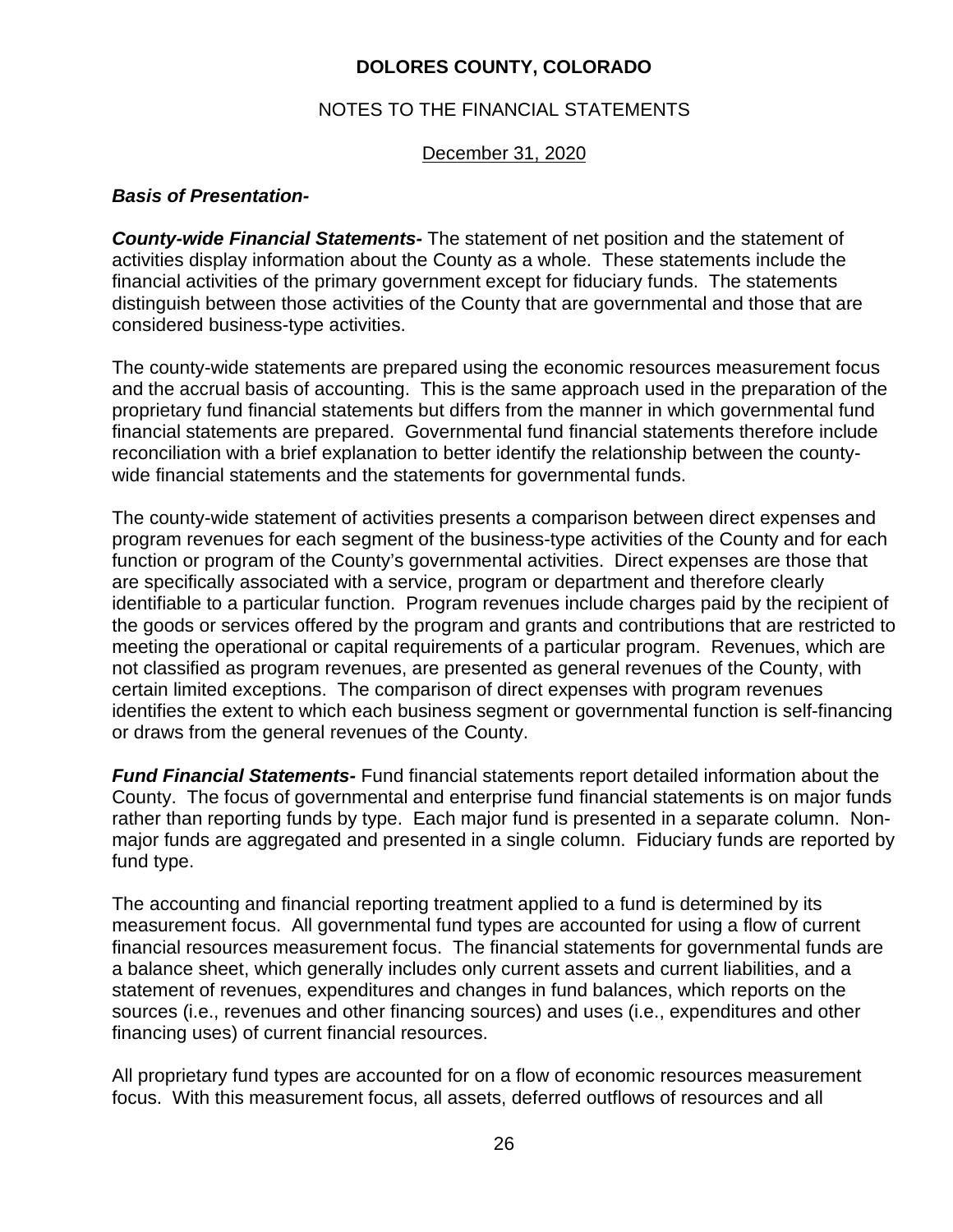## NOTES TO THE FINANCIAL STATEMENTS

## December 31, 2020

liabilities and deferred outflows of resources associated with the operations of these funds are included on the statement of net position. The statement of revenues, expenses and changes in fund net position presents increases (i.e., revenues) and decreases (i.e., expenses) in net total position. The statement of cash flows provides information about how the County finances and meets the cash flow needs of its proprietary activities.

Fiduciary funds are reported using the economic resources measurement focus.

**Basis of Accounting** – determines when transactions are recorded in the financial records and reported on the financial statements. County-wide financial statements are prepared using the accrual basis of accounting. Governmental funds use the modified accrual basis of accounting. Proprietary and fiduciary funds also use the accrual basis of accounting.

*Revenues- Exchange and Non-exchange Transactions-* Revenues resulting from exchange transactions, in which each party gives and receives essentially equal value are recorded on the accrual basis when the exchange takes place. On a modified accrual basis, revenues are recorded in the fiscal year in which the resources are measurable and become available. Available means that the resources will be collected within the current fiscal year or are expected to be collected soon enough thereafter to be used to pay liabilities of the current fiscal year. For the County, available means expected to be received within sixty days of fiscal year-end.

Non-exchange transactions, in which the County receives value without directly giving equal value in return, include property taxes, grants, entitlements and donations. On an accrual basis, revenues from property taxes are recognized in the fiscal year for which the taxes are levied. Revenues from grants, entitlements and donations are recognized in the fiscal year in which all eligibility requirements have been satisfied. Eligibility requirements include timing requirements, which specify the year when the resources are required to be used or the fiscal year when used is first permitted, matching requirements, in which the County must provide local resources to be used for a specified purpose, and expenditure requirements, in which the resources are provided to the County on a reimbursement basis. On a modified accrual basis, revenue from non-exchange transactions must also be available before it can be recognized.

Under the modified accrual basis, the following revenue sources are considered to be both measurable and available at fiscal year-end: property taxes collected within 60 days after year-end, interest, and certain grants.

*Unearned Revenue-* arises when potential revenue does not meet both the "measurable" and "available" criteria for recognition in the current period. In subsequent periods, when both revenue recognition criteria are met, or when the County has a legal claim to the resources, the liability for unearned revenue is removed and revenue is recognized.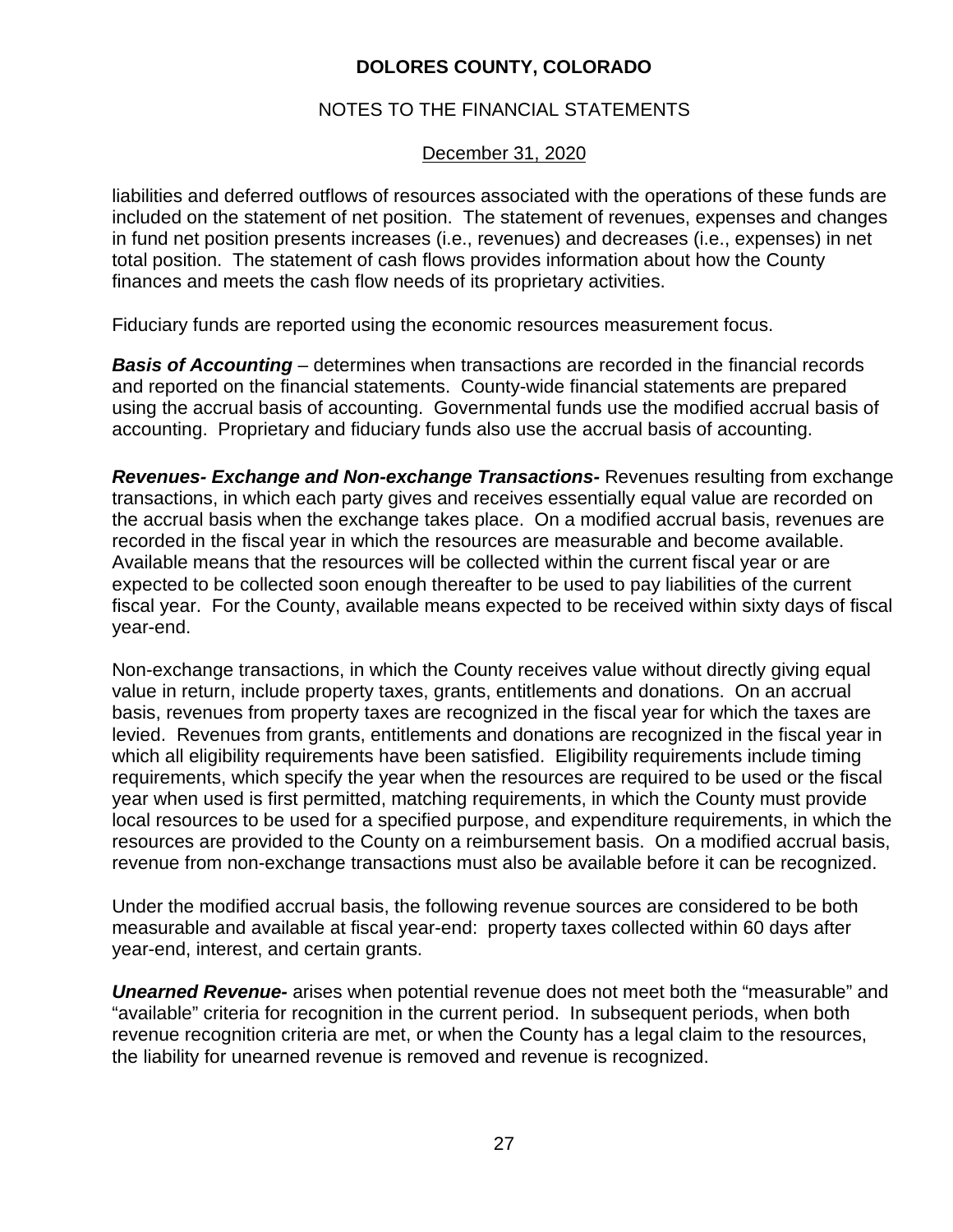## NOTES TO THE FINANCIAL STATEMENTS

## December 31, 2020

*Expenses/Expenditures-* On the accrual basis of accounting, expenses are recognized at the time they are incurred. The fair value of donated commodities used during the year is reported in the statement of revenues, expenses and changes in fund net position as an expense with a like amount reported as donated commodities revenue.

The measurement focus of governmental fund accounting is on decreases in net financial resources (expenditures) rather than expenses. Expenditures are generally recognized in the accounting period in which the related fund liability is incurred if measurable. Allocations of cost, such as depreciation and amortization, are not recognized in governmental funds.

*Budgets and Budgetary Accounting* – The County is required by Colorado Statutes to adopt annual budgets for all funds. Each budget is prepared on the same basis (U.S. GAAP basis) as that used for accounting purposes, except for the Enterprise Fund, which is prepared essentially on the modified accrual basis of accounting. This basis of accounting is at variance with U.S. GAAP.

The following procedures are followed in establishing the budgetary data reflected in the financial statements:

Prior to October 20, the Budget Officer submits to the County Commissioners a proposed operating budget for the fiscal year commencing the following January 1.

The operating budget includes proposed expenditures and the means of financing them.

Public hearings are conducted to obtain comments.

Prior to December 31, the budget is legally adopted through passage of adoption and appropriations resolutions.

Formal budgetary integration is employed as a management control device during the year.

Department directors are authorized to transfer budget amounts within the department. However, the County Commissioners must approve any revisions that alter the total expenditures of any department.

Appropriations are adopted by resolution for each fund in total and lapse at the end of each year. Over-expenditures are not deemed to exist unless the fund as a total has expenditures in excess of appropriations.

*Cash and Cash Equivalents –* for the purpose of the Statement of Cash Flows of the Enterprise Fund is considered to be all of the highly liquid investments with a maturity of six months or less.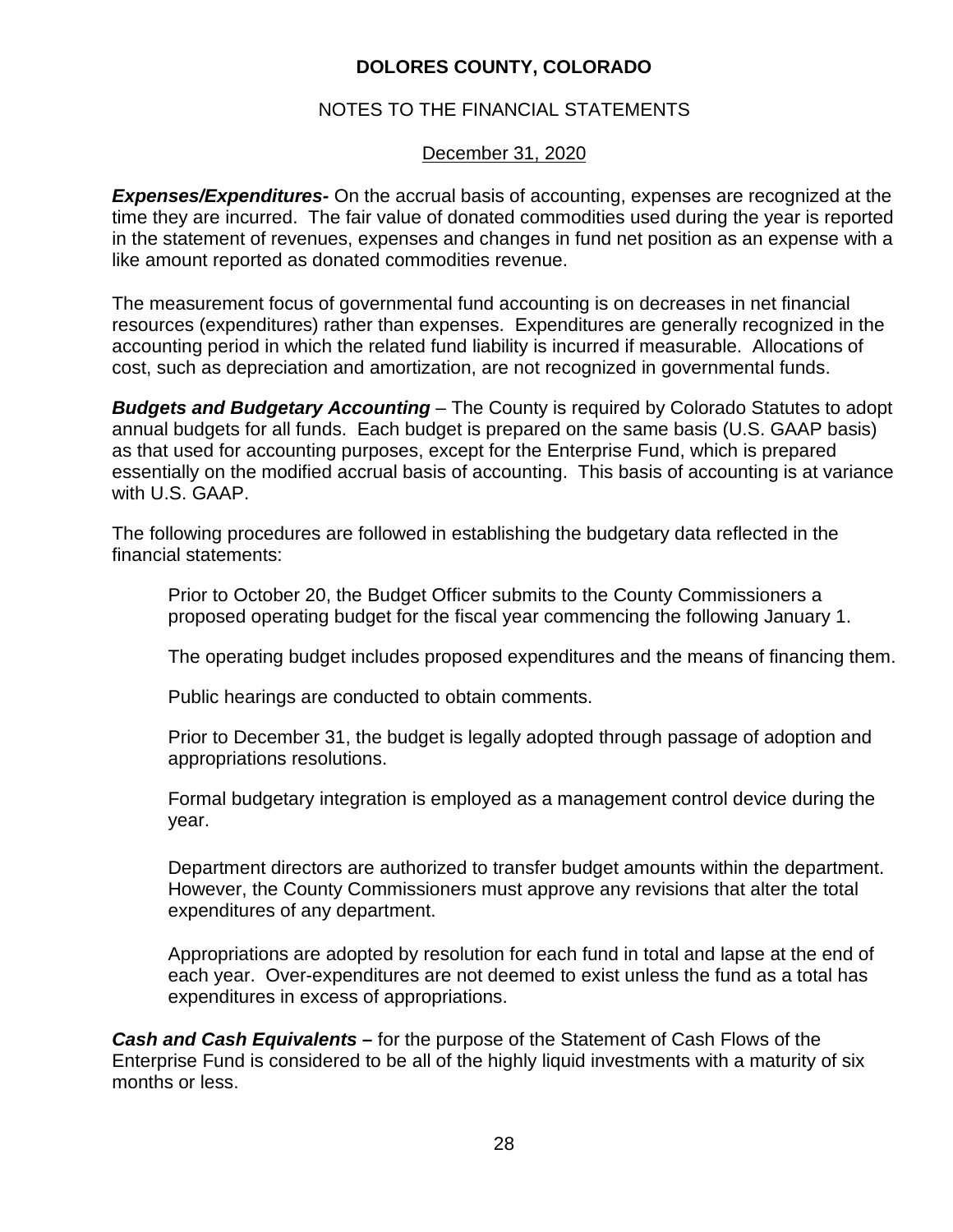## NOTES TO THE FINANCIAL STATEMENTS

## December 31, 2020

*Short-term Inter-fund Receivables/Payables***-** During the course of operations, certain transactions occur between individual funds for goods provided or services rendered. These receivables and payables are classified as internal balances on the County-wide statement of net position and, classified as due from other funds or due to other funds on the balance sheet.

*Inventories* – in the governmental funds consist of expendable supplies held for consumption, the cost of which is recorded as an expenditure at the time of purchase. Restrictions of fund balance have been established for the inventory balances.

*Capital Assets* – General capital assets are those assets not specifically related to activities reported in the proprietary funds. These assets generally result from expenditures in the governmental funds. These assets are reported in the governmental activities column of the county-wide statement of net position but are not reported in the fund financial statements. Capital assets utilized by the proprietary funds are reported both in the business-type activities column of the county-wide statements of net position and in the respective fund financial statements.

All capital assets are valued at historical cost or estimated historical cost if actual historical cost is not available. Donated general fixed assets are valued at their estimated fair value on the date donated. The County maintains a capitalization threshold of five thousand dollars. As per GASB 34 the County has elected to report infrastructure assets on a prospective basis. Therefore, infrastructure acquired before January 1, 2004 is not included in the financial statements.

All reported capital assets are depreciated. Depreciation is computed using the straight-line method over the following useful lives:

|                                   | Governmental<br>Activities | <b>Business-Type</b><br><b>Activities</b> |
|-----------------------------------|----------------------------|-------------------------------------------|
| <b>Description</b>                | <b>Estimated Lives</b>     | <b>Estimated Lives</b>                    |
| <b>Buildings and Improvements</b> | 20-50 Years                | 20 Years                                  |
| <b>Furniture and Equipment</b>    | 5-15 Years                 | 5-10 Years                                |
| <b>Vehicles</b>                   | 8 Years                    | 10 Years                                  |

**Property Tax Revenue Recognition** – The County bills and collects its own property taxes as well as property taxes of all other taxing authorities within the County. The property taxes are levied and certified in December of the year prior to the year the taxes are collected. Property taxes become an enforceable lien on January 1 of each year. Secured property taxes are due in two equal installments on February 28 and June 15, and are delinquent after February 28 and June 15 respectively. The entire balance can be paid by April 30 without penalty. Property taxes levied are recorded as unearned revenues in the year levied, as they are not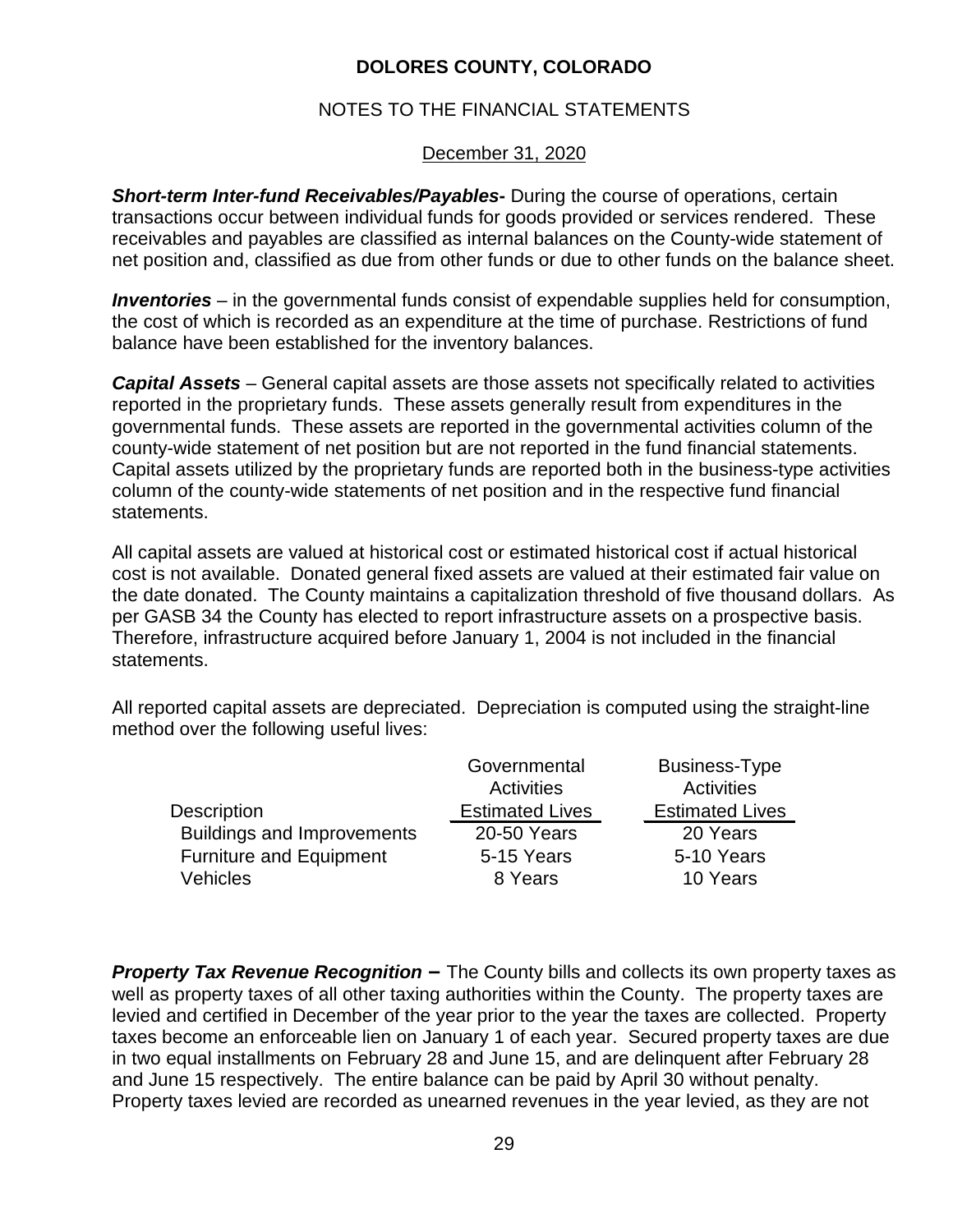## NOTES TO THE FINANCIAL STATEMENTS

## December 31, 2020

due until the following year. An allowance for un-collectible taxes is not provided as the uncollectible amounts were determined to be negligible based upon an analysis of historical trends.

*Compensated absences-* Compensated absences arise from policies concerning paid time off. In the event of termination, an employee is reimbursed for accumulated paid time off. Accumulated paid time off benefits are shown as long term debt obligations since these amounts are not expected to be paid from currently available resources.

*Accrued Liabilities and General Long-Term Obligations-* All payables, accrued liabilities and long-term obligations are reported in the county-wide financial statements, and all payables, accrued liabilities and long-term obligations payable from proprietary funds are reported on the proprietary fund financial statements.

In general, payables and accrued liabilities that will be paid from governmental funds are reported on the governmental fund financial statements regardless of whether they will be liquidated with current resources. However, claims and judgments, the non-current portion of capital leases, compensated absences, and special termination benefits that will be paid from governmental funds are reported as a liability in the fund financial statements only to the extent that they will be paid with current, expendable, available financial resources. In general, payment made within sixty days after year-end are considered to have been made with current available financial resources. Bonds and other long-term obligations that will be paid from governmental funds are not recognized as a liability in the fund financial statements.

*Governmental Fund Balances-* In the governmental fund financial statements, fund balances are classified as follows:

*Non-spendable-* Amounts that cannot be spent either because they are in a non-spendable form or because they are legally or contractually required to be maintained intact. This includes inventory maintained in the Road and Bridge Fund.

*Restricted-* Amounts that can be used only for specific purposes because of state or federal laws, or externally imposed conditions by grantors or creditors. This includes the County's TABOR reserve.

**Committed-** Amounts that can be used only for specific purposes determined by a formal action by the Board of County Commissioners.

*Assigned-* Amounts that are designated by the Board of County Commissioners for a particular purpose but are not spendable until appropriated. This includes assignments for subsequent year's expenditures.

*Unassigned-* All amounts not included in the other spendable classifications.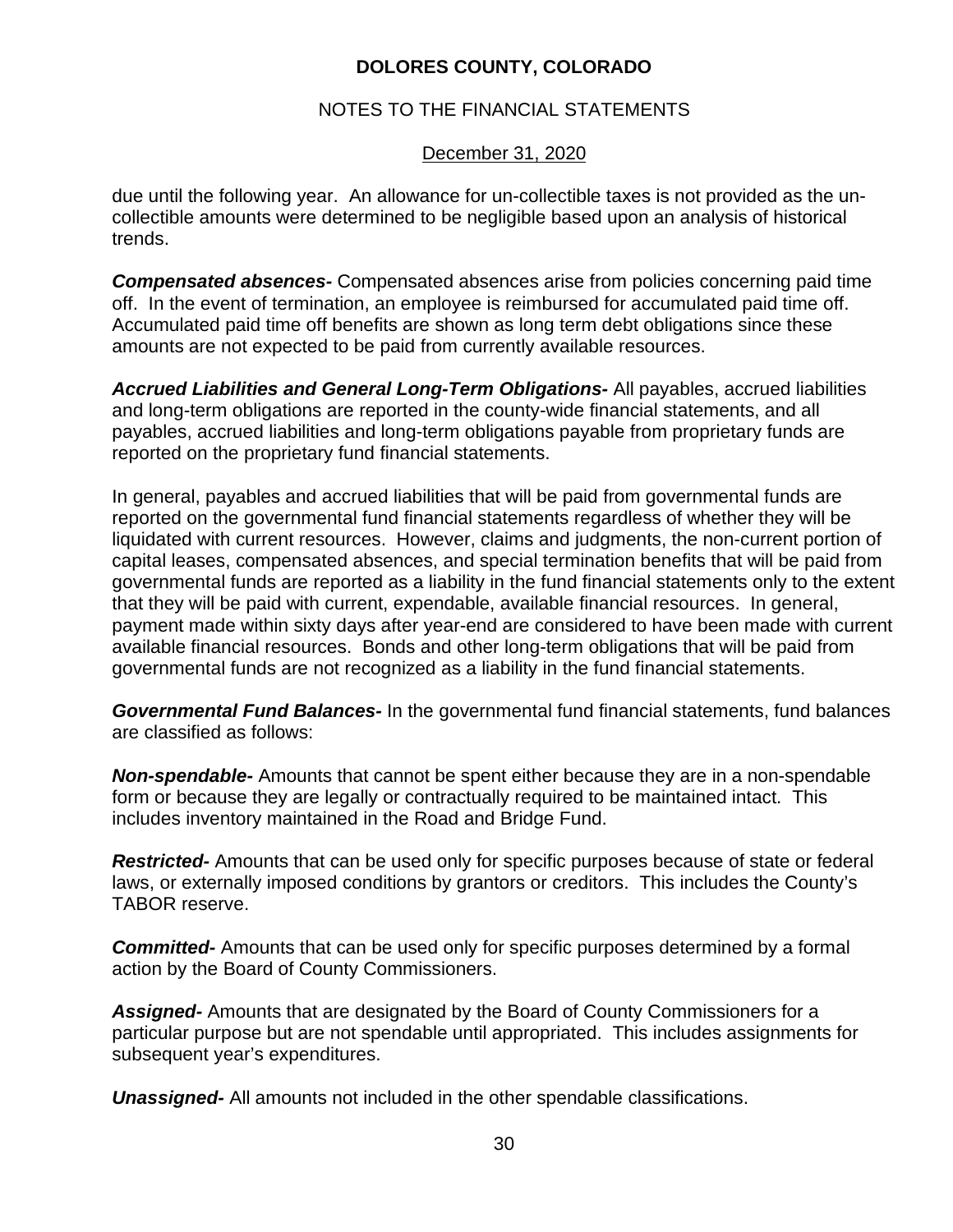## NOTES TO THE FINANCIAL STATEMENTS

## December 31, 2020

*Use of Restricted Resources-*When an expense is incurred that can be paid using either restricted or unrestricted resources (net position), the County's policy is to first apply the expense toward restricted resources and then toward unrestricted resources. In governmental funds, the County's policy is to first apply the expenditure toward restricted fund balance and then to other less restrictive classifications-committed and then assigned fund balances before using unassigned fund balance.

*Fund Balance Restrictions-* The County restricts those portions of fund equity which are legally segregated for a specific future use or which do not represent available expendable resources and therefore are not available for appropriation or expenditure. Unrestricted fund balance indicates that portion of fund equity, which is available for appropriation in future periods. Assigned fund balances have been established for future year's expenditures.

*Net Position-* Net position represents the difference between assets, deferred outflows of resources, and liabilities and deferred inflows of resources. Net investment in capital assets consists of capital assets, net of accumulated depreciation, reduced by the outstanding balances of any borrowings used for the acquisition, construction or improvement of those assets. Net position is reported as restricted when there are liabilities imposed on their use either through the enabling legislation adopted by the County or through external restrictions imposed by creditors, grantors or laws or regulations of other governments.

*Operating Revenues and Expenses-* Operating revenues are those revenues that are generated directly from the primary activity of the proprietary funds. For the County, these revenues are charges related to weed control. Operating expenses are necessary costs incurred to provide the goods or services that are the primary activities of the fund. All revenues and expenses not meeting this definition are reported as non-operating revenues and expenses.

*Inter-fund Transactions-* Quasi-external transactions are accounted for as revenues, expenditures or expenses. Transactions that constitute reimbursements to a fund for expenditures/expenses initially made from it that are properly applicable to another fund, are recorded as expenditures/expenses in the reimbursing fund and as reductions of expenditures/expenses in the fund that is reimbursed. All other inter-fund transactions, except quasi-external transactions and reimbursements, are reported as transfers.

*Estimates –* The preparation of financial statements in conformity with generally accepted accounting principles requires the use of management's estimates.

*Cash and Investments* – The County Treasurer maintains a cash pool that is available for use by all funds. Each fund type's portion of this pool is displayed on the financial statements as "Cash".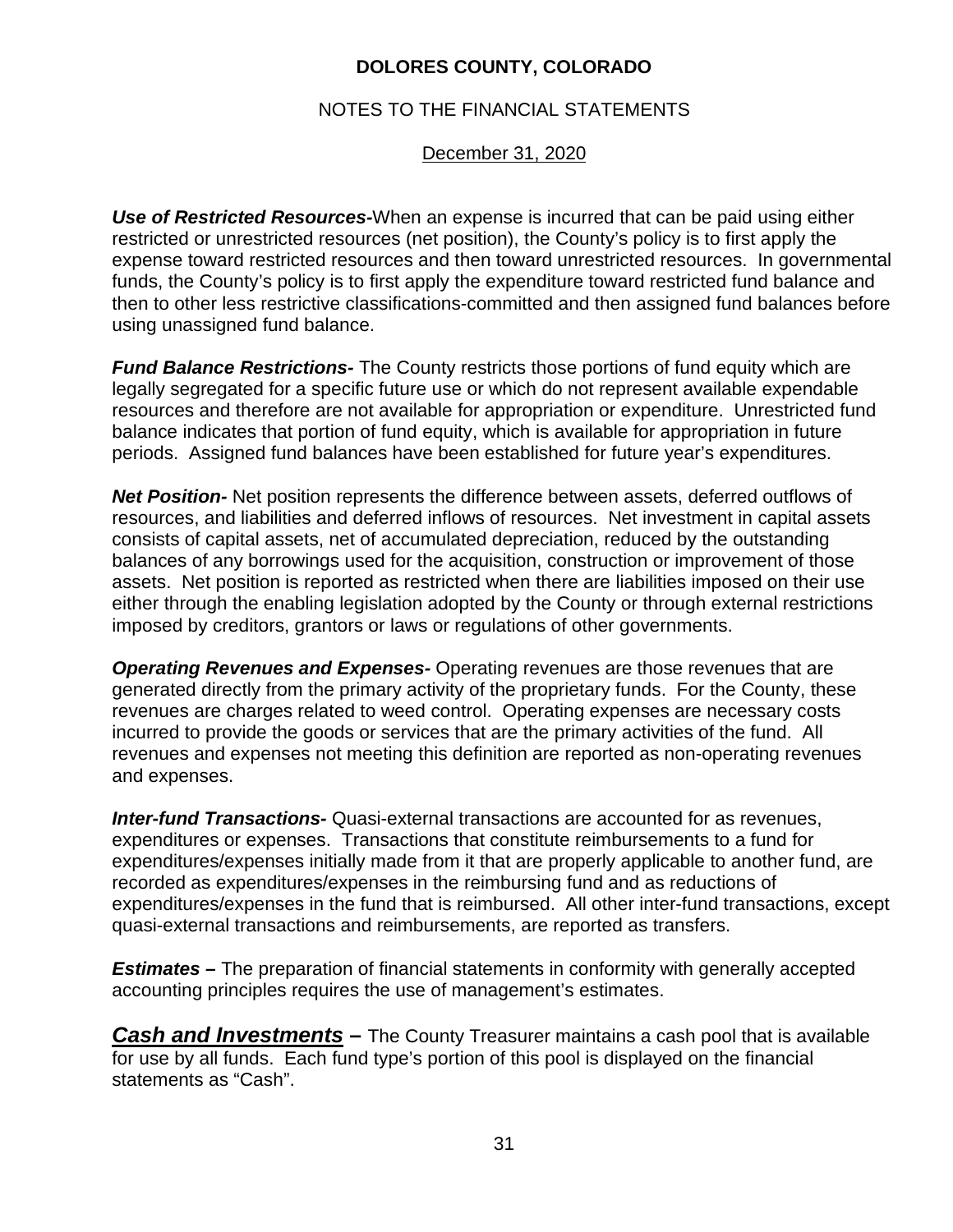## NOTES TO THE FINANCIAL STATEMENTS

## December 31, 2020

**Deposits-** The Colorado Public Deposit Protection Act (PDPA) governs the County's cash deposits. The statutes specify eligible depositories for public cash deposits, which must be Colorado institutions and must maintain federal insurance on deposits held. Each eligible depository with deposits in excess of the insured levels must pledge a collateral pool of defined eligible assts, to be maintained by another institution or held in trust for all of its local government depositors as a group, with a market value of at least 102% of the uninsured deposits. The State Regulatory Commission for banks and savings and loan associations are required by statute to monitor the naming of eligible depositories and the reporting of uninsured deposits and assets maintained in the collateral pools.

Colorado statutes define eligible investments for local governments. These include bonds and other interest-bearing obligations of or guaranteed by the Untied States government or its agencies, bonds which are direct obligations of the State of Colorado or any of its political subdivisions, repurchase agreements, commercial paper, guaranteed investment contracts and local government investment pools.

At December 31, 2020 the County had investments in two local government investment pools, the Colorado Liquid Asset Trust (COLOTRUST) and the Colorado Surplus Asset Fund Trust (CSAFE). These investment pools are investment vehicles established for local government entities in Colorado to pool surplus funds for investment purposes. The pools are routinely monitored by the Colorado Division of Securities with regard to its operations and investments, which are also subject to provisions of C.R.S. Title 24, Article 75, and Section 6. The fair value of the investments in the pools are the same as the value of the pool shares. None of these types of investments are categorized because they are not evidenced by securities that exist in physical or book form. COLOTRUST is rated AAAm by Standard and Poors and CSAFE is rated AAAm by Standard and Poors.

At December 31, 2020 the carrying amount of the County's cash and investments was \$17,154,851. The County's bank balances were \$1,292,626, COLOTRUST balances were \$14,971,627 and CSAFE balances were \$1,000,537. The County's bank balances at December 31, 2020 and during the year then ended were entirely covered by FDIC insurance or pledged collateral held by the County's agent banks in the name of governmental accounts of which the County is a part.

*Retirement Plan* – The County is a member of the Colorado County Officials and Employees Retirement Association. All members of the Association are participants in a defined contribution retirement plan which was adopted and is administered to provide income after retirement in addition to benefits provided by Federal Social Security. All County employees are required to participate after one year of continuous service. Contributions made by the employee are a minimum of four percent and a maximum of six percent of gross salary, at the employees' discretion. Employees may make additional voluntary contributions not to exceed ten percent of compensation.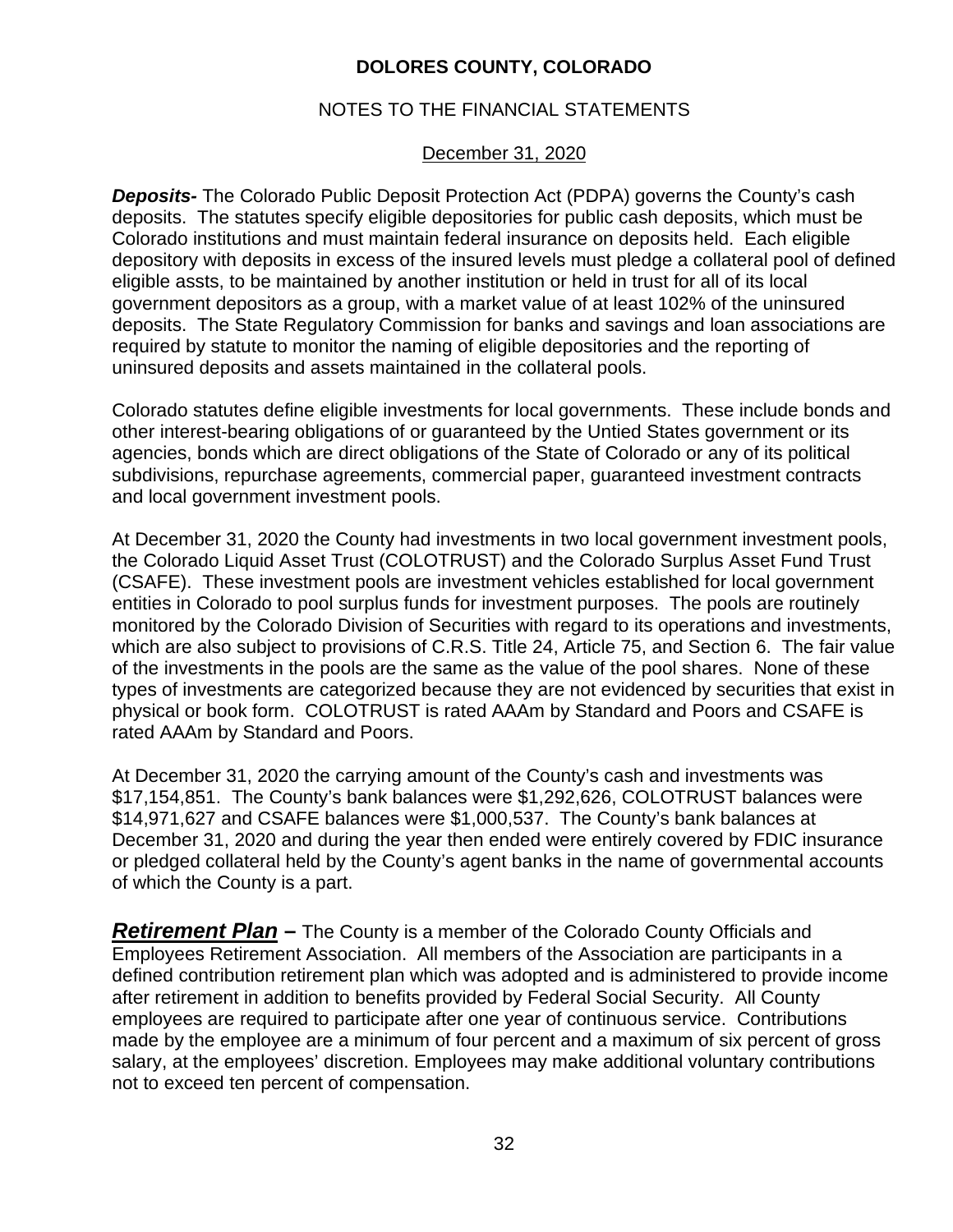## NOTES TO THE FINANCIAL STATEMENTS

### December 31, 2020

The County maintains no control over the plan, other than being a member of the Association. Employees are fully vested upon participation in the plan. The County has no unfunded liability under the plan. The total 2020 County payroll was \$2,933,883. The covered payroll for retirement plan purposes was \$2,451,388. The 2020 employer and employee contributions to the plan were \$120,500 and \$120,500 respectively. There were no County securities or other transactions included in the plan's assets.

*Capital Assets* **–** Capital asset activity for the fiscal year ended December 31, 2020 follows:

|                                                                                 | Capital<br>Assets<br>Jan 1, 2020 | Additions       | Deletions/<br><b>Transfers</b> | Capital<br>Assets<br>Dec 31, 2020 |
|---------------------------------------------------------------------------------|----------------------------------|-----------------|--------------------------------|-----------------------------------|
| Governmental Activities                                                         |                                  |                 |                                |                                   |
| Capital assets, not being depreciated:<br>Land                                  | \$<br>206,580                    |                 |                                | \$<br>206,580                     |
| Total capital assets not being                                                  |                                  |                 |                                |                                   |
| depreciated                                                                     | 206,580                          | ÷,              |                                | 206,580                           |
| Capital assets, being depreciated:                                              |                                  |                 |                                |                                   |
| <b>Buildings</b>                                                                | 9,696,332                        | \$<br>777,473   |                                | 10,473,805                        |
| Equipment                                                                       | 5,049,401                        | 241,621         |                                | 5,291,022                         |
| Total capital assets being depreciated                                          | 14,745,733                       | 1,019,094       | ÷.                             | 15,764,827                        |
|                                                                                 |                                  |                 |                                |                                   |
| Less accumulated depreciation for:                                              |                                  |                 |                                |                                   |
| <b>Buildings</b>                                                                | (1,070,053)                      | (198, 923)      |                                | (1,268,976)                       |
| Equipment                                                                       | (3,935,275)                      | (253, 028)      |                                | (4, 188, 303)                     |
| Total accumulated depreciation                                                  | (5,005,328)                      | (451, 951)      |                                | (5,457,279)                       |
| Total capital assets, being depreciated, net                                    | 9,740,405                        | 567,143         |                                | 10,307,548                        |
| Govermental Activities Capital Assets, net                                      | 9,946,985<br>\$.                 | \$<br>567,143   | \$                             | \$10,514,128                      |
|                                                                                 |                                  |                 |                                |                                   |
| <b>Business Type Activities</b>                                                 |                                  |                 |                                |                                   |
| <b>Equipment and facilities</b>                                                 | \$<br>340,343                    | \$<br>4,019     |                                | \$<br>344,362                     |
| Less accumulated depreciation<br><b>Business Type Activities Capital Assets</b> | (209, 448)                       | (15, 528)       |                                | (224, 976)                        |
| net                                                                             | \$<br>130,895                    | \$<br>(11, 509) | \$                             | \$<br>119,386                     |
|                                                                                 |                                  |                 |                                |                                   |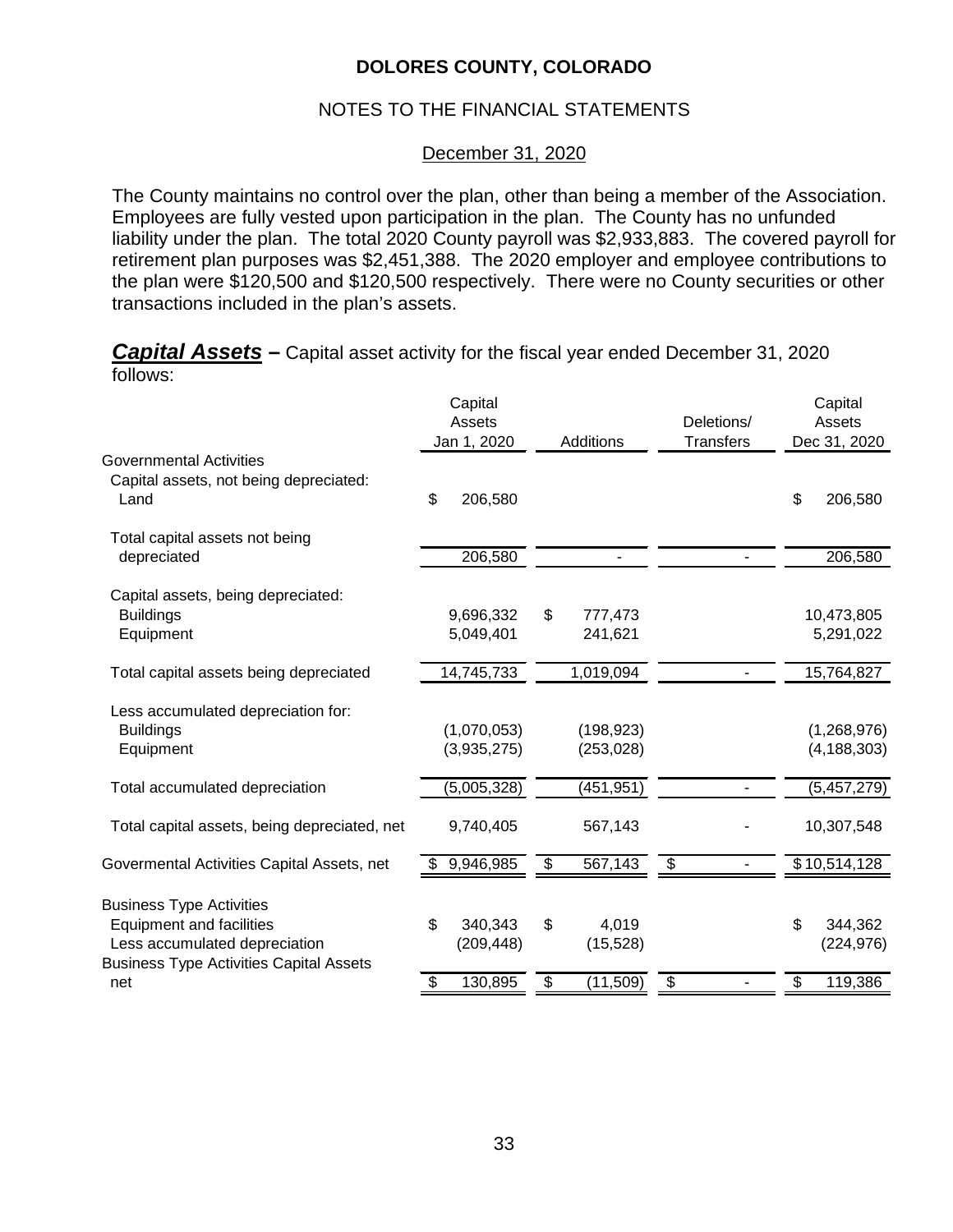## NOTES TO THE FINANCIAL STATEMENTS

## December 31, 2020

Depreciation expense is charged to the various governmental programs as follows:

| General government                       | \$<br>22,823 |
|------------------------------------------|--------------|
| <b>Public safety</b>                     | 62,876       |
| Public works                             | 209,197      |
| Public health and welfare                | 121,770      |
| Culture and recreation                   | 8,278        |
| Unallocated                              | 27,007       |
| Total depreciation government activities | 451,951      |

# *Schedule of Social Services Costs Due To/From State of Colorado* **–**

|                           | Due ( | To) From |
|---------------------------|-------|----------|
| Colorado works            | \$    | 1,989    |
| Child care                |       | 1,154    |
| Child welfare             |       | 10,795   |
| Administration            |       | 15,781   |
| Child enforcement         |       | 2        |
| Home care allowance       |       | (202)    |
| County cost allocation    |       | 1,389    |
| Adult protective services |       | 1,024    |
| Aid to needy and disabled |       | (87)     |
| Old age pension           |       | 172      |
|                           |       |          |
| Net Amount Due From State |       | 32,017   |
|                           |       |          |

All Electronic Benefit transfers paid by the State of Colorado for Dolores County are included in the financial statements.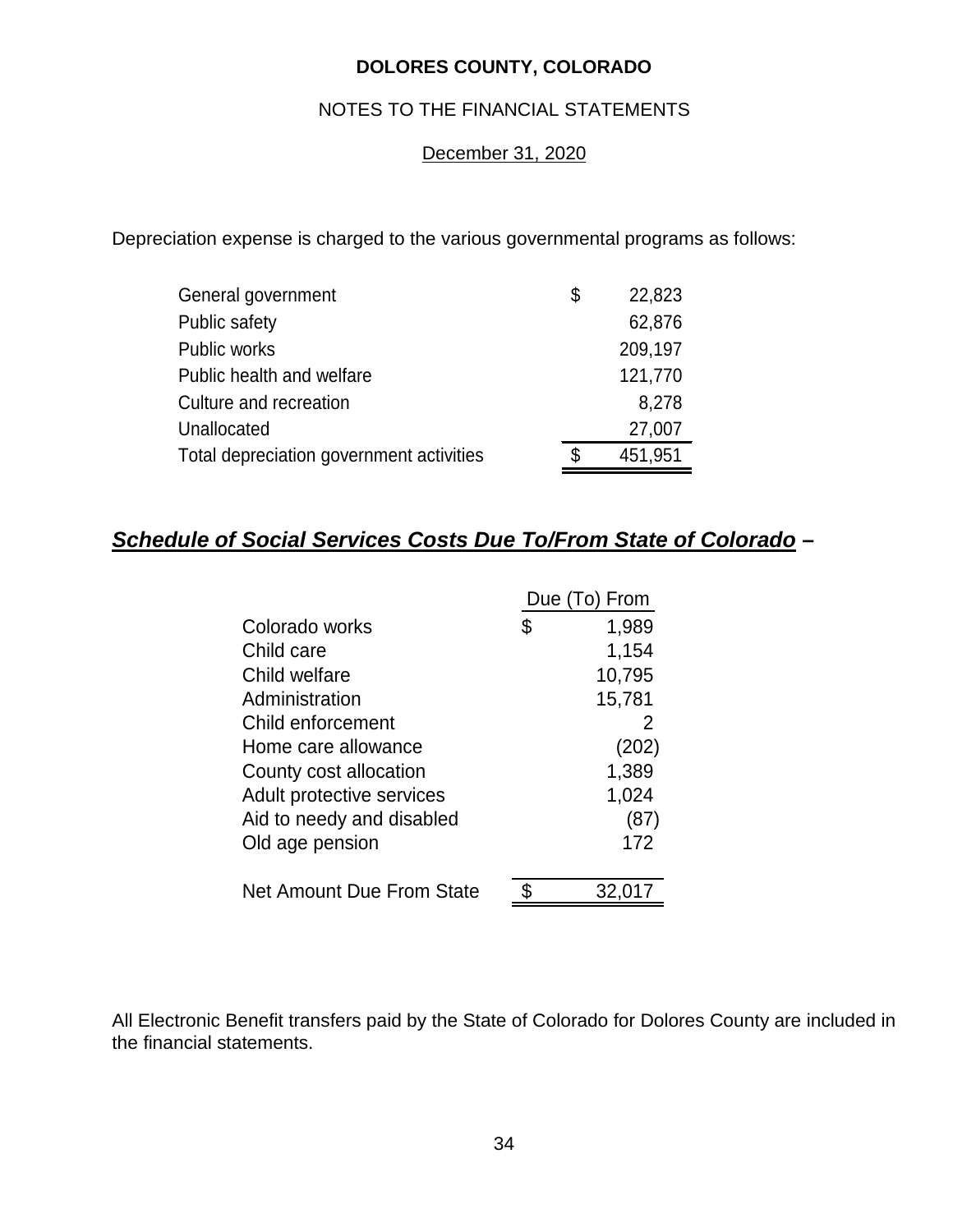## NOTES TO THE FINANCIAL STATEMENTS

## December 31, 2020

# *Operating Leases* **–**

In 2019, the County leased 2 blades with semi-annual payments of \$28,094

In 2020, the County leased 4 blades with semi-annual payments of \$54,860, 2 blades with semi-annual payments of \$22,389 and one blade with semi-annual payments of \$26,906.

The future minimum payments for these leases are as follows:

| Year |    | Payments |
|------|----|----------|
| 2021 | \$ | 181,404  |
| 2022 |    | 77,249   |
|      |    |          |
|      |    | 258,653  |
|      |    |          |

# *Long-Term Debt***-**

## *Capital Leases Payable-*

In 2012, the County entered into a lease agreement for a John Deere Loader. The lease is payable in 14 semi- annual installments of \$17,640 beginning in 2013. The loader is included in the capital assets at a cost of \$264,586, with accumulated depreciation of \$158,752. The lease in serviced by the Road and Bridge Fund and the equipment serves as collateral.

In 2019, the County entered into a lease agreement for a John Deere Backhoe. The lease in payable in monthly installments of \$1,329 beginning in 2019. The backhoe is included in the capital assets at a cost of \$108,745, with accumulated depreciation of \$14,499. The lease is serviced by the Road and Bridge Fund and the equipment serves as collateral.

*Changes in General Long-Term Debt-* A summary of changes in general long-term debt follows:

|                                           | <b>Balance</b><br>January 1, |    |                          |   |                  | <b>Balance</b><br>December 31, |
|-------------------------------------------|------------------------------|----|--------------------------|---|------------------|--------------------------------|
|                                           | 2020                         |    | <b>Additions</b>         |   | <b>Deletions</b> | 2020                           |
| Accrued compensation<br>Lease obligations | 202,565<br>63,209            | S  | 22,716                   |   | 31,639           | 225,281<br>31,570              |
| Total                                     | 265,774                      | \$ | $\overline{\phantom{0}}$ | S | 31,639           | \$<br>256,851                  |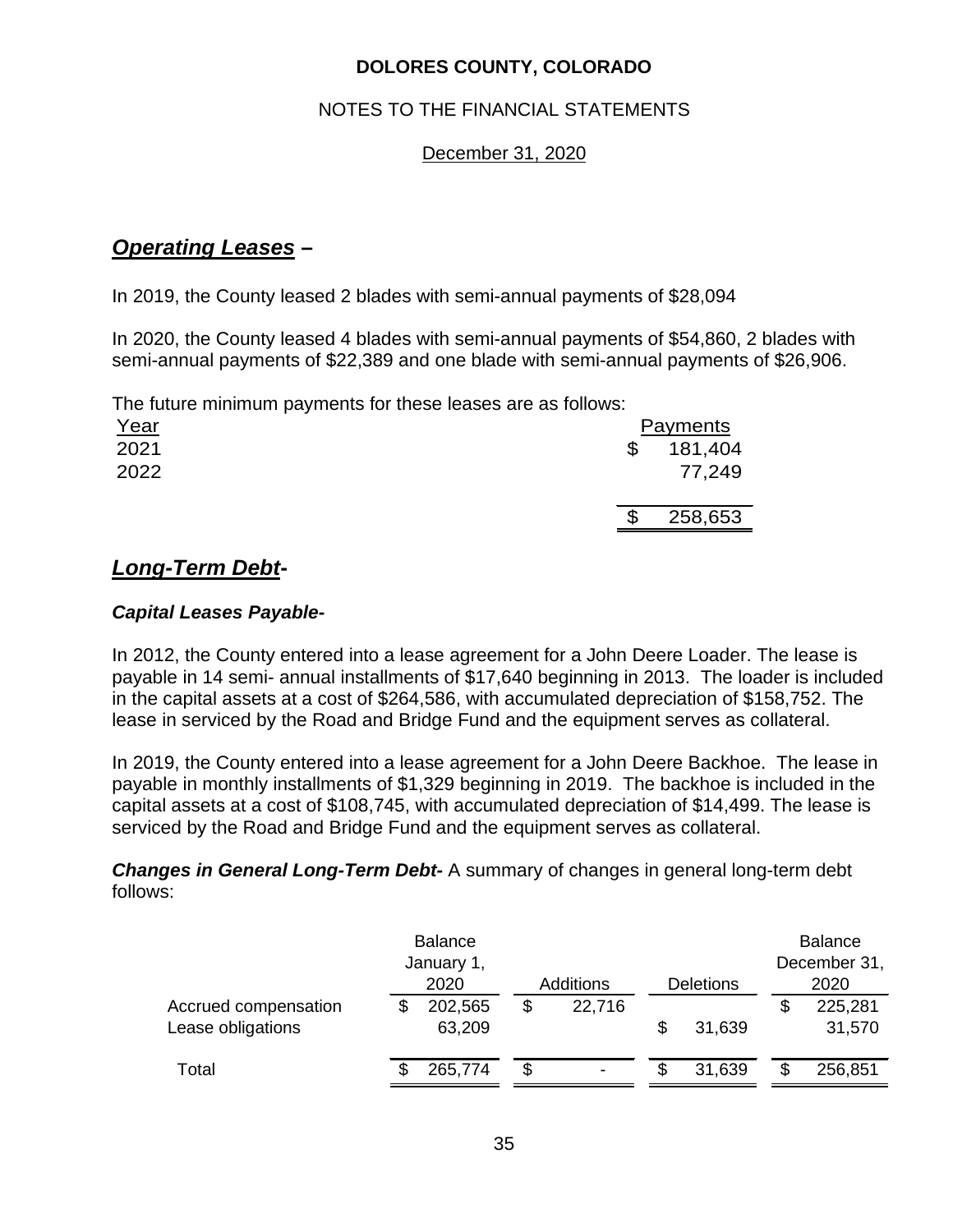## NOTES TO THE FINANCIAL STATEMENTS

## December 31, 2020

Annual requirements to amortize the lease purchase are as follows:

|                          | Lease        |
|--------------------------|--------------|
| Year Ending December 31, | Purchase     |
| 2021                     | 15,948<br>\$ |
| 2022                     | 15,948       |
| 2023                     | 1,329        |
|                          |              |
| Total                    | 33,225       |
| Less Interest            | (1,655)      |
|                          |              |
| Outstanding principal    | 31,570       |
|                          |              |

## **Interfund Operating Transfers-** consist of the following:

|                               | Transfer In     |    | Transfer out |
|-------------------------------|-----------------|----|--------------|
| <b>General Fund</b>           | \$<br>50,318 \$ |    | 75,000       |
| <b>Special Revenue Funds</b>  |                 |    |              |
| <b>Conservaton Trust Fund</b> |                 |    | 50,318       |
| <b>Senior Services Fund</b>   | 25,000          |    |              |
| <b>Ormiston Fund</b>          |                 |    | 4,000        |
| <b>Social Services Fund</b>   | 54,000          |    |              |
|                               |                 |    |              |
|                               | 129,318         | S. | 129,318      |

*Fund Balance Restrictions and Assignments* **–** Nonspendable indicates amounts that cannot be spent, either because they are in nonspendable form or because they are legally or contractually required to be maintained intact. Restricted indicates that a portion of the fund balance can only be spent for specific purposes because of state or federal laws, or externally imposed conditions by grantors or creditors. Assigned indicates amounts that are designated for a specific purpose by the Board of County Commissioners but are not spendable until appropriated. The County uses the following restrictions and assignments:

### **Nonspendable**

Inventory- indicates that the portion of fund balance represented by inventories is not available for appropriation and expenditure at the balance sheet date. Nonspendable fund balance related to inventory consists of \$385,780 in the Road and Bridge Fund.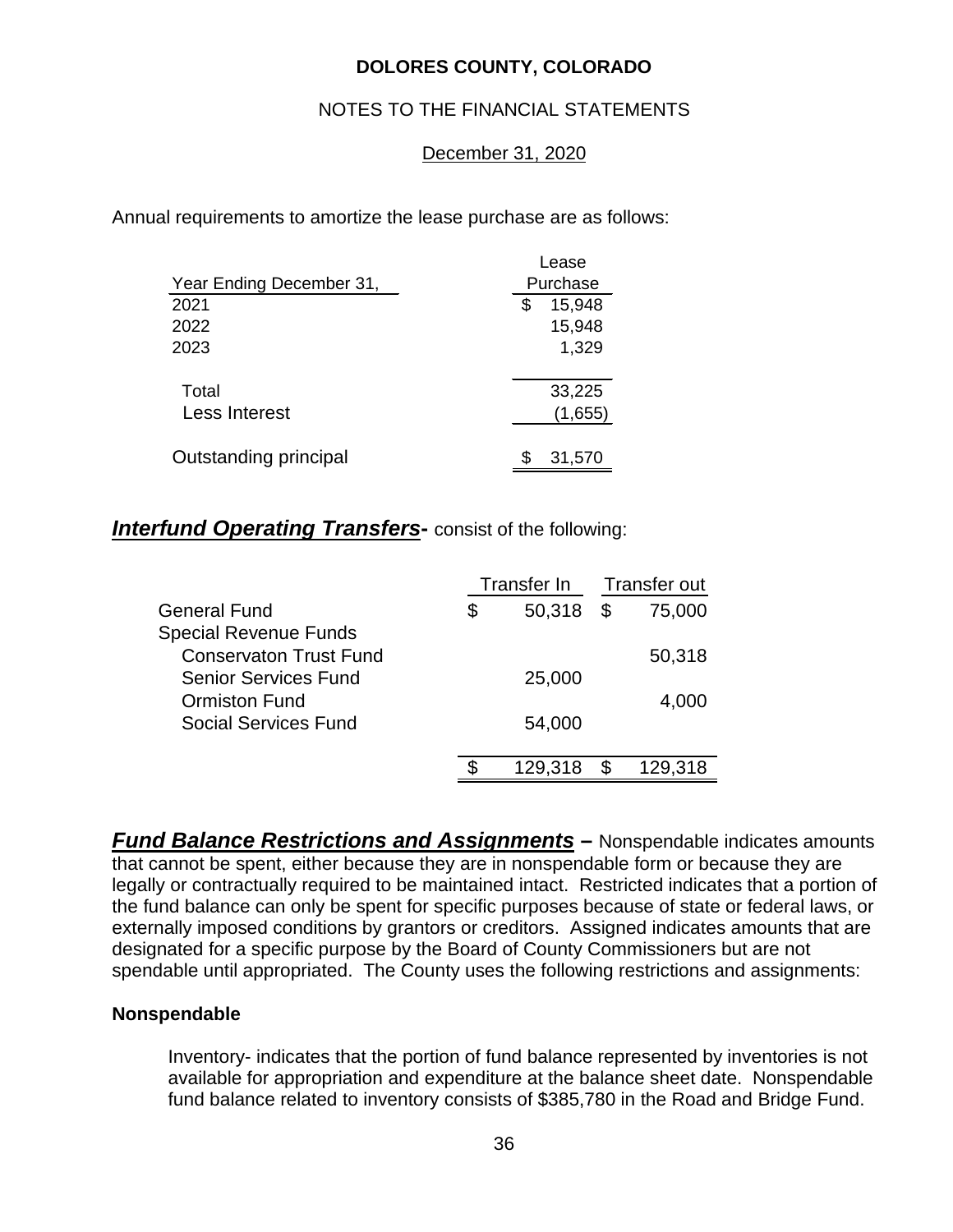## NOTES TO THE FINANCIAL STATEMENTS

### December 31, 2020

### **Restricted**

TABOR- indicates that a portion of the fund balance has been segregated for expenditures for declared emergencies only. Fund balance restricted for TABOR consists of \$150,000 in the General Fund.

Cancer treatments- indicates that the fund balance within the Ormiston Fund is restricted for the payment of cancer treatment costs of qualified county residents.

Public Health and Welfare-indicates that the fund balances within the Social Services Fund and Public Health Funds are restricted for the purpose of public health and welfare.

Public Works-indicates that the fund balance within the Road and Bridge Fund is restricted for construction and maintenance of County roads and bridges.

Parks and Recreation-indicates that the fund balance within the Conservation Trust Fund is restricted for certain parks and recreation expenditures as defined by Greater Outdoors Colorado.

Contingencies-indicates that the fund balance within the Contingency Fund are restricted for certain unforeseen expenditures as determined by state law.

**Assigned for future year's expenditures**- indicates anticipated fund balance available for appropriation in the next budget year. Fund balance assigned for future year's expenditures consists \$8,997,508 in the General Fund.

*Public Trustee* **–** The County Treasurer holds the office of the County Public Trustee. Public Trustees are named as trustees for Deeds of Trust and perform all the functions and exercise all the powers conferred upon them by the Deeds of Trust. These functions include releasing Deeds of Trust when indebtedness is paid in full, making sales whenever default occurs, issuing Certificates of Purchase and Certificates of Redemption of Trustee's Deeds. Fees for such services are used to cover related expenses and pay the Trustee an annual salary.

The accounts of the County Public Trustee consist of the following as of and for the year ended December 31, 2020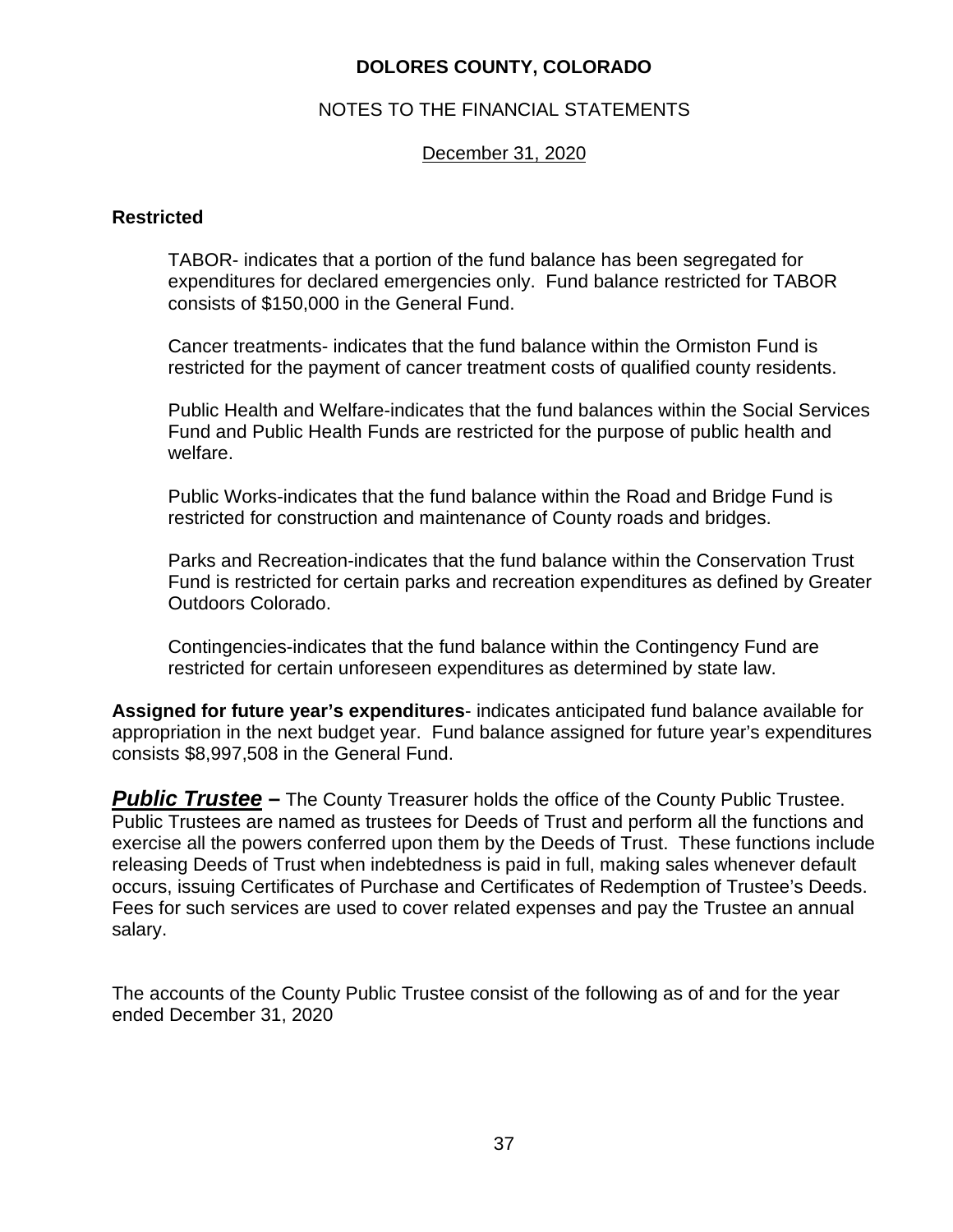## NOTES TO THE FINANCIAL STATEMENTS

## December 31, 2020

| Cash at January 1, 2020   | \$<br>337 |
|---------------------------|-----------|
| <b>Revenues</b>           |           |
| Interest and fees         | 9,516     |
| <b>Expenditures</b>       | (9,598)   |
| Cash at December 31, 2020 | 255       |
|                           |           |

*Commitments and Contingent Liabilities* **–** There appear to be no commitments or contingencies that would pose a threat of significant liability to the County.

*Tax Spending, Revenue and Debt Limitations*- Colorado voters passed an amendment to the State Constitution, Article X, Section 20 (TABOR), which has several limitations, including revenue raising, spending abilities, and other specific requirements of state and local governments.

TABOR requires local governments to establish Emergency Reserves. These reserves must be at least 3% of fiscal year spending. Local governments are not allowed to use the emergency reserves to compensate for economic conditions, revenue shortfalls, or salary or benefit increases.

TABOR requires that revenue received in excess of the "revenue limit" be refunded unless the voters approve the retention of such revenue.

On November 7, 2000 the people of the County voted to authorize the spending of all monies in existing funds and to collect, retain, and expend the full revenues, including state grants and taxes, generated during 2001 and for each subsequent year, regardless of any limitation contained in Article X, Section 20, of the Colorado Constitution. The amendment is complex and subject to judicial interpretation. The County believes it is in compliance with all other requirements of the amendment. However, the County has made certain interpretations of the amendment's language in order to determine compliance.

*Risk Management* **–** County Workers Compensation Pool – The County is exposed to various risks of loss related to injuries of employees while on the job. The County joined the County Workers' Compensation Pool (CWCP), a public entity risk pool currently operating as a common risk management and insurance program for member counties. The County pays an annual contribution to CWCP for its workers' compensation insurance coverage. The intergovernmental formation agreement of CWCP provides that the pool will be financially selfsustaining through member contributions and additional assessments, if necessary, and the pool will purchase excess insurance through commercial companies for members' claims in excess of a specified self-insured retention, which is determined each policy year.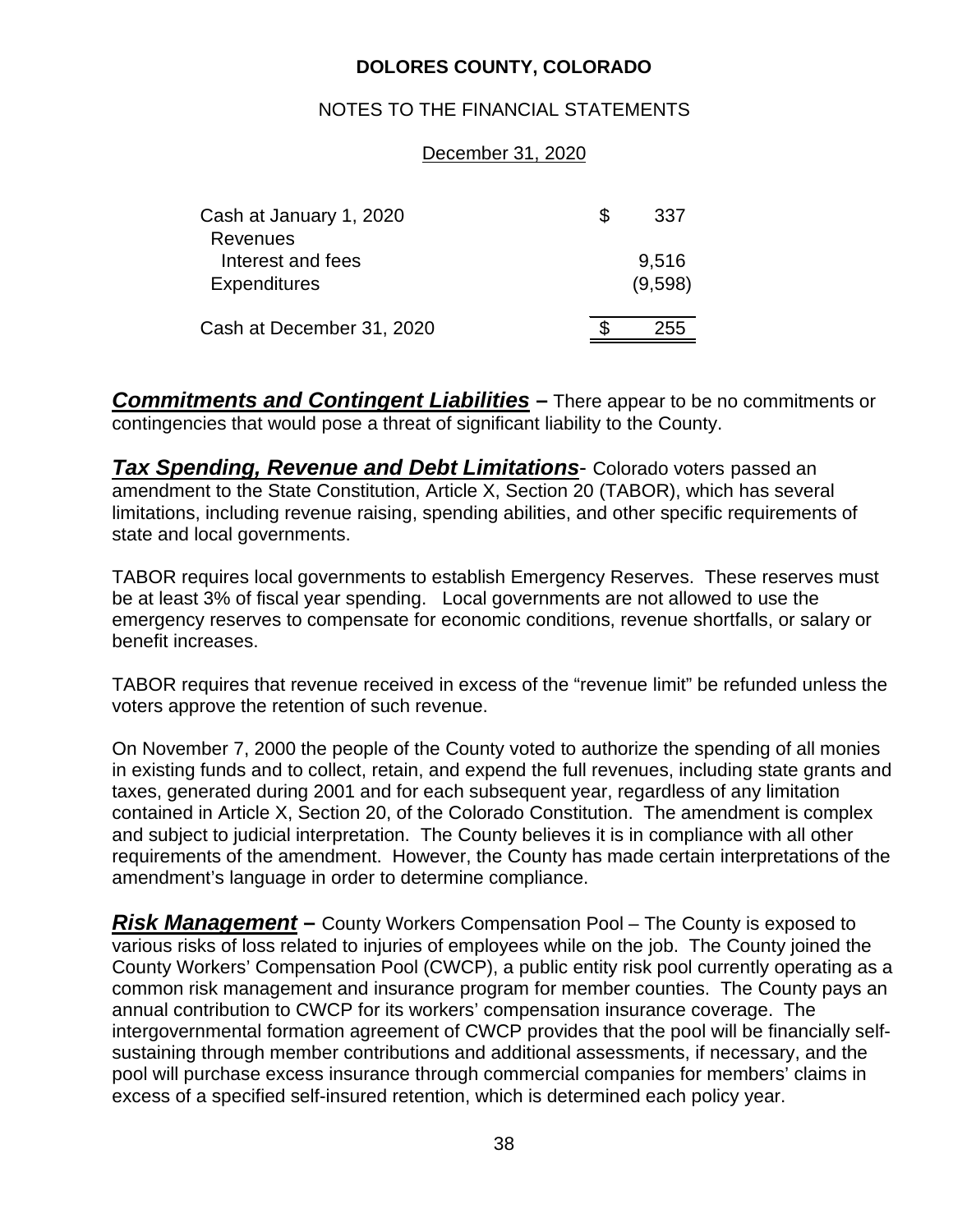## NOTES TO THE FINANCIAL STATEMENTS

### December 31, 2020

Colorado Counties Casualty and Property Pool – The County is exposed to various risks of loss related to property and casualty losses. The County joined the Colorado Counties Casualty and Property Pool (CAPP), a public entity risk pool currently operating as a common risk management and insurance program for member counties. The County pays an annual contribution to CAPP for its property and casualty insurance coverage. The intergovernmental formation agreement of CAPP provides that the pool will be financially self-sustaining through member contributions and additional assessments, if necessary, and the pool will purchase excess insurance through commercial companies for members' claims in excess of a specified self-insured retention, which is determined each policy year.

Colorado Immunity Act – Under Colorado statutes, the County has immunity from liability in excess of \$150,000 per individual and \$600,000 per occurrence.

*Highway Report* **–** The supplemental Highway Finance Report on the form provided by the Colorado Department of Highways is included in the audited financial statements. The following is a reconciliation between the highway report and the audited financial statements:

|                                           | Highway     |     |  |                   |    |                   |  |  |
|-------------------------------------------|-------------|-----|--|-------------------|----|-------------------|--|--|
|                                           | Report      |     |  | <b>Difference</b> |    | <b>Statements</b> |  |  |
| Receipts                                  | \$2,426,487 |     |  |                   |    | \$2,426,487       |  |  |
| <b>Expenditures</b>                       | \$2,568,539 | (A) |  | \$25,508          |    | \$2,594,047       |  |  |
| Difference in current year:               |             |     |  |                   |    |                   |  |  |
| (A) Expenditures<br>Increase in inventory |             |     |  |                   | \$ | 25,508            |  |  |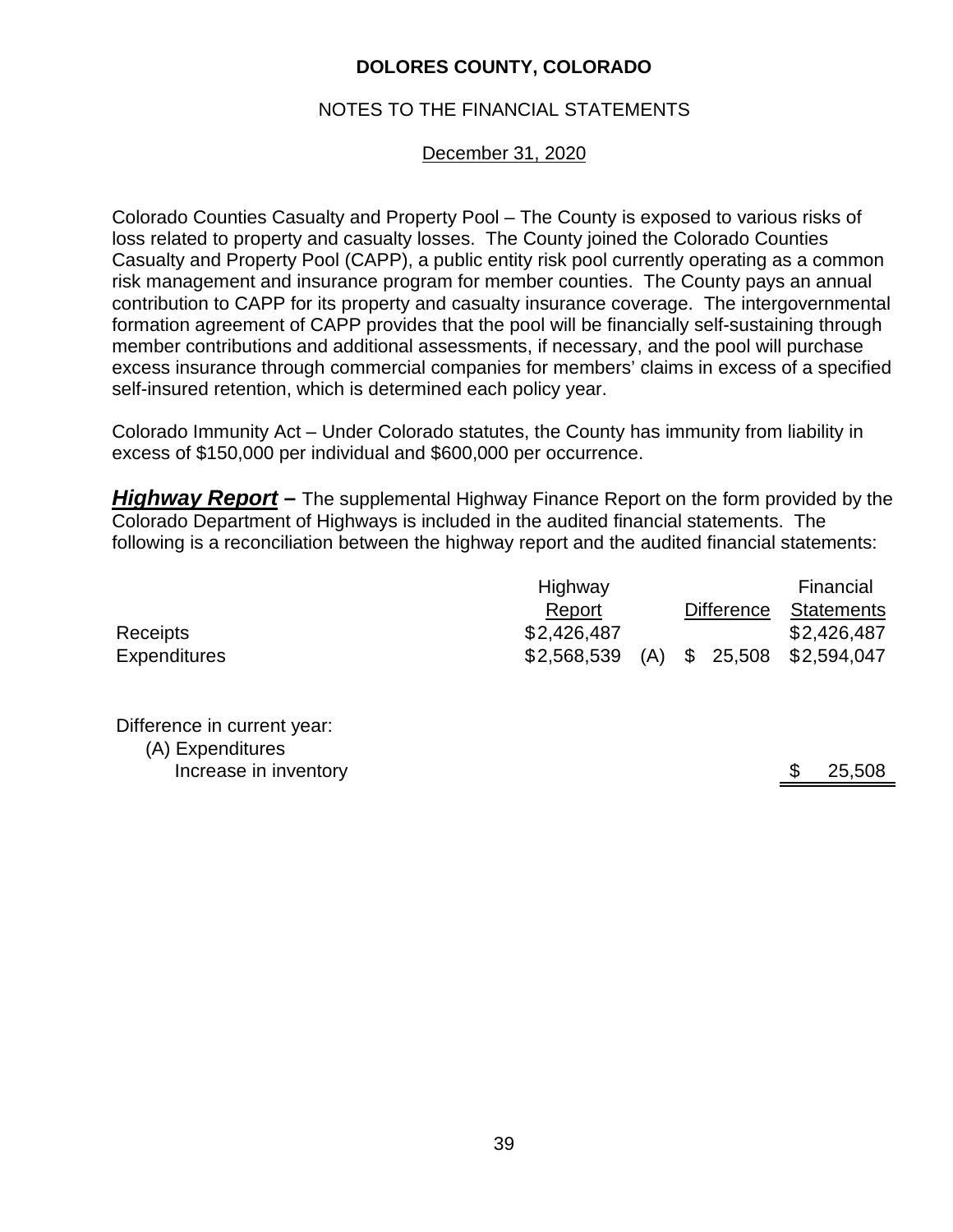Required Supplementary Information

December 31, 2020

Required supplementary information includes financial information and disclosures that are required by the GASB but are not considered a part of the basic financial statements.

Such information includes:

Budgetary Comparison Schedules General Fund Road and Bridge Fund Social Services Fund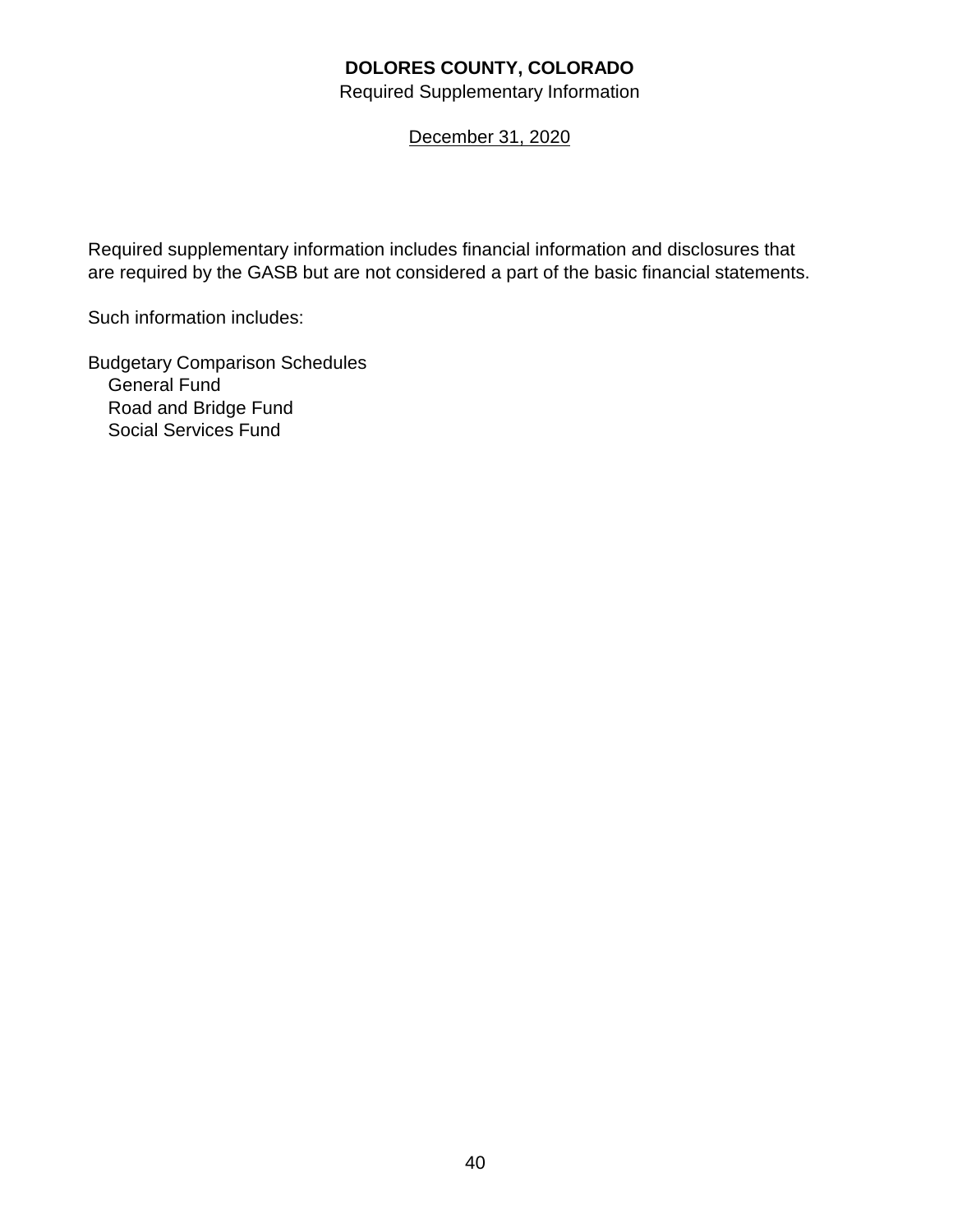#### General Fund Schedule of Revenues, Expenditures and Changes in Fund Balances- Budget and Actual

### For the Year Ended December 31, 2020

|                                          |             | <b>Budgeted Amounts</b> |             | Variance<br>Favorable              |
|------------------------------------------|-------------|-------------------------|-------------|------------------------------------|
|                                          | Original    | Final                   | Actual      | (Unfavorable)                      |
| <b>Revenues</b>                          |             |                         |             |                                    |
| <b>Taxes</b>                             |             |                         |             |                                    |
| General property taxes                   | \$2,042,692 | \$2,042,692             | \$2,050,275 | 7,583<br>$\boldsymbol{\mathsf{S}}$ |
| Delinquent tax and interest              | 500         | 500                     | 2,963       | 2,463                              |
| Property taxes-Quality of Life           | 291,518     | 291,518                 | 290,500     | (1,018)                            |
| Specific ownership taxes                 | 85,000      | 85,000                  | 111,681     | 26,681                             |
| Specific ownership taxes-Quality of Life |             |                         | 15,380      | 15,380                             |
| Severance taxes                          | 30,000      | 30,000                  | 30,912      | 912                                |
| <b>Total taxes</b>                       | 2,449,710   | 2,449,710               | 2,501,711   | 52,001                             |
| Intergovernmental revenues               |             |                         |             |                                    |
| Payment in lieu of taxes                 | 160,000     | 160,000                 | 167,029     | 7,029                              |
| Mineral leasing                          | 250,000     | 250,000                 | 326,671     | 76,671                             |
| Forest service                           | 20,000      | 20,000                  | 26,551      | 6,551                              |
| Impact assistance                        | 2,000       | 2,000                   | 3,660       | 1,660                              |
| Grants                                   |             |                         |             |                                    |
| Other grants                             | 224,260     | 379,880                 | 261,700     | (118, 180)                         |
| Total intergovernmental revenues         | 656,260     | 811,880                 | 785,611     | (26, 269)                          |
| Charges for services                     |             |                         |             |                                    |
| General government                       | 18,870      | 18,870                  | 13,117      | (5,753)                            |
| Public safety                            | 107,606     | 107,606                 | 91,708      | (15,898)                           |
| Culture and recreation                   | 23,500      | 23,500                  | 33,549      | 10,049                             |
| Total charges for services               | 149,976     | 149,976                 | 138,374     | (11,602)                           |
|                                          |             |                         |             |                                    |

(continued)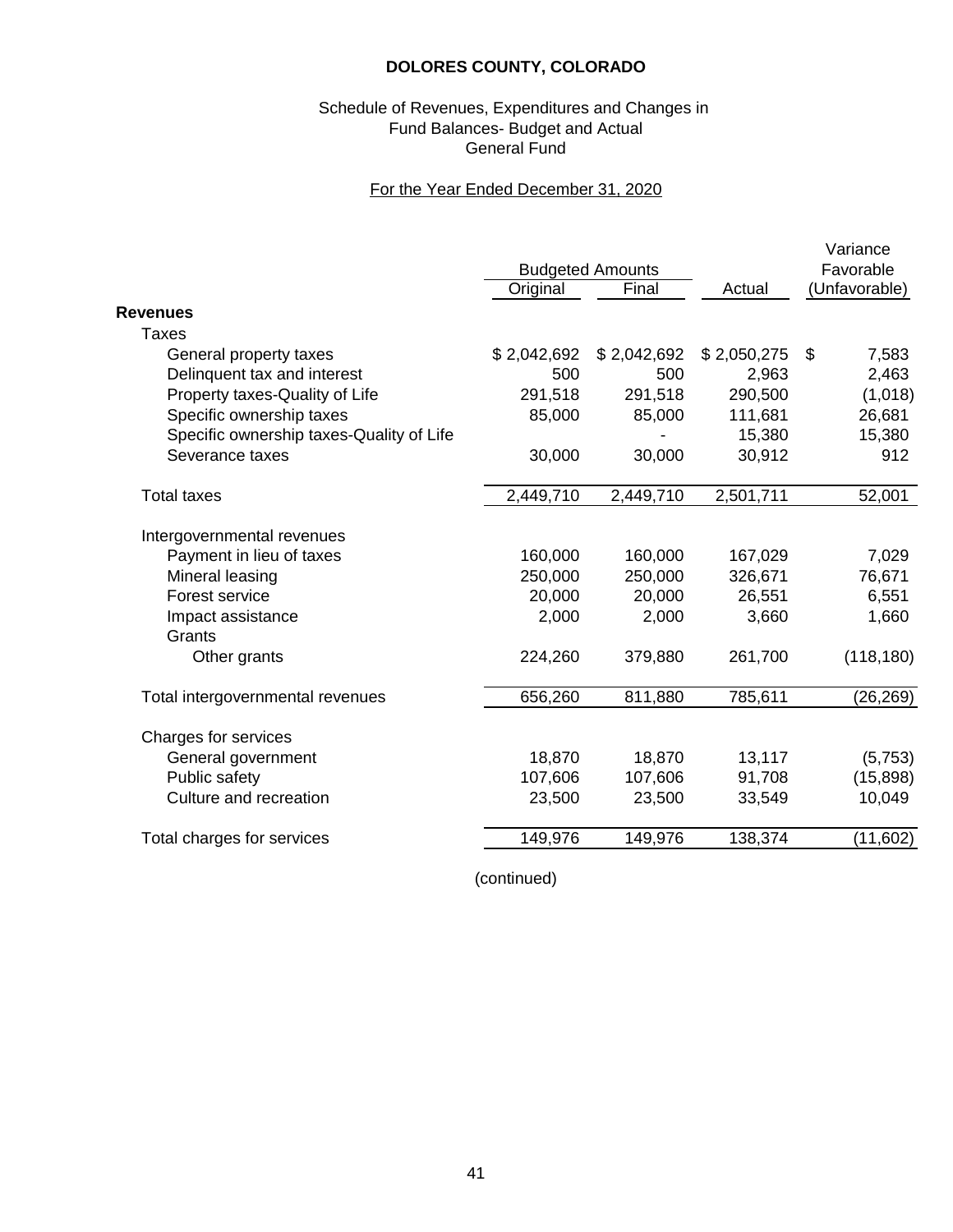#### Schedule of Revenues, Expenditures and Changes in Fund Balances- Budget and Actual General Fund

### For the Year Ended December 31, 2020

|                               |               | <b>Budgeted Amounts</b> |               | Variance<br>Favorable |
|-------------------------------|---------------|-------------------------|---------------|-----------------------|
|                               | Original      | Final                   | Actual        | (Unfavorable)         |
| Interest                      | \$<br>226,300 | \$<br>226,300           | \$<br>111,892 | \$<br>(114, 408)      |
| Miscellaneous revenues        |               |                         |               |                       |
| Reimbursements                | 41,200        | 41,200                  | 69,797        | 28,597                |
| Other                         | 67,696        | 67,696                  | 41,857        | (25, 839)             |
| Total miscellaneous revenues  | 108,896       | 108,896                 | 111,654       | 2,758                 |
| Fee accounts                  |               |                         |               |                       |
| Sheriff fees                  | 4,000         | 4,000                   | 1,731         | (2,269)               |
| Clerk fees                    | 45,000        | 45,000                  | 53,525        | 8,525                 |
| <b>Treasurers fees</b>        | 131,150       | 131,150                 | 127,620       | (3,530)               |
| Total fee accounts            | 180,150       | 180,150                 | 182,876       | 2,726                 |
| <b>Total revenues</b>         | 3,771,292     | 3,926,912               | 3,832,118     | (94, 794)             |
| <b>Expenditures</b>           |               |                         |               |                       |
| General government            |               |                         |               |                       |
| Board of county commissioners | 499,959       | 499,959                 | 471,438       | 28,521                |
| Other administration          | 388,970       | 388,970                 | 404,794       | (15, 824)             |
| Clerk                         | 246,974       | 352,141                 | 259,186       | 92,955                |
| Treasurer                     | 183,931       | 183,931                 | 167,503       | 16,428                |
| Assessor                      | 317,269       | 317,269                 | 292,849       | 24,420                |
| Attorney                      | 83,614        | 83,614                  | 75,490        | 8,124                 |
| Grounds and buildings         | 166,154       | 166,154                 | 118,269       | 47,885                |
| <b>Transfer station</b>       | 10,000        | 10,000                  | 11,648        | (1,648)               |
| Elections                     | 57,100        | 57,100                  | 80,310        | (23, 210)             |
| Veteran's office              | 26,930        | 26,930                  | 20,665        | 6,265                 |
| Payments-Quality of Life      | 291,518       | 291,518                 | 292,021       | (503)                 |
| Total general government      | 2,272,419     | 2,377,586               | 2,194,173     | 183,413               |

(continued)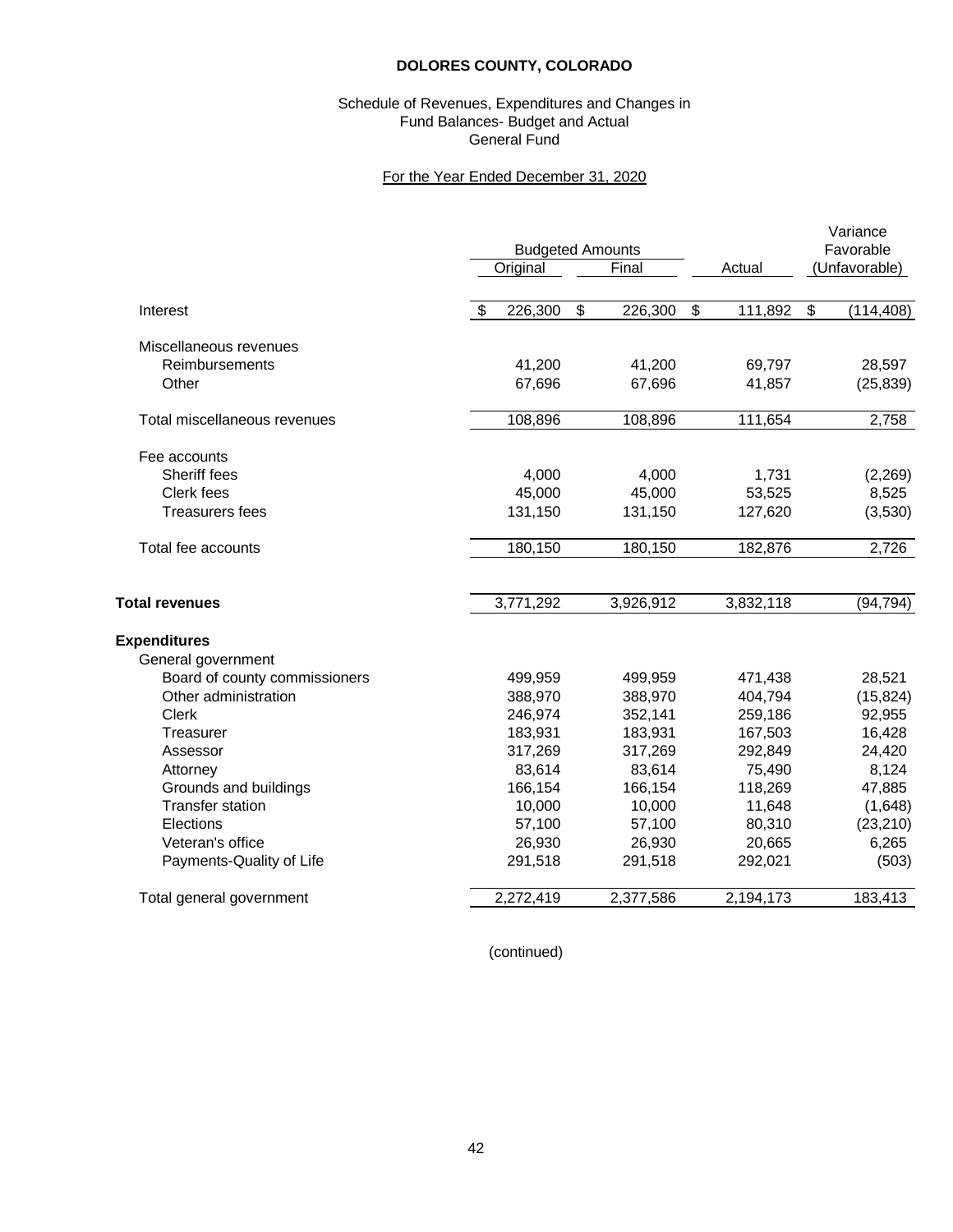#### Schedule of Revenues, Expenditures and Changes in Fund Balances- Budget and Actual General Fund

|                                                                                                           |                                     |                 |                 | Variance                   |
|-----------------------------------------------------------------------------------------------------------|-------------------------------------|-----------------|-----------------|----------------------------|
|                                                                                                           | <b>Budgeted Amounts</b><br>Original | Final           | Actual          | Favorable<br>(Unfavorable) |
|                                                                                                           |                                     |                 |                 |                            |
| Expenditures (continued)<br>Public safety                                                                 |                                     |                 |                 |                            |
| Sheriff administration                                                                                    | \$<br>860,072                       | \$<br>860,072   | \$<br>825,963   | \$<br>34,109               |
| Coroner                                                                                                   | 48,361                              | 48,361          | 31,237          | 17,124                     |
| Prisoner maintenance                                                                                      | 50,000                              | 50,000          | 30,300          | 19,700                     |
| District attorney                                                                                         | 74,233                              | 74,233          | 72,846          | 1,387                      |
| Emergency management                                                                                      | 142,863                             | 188,896         | 143,236         | 45,660                     |
| GIS addressing                                                                                            |                                     |                 | 51,096          | (51,096)                   |
| Total public safety                                                                                       | 1,175,529                           | 1,221,562       | 1,154,678       | 66,884                     |
| Public health and welfare                                                                                 |                                     |                 |                 |                            |
| Senior center construction                                                                                | 10,000                              | 10,000          | 12,750          | (2,750)                    |
| Culture and recreation                                                                                    |                                     |                 |                 |                            |
| <b>Extension office</b>                                                                                   | 139,205                             | 139,205         | 114,991         | 24,214                     |
| <b>DCTV</b>                                                                                               | 50,898                              | 50,898          | 53,281          | (2, 383)                   |
| Fairgrounds                                                                                               | 40,710                              | 40,710          | 23,081          | 17,629                     |
| Total culture and recreation                                                                              | 230,813                             | 230,813         | 191,353         | 39,460                     |
| <b>Total expenditures</b>                                                                                 | 3,688,761                           | 3,839,961       | 3,552,954       | 287,007                    |
| Excess (deficit) of revenues over (under) expenditures                                                    | 82,531                              | 86,951          | 279,164         | 192,213                    |
| Other financing sources (uses)                                                                            |                                     |                 |                 |                            |
| Operating transfers in                                                                                    | 38,000                              | 38,000          | 50,318          | 12,318                     |
| Operating transfers out                                                                                   | (90, 750)                           | (140, 750)      | (75,000)        | 65,750                     |
| Total other financing sources (uses)                                                                      | (52, 750)                           | (102, 750)      | (24, 682)       | 78,068                     |
| Excess (deficit) of revenues and other financing sources<br>over (under) expenditures and other financing |                                     |                 |                 |                            |
| uses                                                                                                      | 29,781                              | (15, 799)       | 254,482         | 270,281                    |
| Fund balance, beginning                                                                                   | 8,256,624                           | 8,256,624       | 8,919,006       | 662,382                    |
| Fund balance, ending                                                                                      | \$<br>8,286,405                     | \$<br>8,240,825 | \$<br>9,173,488 | \$<br>932,663              |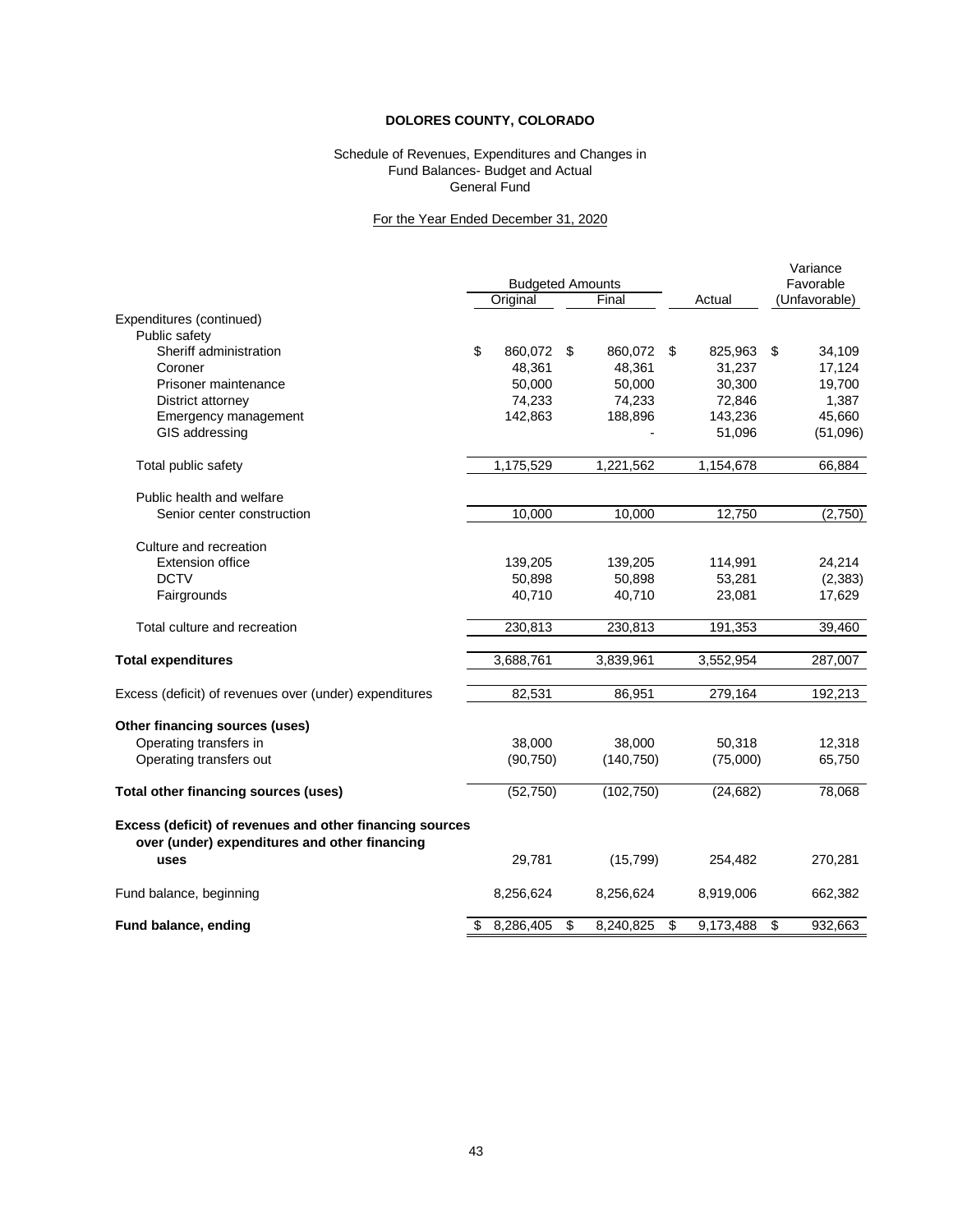#### Schedule of Revenues, Expenditures and Changes in Fund Balance- Budget and Actual Road and Bridge Fund

|                                                        | <b>Budgeted Amounts</b> |                       |           |                 | Variance<br>Favorable |               |  |
|--------------------------------------------------------|-------------------------|-----------------------|-----------|-----------------|-----------------------|---------------|--|
|                                                        | Original                |                       | Final     | Actual          |                       | (Unfavorable) |  |
| <b>Revenues</b>                                        |                         |                       |           |                 |                       |               |  |
| Taxes                                                  |                         |                       |           |                 |                       |               |  |
| General property taxes                                 | \$<br>485,864           | \$                    | 485,864   | \$<br>483,470   | \$                    | (2, 394)      |  |
| Delinquent tax and interest                            | 700                     |                       | 700       | 699             |                       | (1)           |  |
| Specific ownership taxes                               | 20,000                  |                       | 20,000    | 25,602          |                       | 5,602         |  |
| <b>Total taxes</b>                                     | 506,564                 |                       | 506,564   | 509,771         |                       | 3,207         |  |
| Intergovernmental revenues                             |                         |                       |           |                 |                       |               |  |
| Federal shared revenues                                |                         |                       |           |                 |                       |               |  |
| <b>Forest Service</b>                                  |                         |                       |           | 161,203         |                       | 161,203       |  |
| State shared revenues                                  |                         |                       |           |                 |                       |               |  |
| Highway user's tax                                     | 1,900,169               |                       | 1,900,169 | 1,576,063       |                       | (324, 106)    |  |
| Additional motor vehicle registration fee              | 22,000                  |                       | 22,000    | 9,441           |                       | (12, 559)     |  |
| Grants                                                 | 83,045                  |                       | 83,045    |                 |                       | (83, 045)     |  |
| Total intergovernmental revenues                       | 2,005,214               |                       | 2,005,214 | 1,746,707       |                       | (258, 507)    |  |
| Miscellaneous revenues                                 |                         |                       |           |                 |                       |               |  |
| Permits                                                | 10,000                  |                       | 10,000    | 1,275           |                       | (8, 725)      |  |
| Reimbursements                                         | 12,000                  |                       | 12,000    | 8,235           |                       | (3,765)       |  |
| Charges for services                                   | 150,000                 |                       | 150,000   | 145,750         |                       | (4,250)       |  |
| Other                                                  | 225,750                 |                       | 225,750   | 14,749          |                       | (211,001)     |  |
| Total miscellaneous revenues                           | 397,750                 |                       | 397,750   | 170,009         |                       | (227, 741)    |  |
|                                                        |                         |                       |           |                 |                       |               |  |
| <b>Total revenues</b>                                  | 2,909,528               |                       | 2,909,528 | 2,426,487       |                       | (483, 041)    |  |
| <b>Expenditures</b>                                    |                         |                       |           |                 |                       |               |  |
| Current operating                                      |                         |                       |           |                 |                       |               |  |
| <b>Public Works</b>                                    |                         |                       |           |                 |                       |               |  |
| Administration                                         | 290,500                 |                       | 290,500   | 214,521         |                       | 75,979        |  |
| Maintenance and construction                           | 2,216,228               |                       | 2,216,228 | 1,905,952       |                       | 310,276       |  |
| Traffic                                                | 35,000                  |                       | 35,000    | 28,764          |                       | 6,236         |  |
| Payments to cities                                     | 20,000                  |                       | 20,000    | 19,557          |                       | 443           |  |
| Capital outlay                                         | 44,000                  |                       | 44,000    | 182,171         |                       | (138, 171)    |  |
| Payments on operating leases                           | 292,000                 |                       | 292,000   | 209,498         |                       | 82,502        |  |
| <b>Debt Service</b>                                    |                         |                       |           |                 |                       |               |  |
| Principal                                              |                         |                       |           | 31,639          |                       | (31, 639)     |  |
| Interest                                               |                         |                       |           | 1,945           |                       | (1,945)       |  |
| Total public works                                     | 2,897,728               |                       | 2,897,728 | 2,594,047       |                       | 303,681       |  |
| <b>Total expenditures</b>                              | 2,897,728               |                       | 2,897,728 | 2,594,047       |                       | 303,681       |  |
| Excess (deficit) of revenues over (under) expenditures | 11,800                  |                       | 11,800    | (167, 560)      |                       | (179, 360)    |  |
| Fund balance, beginning                                | 3,697,901               |                       | 3,697,901 | 4,448,330       |                       | 750,429       |  |
| Increase in inventory                                  |                         |                       |           | 25,508          |                       | 25,508        |  |
| Fund balance, ending                                   | \$<br>3,709,701         | $\boldsymbol{\theta}$ | 3,709,701 | \$<br>4,306,278 | \$                    | 596,577       |  |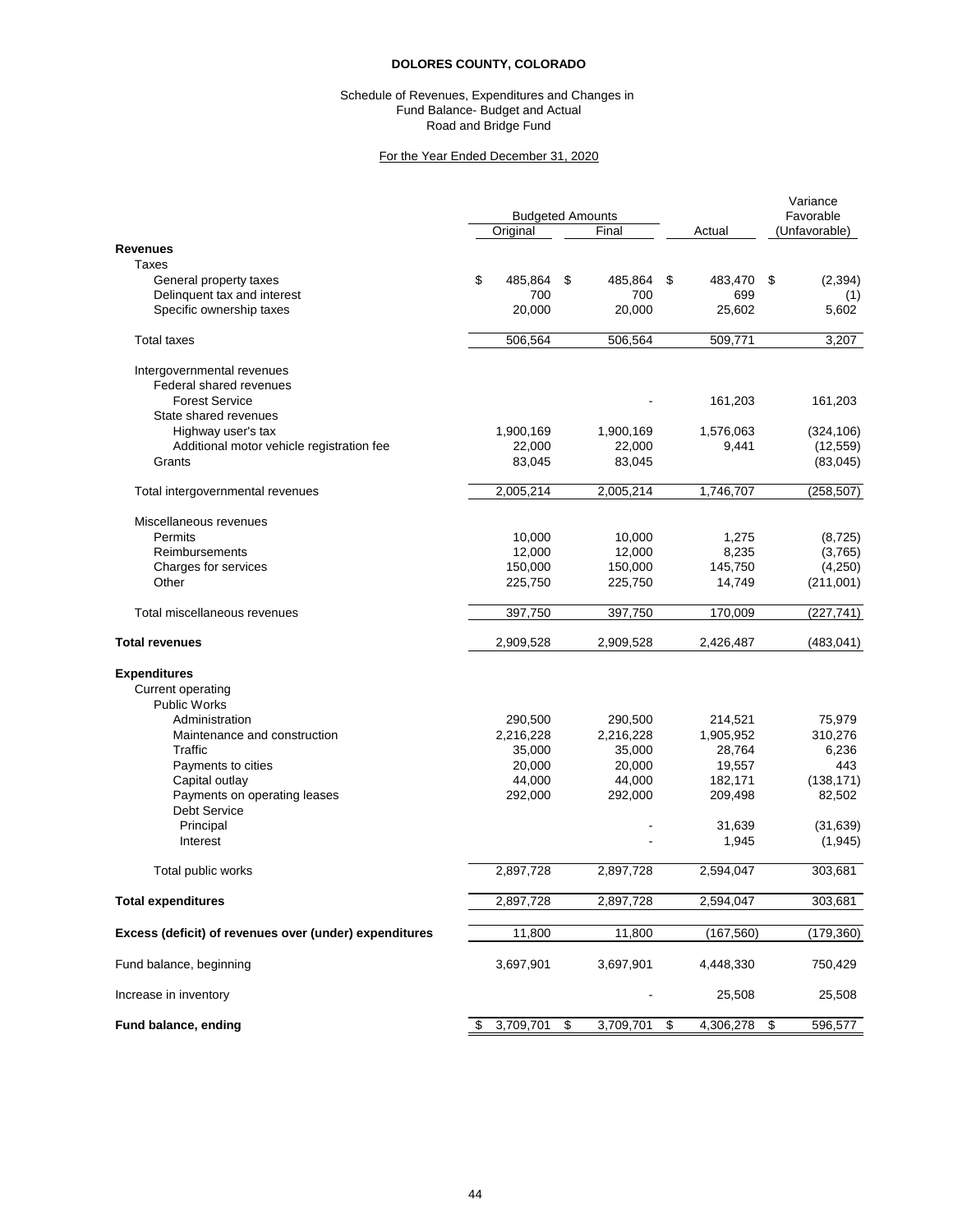## For the Year Ended December 31, 2020 Schedule of Revenues, Expenditures and Changes in Fund Balance - Budget and Actual Social Service Fund

|                                                                                                                                                        |                                        |               |                                        |                                        | Variance                               |
|--------------------------------------------------------------------------------------------------------------------------------------------------------|----------------------------------------|---------------|----------------------------------------|----------------------------------------|----------------------------------------|
|                                                                                                                                                        | Original                               | <b>Budget</b> | Final                                  | Actual                                 | Favorable<br>(Unfavorable)             |
| Revenues                                                                                                                                               |                                        |               |                                        |                                        |                                        |
| Taxes                                                                                                                                                  |                                        |               |                                        |                                        |                                        |
| General property taxes<br>Specific ownership taxes                                                                                                     | \$<br>224,992<br>10,000                | \$            | 224,992<br>10,000                      | \$<br>223,928<br>11,855                | \$<br>(1,064)<br>1,855                 |
| <b>Total taxes</b>                                                                                                                                     | 234,992                                |               | 234,992                                | 235,783                                | 791                                    |
| Intergovernmental revenues                                                                                                                             |                                        |               |                                        |                                        |                                        |
| Programs Settled by CFMS                                                                                                                               |                                        |               |                                        |                                        |                                        |
| Colorado Works<br>Child Care                                                                                                                           | 66,180                                 |               | 66,180                                 | 53,125                                 | (13,055)                               |
| Child Welfare                                                                                                                                          | 44,992<br>256,434                      |               | 44,992<br>256,434                      | 12,978<br>153,960                      | (32,014)<br>(102, 474)                 |
| <b>County Administration</b>                                                                                                                           | 145,715                                |               | 145,715                                | 172,295                                | 26,580                                 |
| <b>Core Services</b>                                                                                                                                   | 25,000                                 |               | 25,000                                 |                                        | (25,000)                               |
| Child Support Enforcement                                                                                                                              | 5,000                                  |               | 5,000                                  | 674                                    | (4,326)                                |
| LEAP                                                                                                                                                   | 66,720                                 |               | 66,720                                 | 92,406                                 | 25,686                                 |
| <b>Adult Protective Services</b><br>Aid to Needy Disabled                                                                                              | 19,125<br>12,000                       |               | 19,125<br>12,000                       | 12,301<br>25,751                       | (6,824)<br>13,751                      |
| Home Care Allowance                                                                                                                                    | 12,000                                 |               | 12,000                                 | 24,267                                 | 12,267                                 |
| Old Age Pension                                                                                                                                        | 34,000                                 |               | 34,000                                 | 47,542                                 | 13,542                                 |
| Food Assistance                                                                                                                                        | 270,000                                |               | 270,000                                | 449,284                                | 179,284                                |
| <b>Federal and State Incentives</b>                                                                                                                    | 110,056                                |               | 110,056                                | 72,156                                 | (37,900)                               |
| Other                                                                                                                                                  | 15,800                                 |               | 15,800                                 | (2,702)                                | (18, 502)                              |
| Total programs settled by CFMS                                                                                                                         | 1,083,022                              |               | 1,083,022                              | 1,160,946                              | 77,924                                 |
| Other                                                                                                                                                  |                                        |               |                                        |                                        |                                        |
| <b>Medicaid Transport</b>                                                                                                                              | 43.630                                 |               | 43,630                                 | 9,773                                  | (33, 857)                              |
| Other                                                                                                                                                  | 10,000                                 |               | 153,195                                | 7,803                                  | (145, 392)                             |
| <b>Total Other</b>                                                                                                                                     | 53,630                                 |               | 196,825                                | 17,576                                 | (179,249)                              |
| Total intergovernmental revenues                                                                                                                       | 1,136,652                              |               | 1,279,847                              | 1,178,522                              | (101, 325)                             |
| <b>Total revenues</b>                                                                                                                                  | 1,371,644                              |               | 1,514,839                              | 1,414,305                              | (100, 534)                             |
| Expenditures<br>Public health and welfare<br>Programs Settled by CFMS<br>Colorado Works<br>Child Care<br>Child Welfare<br><b>County Administration</b> | 66,180<br>44,992<br>256,434<br>145,715 |               | 66,180<br>44,992<br>256,434<br>145,715 | 61,441<br>17,161<br>180,030<br>209,589 | 4,739<br>27,831<br>76,404<br>(63, 874) |
| <b>Core Services</b>                                                                                                                                   | 25,000                                 |               | 25,000                                 |                                        | 25,000                                 |
| <b>Child Support Enforcement</b>                                                                                                                       | 5,000                                  |               | 5,000                                  | 75                                     | 4,925                                  |
| LEAP                                                                                                                                                   | 66,720                                 |               | 66,720                                 | 92,406                                 | (25, 686)                              |
| <b>Adult Protective Services</b>                                                                                                                       | 19,125                                 |               | 19,125                                 | 15,376                                 | 3,749                                  |
| Aid to Needy Disabled<br>Home Care Allowance                                                                                                           | 12,000                                 |               | 12,000<br>12,000                       | 27,133<br>25,544                       | (15,133)                               |
| Old Age Pension                                                                                                                                        | 12,000<br>34,000                       |               | 34,000                                 | 47.542                                 | (13, 544)<br>(13, 542)                 |
| <b>Food Assistance</b>                                                                                                                                 | 270,000                                |               | 270,000                                | 449,284                                | (179,284)                              |
| Prevention Intervention                                                                                                                                |                                        |               | 46,909                                 | 46,909                                 |                                        |
| Other                                                                                                                                                  | 25,800                                 |               | 25,800                                 | (2, 422)                               | 28,222                                 |
| Total programs settled by CFMS                                                                                                                         | 982,966                                |               | 1,029,875                              | 1,170,068                              | (140, 193)                             |
| Other<br><b>Medicaid Transport</b>                                                                                                                     | 43,630                                 |               | 43,630                                 | 9,773                                  |                                        |
| HB 1451                                                                                                                                                | 110,056                                |               | 110,056                                | 51,145                                 | 33,857<br>58,911                       |
| Capital Outlay                                                                                                                                         | 1,835,000                              |               | 1,835,000                              | 756,090                                | 1,078,910                              |
| Other                                                                                                                                                  | 10,000                                 |               | 17,483                                 | 4,000                                  | 13,483                                 |
| <b>Total other</b>                                                                                                                                     | 1,998,686                              |               | 2,006,169                              | 821,008                                | 1,185,161                              |
| <b>Total expenditures</b>                                                                                                                              | 2,981,652                              |               | 3,036,044                              | 1,991,076                              | 1,044,968                              |
| Excess (deficit) of revenues<br>over (under) expenditures                                                                                              | (1,610,008)                            |               | (1,521,205)                            | (576, 771)                             | 944,434                                |
| Other financing sources (uses)<br>Transfers in                                                                                                         | 10,000                                 |               | 60,000                                 | 54,000                                 | (6,000)                                |
| Total other financing sources (uses)                                                                                                                   | 10,000                                 |               | 60,000                                 | 54,000                                 | (6,000)                                |
| Excess (deficit) of revenues and other financing<br>sources over (under) expenditures and<br>other financing uses                                      | (1,600,008)                            |               | (1,461,205)                            | (522, 771)                             | 938,434                                |
| Fund balance, beginning                                                                                                                                | 1,655,803                              |               | 1,655,803                              | 1,636,075                              | (19, 728)                              |
| Fund balance, ending                                                                                                                                   | \$<br>55,795                           | \$            | 194,598                                | \$<br>1,113,304                        | \$<br>918,706                          |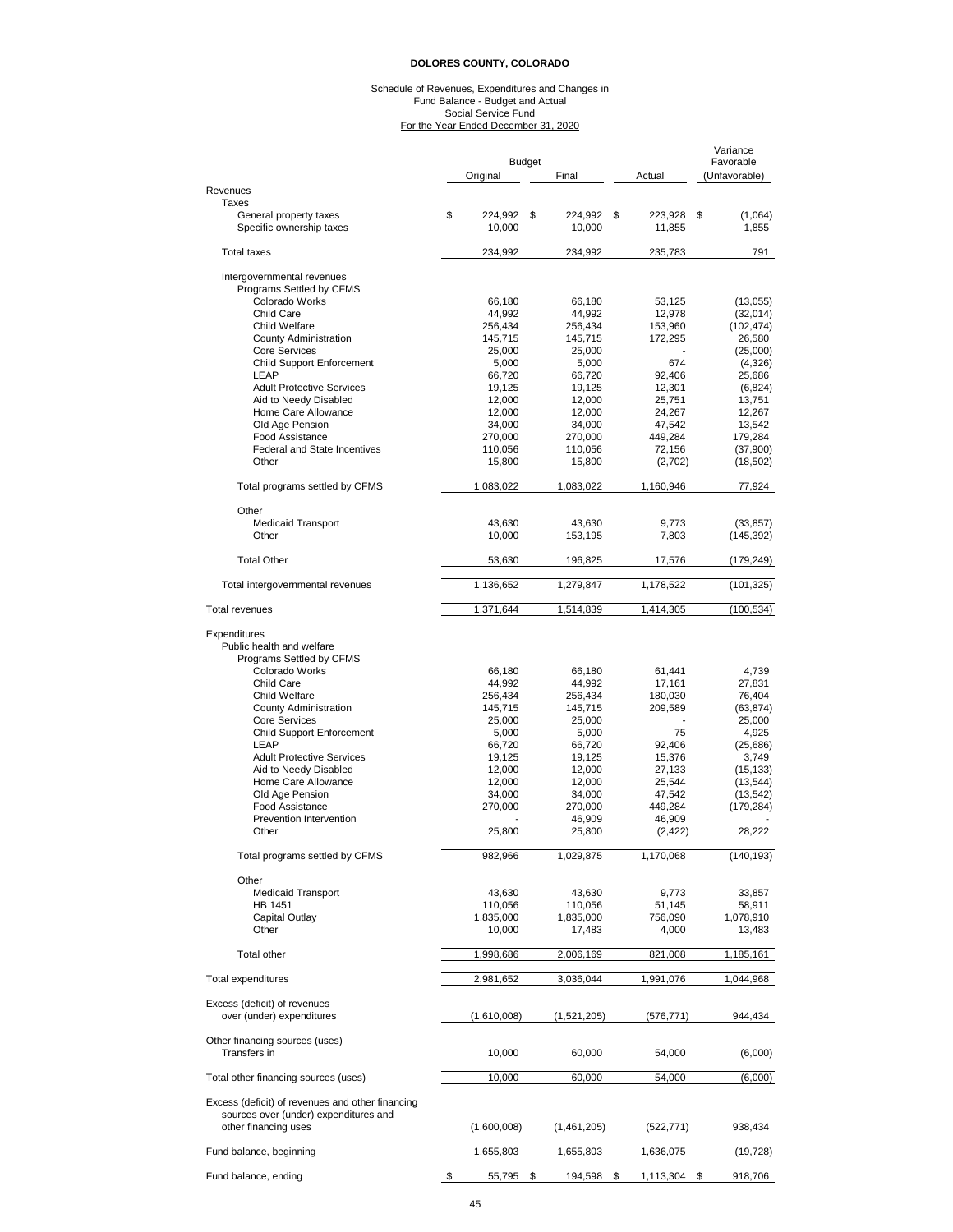Other Supplementary Information

### December 31, 2020

Other supplementary information includes financial statements and schedules not required by the GASB, or a part of the basic financial statements, but are presented for purposes of additional analysis.

These statements and schedules include:

Combining Statements- Non-major governmental funds Budgetary Comparison Schedule-Senior Services Fund Budgetary Comparison Schedule-Conservation Trust Fund Budgetary Comparison Schedule-Ormiston Fund Budgetary Comparison Schedule-Contigency Fund Budgetary Comparison Schedule-Public Health Fund Budgetary Comparison Schedule-Enterprise fund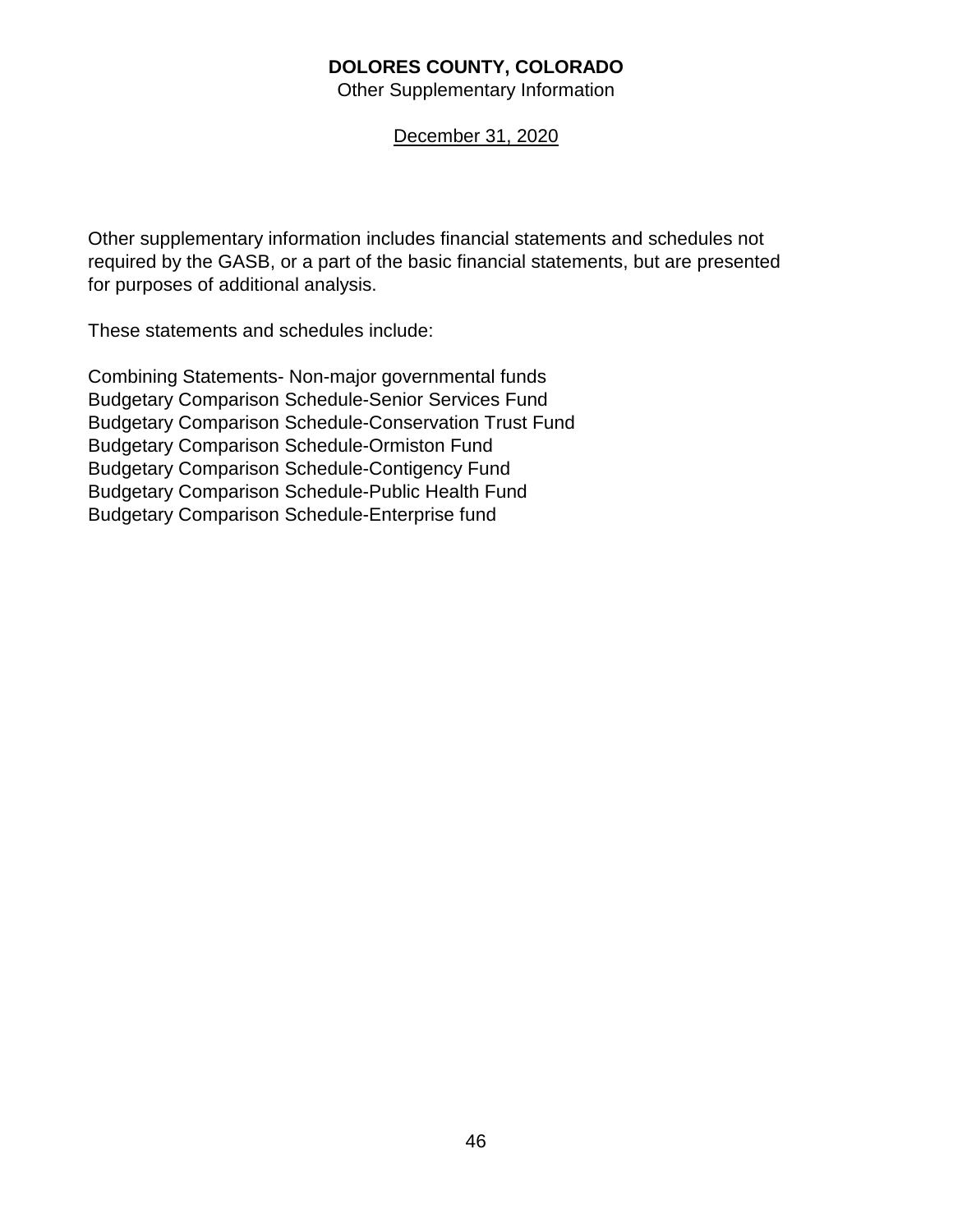Non-major Governmental Funds

#### December 31, 2020

#### **Special Revenue Funds**

Special revenue funds are used to account for taxes and other designated revenues of the County which are used for a specified purpose as required by law or administrative action.

#### **Senior Services Fund**

This fund accounts for the activities related to the Senior service activities of the County.

#### **Conservation Trust Fund**

This fund accounts for the County's share of lottery proceeds from the state to pay for local conservation efforts.

#### **Clara Ormiston Fund**

This fund accounts for money received from the Clara Ormiston Trust to help residents of the County with health care costs for the treatment of cancer.

#### **Contingent Fund**

This fund is required by state law. This fund accounts for expenditures not reasonably foreseen at the time the budget is adopted.

#### **Public Health Fund**

This fund was formed in 2009 and accounts for the public health department activities of the County.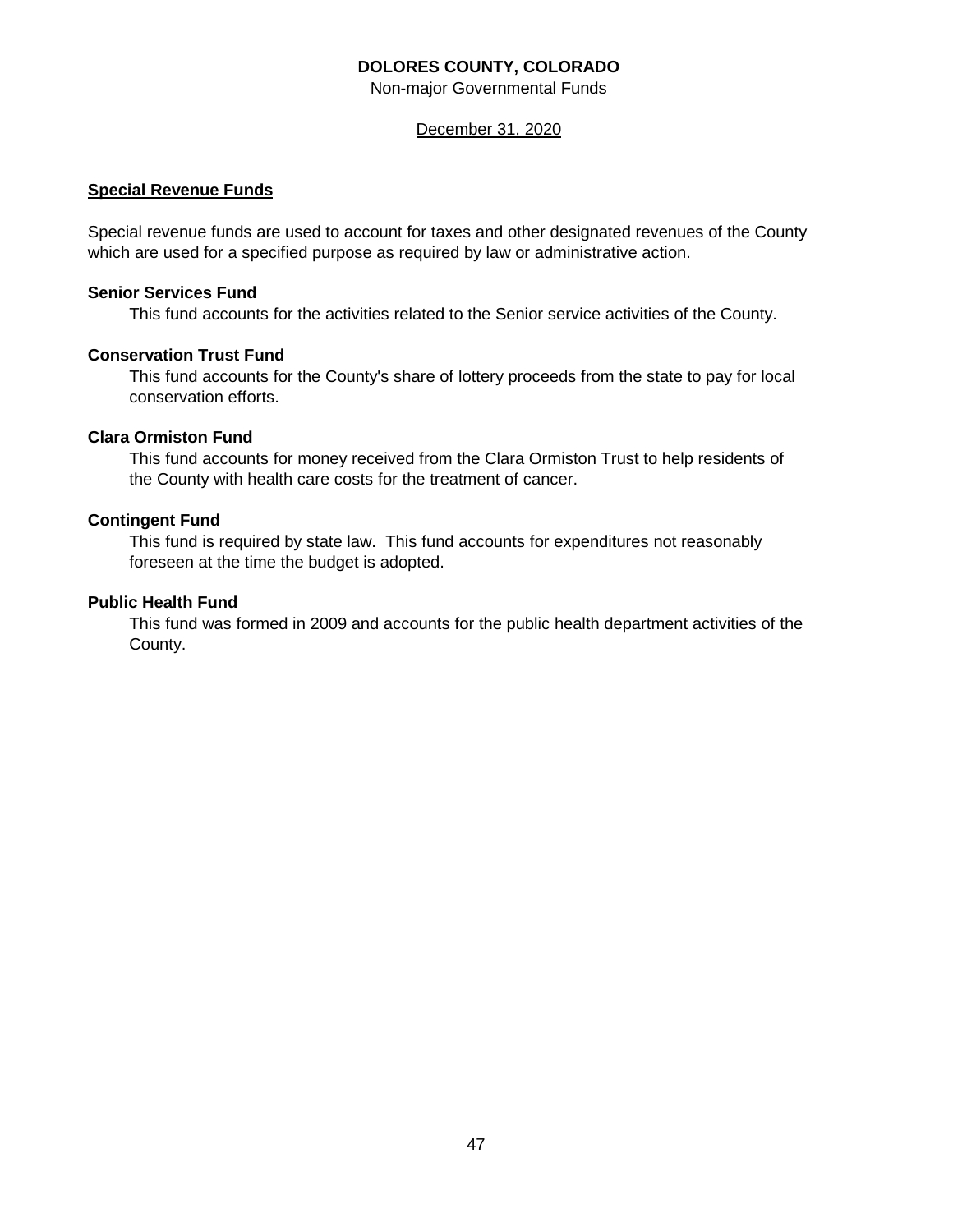Combining Balance Sheet Non Major Governmental Funds

#### December 31, 2020

|                                                                                                       |                                   |                               |      | <b>Special Revenue Funds</b> |                     |                          |    |                                                    |
|-------------------------------------------------------------------------------------------------------|-----------------------------------|-------------------------------|------|------------------------------|---------------------|--------------------------|----|----------------------------------------------------|
|                                                                                                       | Senior<br><b>Services</b><br>Fund | Conservation<br>Trust<br>Fund |      | Clara<br>Ormiston<br>Fund    | Contingency<br>Fund | Public<br>Health<br>Fund |    | Total                                              |
| <b>Assets</b><br>Cash<br>Property tax receivable<br>Due from other governments                        | \$<br>263,811<br>136,809          | \$<br>30,597 \$               |      | 25,733                       | \$<br>1,337,493 \$  | 76,792<br>18,117         | S  | 1,734,426<br>136,809<br>18,117                     |
| <b>Total Assets</b>                                                                                   | \$<br>400,620                     | \$<br>30,597                  | \$   | 25,733                       | \$<br>1,337,493     | \$<br>94,909             | \$ | 1,889,352                                          |
| <b>Liabilities</b><br>Accounts payable                                                                | \$<br>9,688                       |                               |      |                              |                     | \$<br>1,663              | \$ | 11,351                                             |
| <b>Total Liabilities</b>                                                                              | 9,688                             | $\blacksquare$                |      | $\blacksquare$               |                     | 1.663                    |    | 11,351                                             |
| <b>Deferred Inflows of Resources</b><br>Deferred property tax revenue                                 | 136,809                           |                               |      |                              |                     |                          |    | 136,809                                            |
| <b>Fund Balances</b><br>Restricted                                                                    |                                   |                               |      |                              |                     |                          |    |                                                    |
| <b>Cancer treatments</b><br>Senior services<br>Parks and recreation<br>Contingencies<br>Public health | 254,123                           | \$<br>30,597                  | \$   | 25,733                       | \$<br>1,337,493     | 93,246                   |    | 25,733<br>254,123<br>30,597<br>1,337,493<br>93,246 |
| <b>Total Fund Balances</b>                                                                            | 254,123                           | 30,597                        |      | 25,733                       | 1,337,493           | 93,246                   |    | 1,741,192                                          |
| <b>Total Liabilities, Deferred Inflows of Resources</b><br>and Fund Balances                          | \$<br>400,620                     | \$<br>30,597                  | - \$ | 25,733                       | \$1,337,493         | \$<br>94,909             |    | \$1,889,352                                        |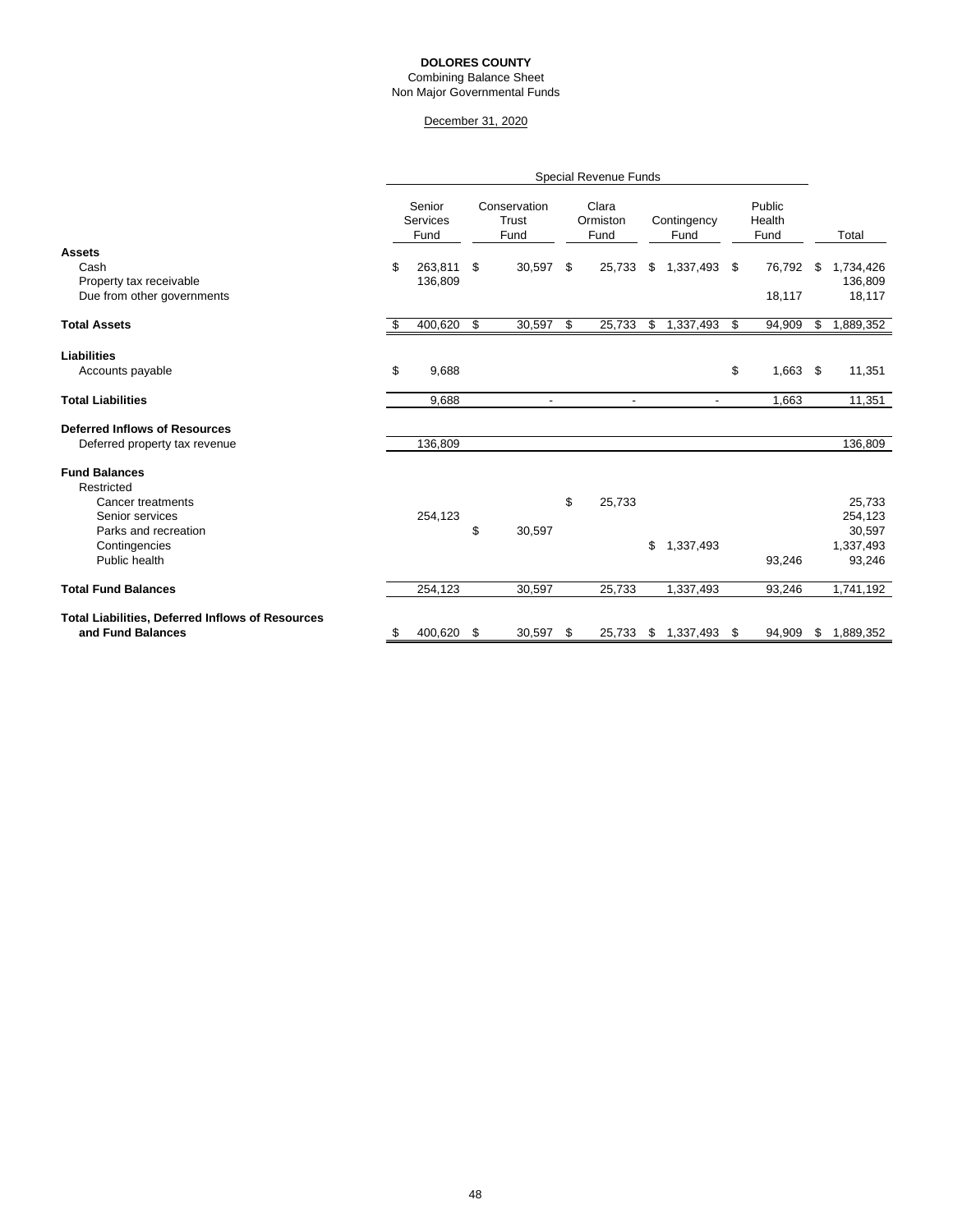#### **DOLORES COUNTY**  Combining Statement of Revenues, Expenditures, and Changes in Fund Balances Non Major Governmental Funds

|                                                                                           |                            |     |                               | Special Revenue Funds     |                     |                          |               |
|-------------------------------------------------------------------------------------------|----------------------------|-----|-------------------------------|---------------------------|---------------------|--------------------------|---------------|
|                                                                                           | Senior<br>Services<br>Fund |     | Conservation<br>Trust<br>Fund | Clara<br>Ormiston<br>Fund | Contingency<br>Fund | Public<br>Health<br>Fund | Total         |
| <b>Revenues</b>                                                                           |                            |     |                               |                           |                     |                          |               |
| Taxes                                                                                     | \$<br>152,940              |     |                               |                           | \$<br>76,470        |                          | \$<br>229,410 |
| Intergovernmental                                                                         | 278,003 \$                 |     | 10,968                        |                           | 113                 | \$<br>262,284            | 551,368       |
| Charges for services                                                                      |                            |     |                               |                           |                     |                          |               |
| Public health                                                                             | 57,345                     |     |                               |                           |                     | 4,327                    | 61,672        |
| Earnings on investments                                                                   |                            |     |                               | \$<br>1,985               |                     |                          | 1,985         |
| <b>Miscellaneous</b>                                                                      | 5,159                      |     |                               |                           |                     | 140                      | 5,299         |
| <b>Total Revenues</b>                                                                     | 493,447                    |     | 10,968                        | 1,985                     | 76,583              | 266,751                  | 849,734       |
| <b>Expenditures</b>                                                                       |                            |     |                               |                           |                     |                          |               |
| General government                                                                        |                            |     |                               |                           | 3,638               |                          | 3,638         |
| Health and welfare                                                                        | 533,534                    |     |                               |                           |                     | 223,362                  | 756,896       |
| <b>Total expenditures</b>                                                                 | 533,534                    |     | $\overline{\phantom{a}}$      | $\overline{\phantom{a}}$  | 3,638               | 223,362                  | 760,534       |
| Excess revenues over (under) expenditures                                                 | (40, 087)                  |     | 10,968                        | 1,985                     | 72,945              | 43,389                   | 89,200        |
| Other financing sources (uses)                                                            |                            |     |                               |                           |                     |                          |               |
| Operating transfers in                                                                    | 25,000                     |     |                               |                           |                     |                          | 25,000        |
| Operating transfers out                                                                   |                            |     | (50, 318)                     | (4,000)                   |                     |                          | (54, 318)     |
| Total other financing sources (uses)                                                      | 25,000                     |     | (50, 318)                     | (4,000)                   |                     |                          | (29, 318)     |
| Excess (deficit) of revenues and other financing<br>sources over (under) expenditures and |                            |     |                               |                           |                     |                          |               |
| other financing uses                                                                      | (15,087)                   |     | (39, 350)                     | (2,015)                   | 72,945              | 43,389                   | 59,882        |
| Fund Balances beginning of the year                                                       | 269,210                    |     | 69,947                        | 27,748                    | 1,264,548           | 49,857                   | 1,681,310     |
| Fund Balances end of the year                                                             | \$<br>254,123              | -\$ | 30,597                        | \$<br>25,733              | \$<br>1,337,493     | \$<br>93,246             | \$1,741,192   |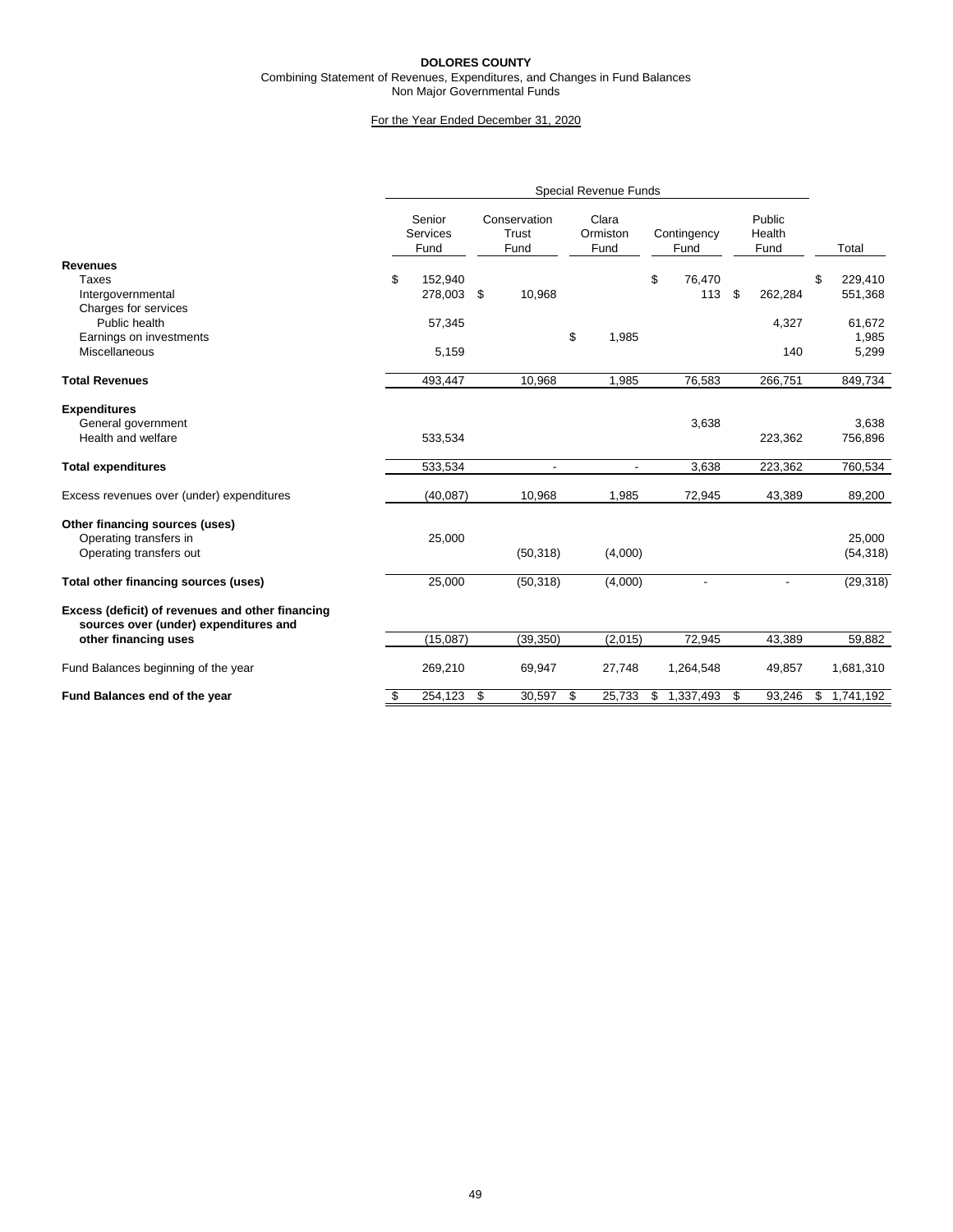#### Senior Services Fund Schedule of Revenues, Expenditures and Changes in Fund Balances- Budget and Actual

|                                                  |                | <b>Budgeted Amounts</b> |               | Variance<br>Favorable |
|--------------------------------------------------|----------------|-------------------------|---------------|-----------------------|
|                                                  | Original       | Final                   | Actual        | (Unfavorable)         |
| <b>Revenues</b>                                  |                |                         |               |                       |
| Taxes                                            |                |                         |               |                       |
| General property taxes                           | \$145,759      | \$145,759               | 145,041<br>\$ | \$<br>(718)           |
| Delinquent tax and interest                      | 180            | 180                     | 209           | 29                    |
| Specific ownership taxes                         | 7,000          | 7,000                   | 7,690         | 690                   |
| <b>Total taxes</b>                               | 152,939        | 152,939                 | 152,940       | 1                     |
| Intergovernmental revenues                       |                |                         |               |                       |
| Grants                                           |                |                         |               |                       |
| OAA grant                                        | 184,011        | 184,011                 | 180,346       | (3,665)               |
| CDOT grant                                       | 44,424         | 44,424                  | 69,181        | 24,757                |
| Other grants and donations                       | 102,100        | 102,100                 | 28,476        | (73, 624)             |
| Total intergovernmental revenues                 | 330,535        | 330,535                 | 278,003       | (52, 532)             |
| Charges for services                             |                |                         |               |                       |
| Public health                                    | 82,600         | 82,600                  | 57,345        | (25, 255)             |
| Total charges for services                       | 82,600         | 82,600                  | 57,345        | (25, 255)             |
| Miscellaneous revenues                           |                |                         |               |                       |
| Reimbursements                                   | 1,000          | 1,000                   | 4,933         | 3,933                 |
| Other                                            |                |                         | 226           | 226                   |
| Total miscellaneous revenues                     | 1,000          | 1,000                   | 5,159         | 4,159                 |
| <b>Total revenues</b>                            | 567,074        | 567,074                 | 493,447       | (73, 627)             |
| <b>Expenditures</b>                              |                |                         |               |                       |
| Health and welfare                               | 592,074        | 592,074                 | 533,534       | 58,540                |
| <b>Total expenditures</b>                        | 592,074        | 592,074                 | 533,534       | 58,540                |
| Excess (deficit) of revenues over                |                |                         |               |                       |
| (under) expenditures                             | (25,000)       | (25,000)                | (40, 087)     | (15,087)              |
| Other financing sources (uses)                   |                |                         |               |                       |
| Operating transfers in                           | 25,000         | 25,000                  | 25,000        |                       |
| Excess (deficit) of revenues and other financing |                |                         |               |                       |
| sources over (under) expenditures                |                |                         |               |                       |
| and other financing uses                         |                |                         | (15,087)      | (15,087)              |
| Fund balance, beginning                          | 197,670        | 197,670                 | 269,210       | 71,540                |
| Fund balance, ending                             | 197,670<br>\$. | \$197,670               | \$<br>254,123 | \$<br>56,453          |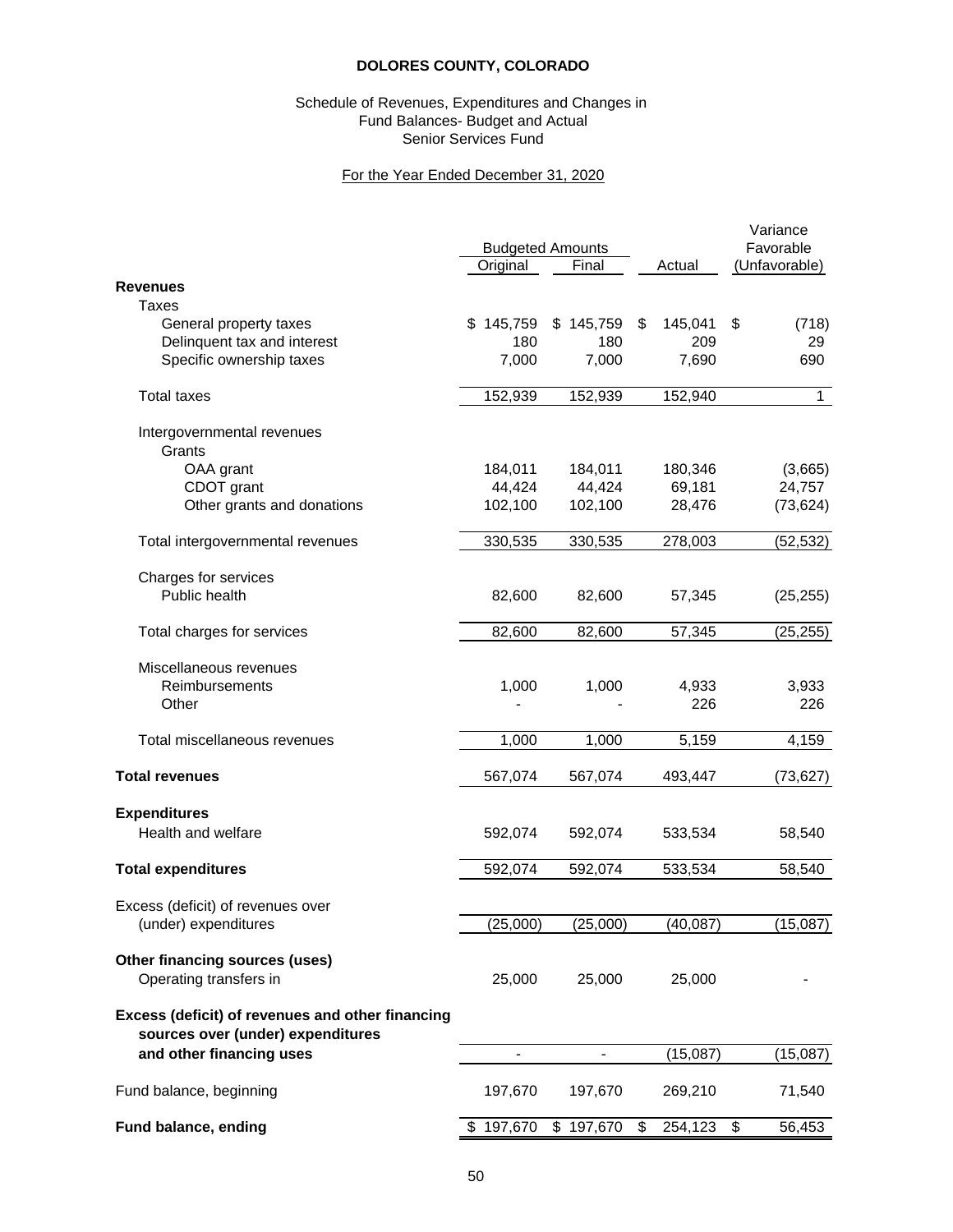#### Schedule of Revenues, Expenditures, and Changes in Fund Balances-Budget and Actual Conservation Trust Fund

|                                                                                           | <b>Budgeted Amounts</b> |              |      |           |               | Variance<br>Favorable |
|-------------------------------------------------------------------------------------------|-------------------------|--------------|------|-----------|---------------|-----------------------|
|                                                                                           | Original                | Final        |      | Actual    | (Unfavorable) |                       |
| <b>Revenues</b><br>Intergovernmental<br>Lottery funds                                     | \$<br>10,000            | \$<br>10,000 | - \$ | 10,968    | -\$           | 968                   |
| Total Revenues                                                                            | 10,000                  | 10,000       |      | 10,968    |               | 968                   |
| Other financing sources (uses)<br>Operating transfers out                                 | (22,000)                | (64, 668)    |      | (50, 318) |               | 14,350                |
| Total other financing sources (uses)                                                      | (22,000)                | (64, 668)    |      | (50, 318) |               | 14,350                |
| Excess (deficit) of revenues and other financing<br>sources over (under) expenditures and |                         |              |      |           |               |                       |
| other financing uses                                                                      | (12,000)                | (54,668)     |      | (39,350)  |               | 15,318                |
| Fund Balances beginning of the year                                                       | 64,160                  | 64,160       |      | 69,947    |               | 5,787                 |
| Fund Balances end of the year                                                             | \$<br>52,160            | \$<br>9,492  | S    | 30,597    | S             | 21,105                |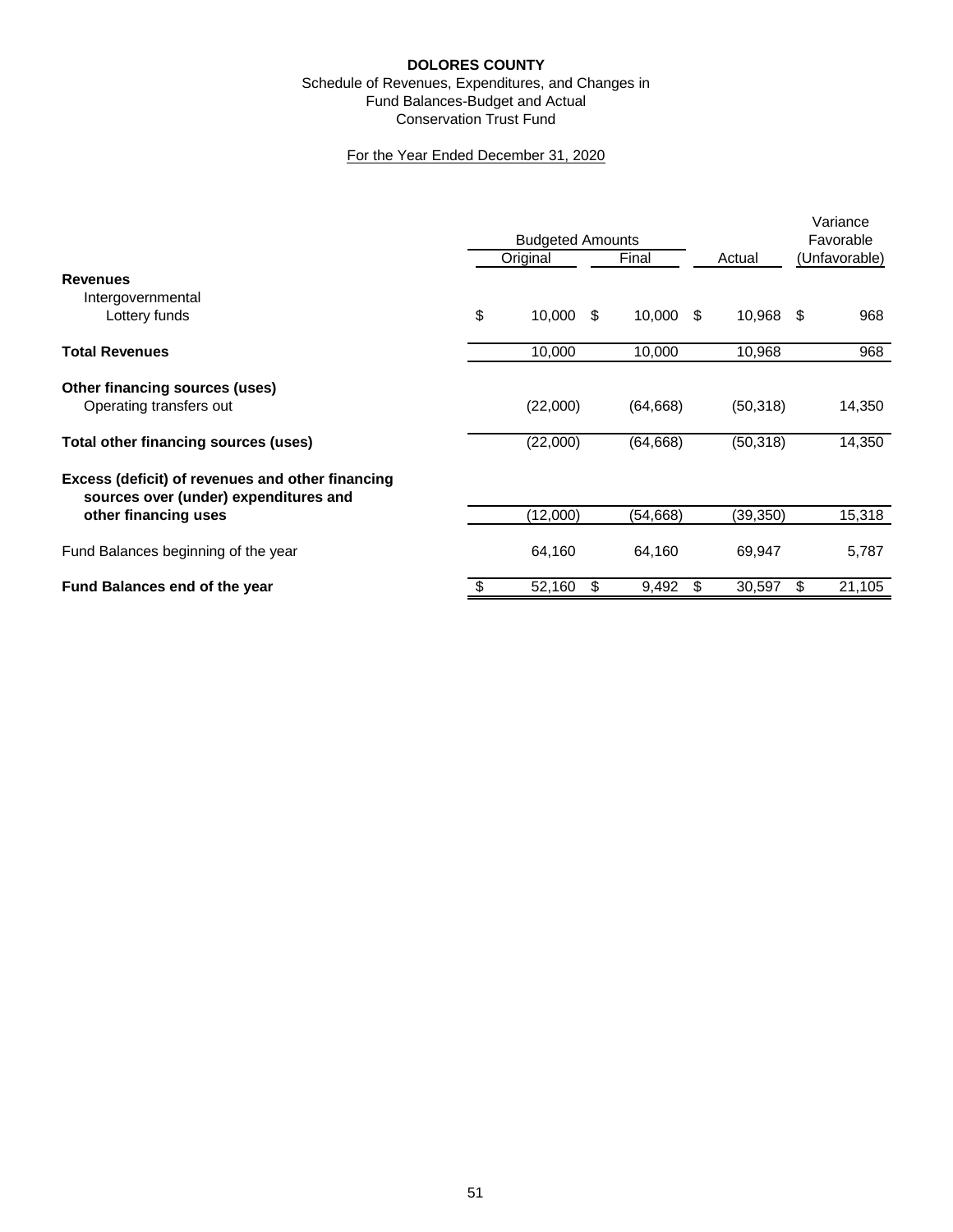#### Schedule of Revenues, Expenditures, and Changes in Fund Balances-Budget and Actual Clara Ormiston Fund

|                                                                                           | <b>Budgeted Amounts</b> |                   |     |          |        |               | Variance<br>Favorable |         |
|-------------------------------------------------------------------------------------------|-------------------------|-------------------|-----|----------|--------|---------------|-----------------------|---------|
|                                                                                           |                         | Final<br>Original |     |          | Actual | (Unfavorable) |                       |         |
| <b>Revenues</b><br>Earnings on investments                                                | \$                      | 500               | -\$ | 500      | \$.    | 1,985         | S                     | 1,485   |
| <b>Total Revenues</b>                                                                     |                         | 500               |     | 500      |        | 1,985         |                       | 1,485   |
| Other financing sources (uses)<br>Operating transfers out                                 |                         | (10,000)          |     | (10,000) |        | (4,000)       |                       | 6,000   |
| Total other financing sources (uses)                                                      |                         | (10,000)          |     | (10,000) |        | (4,000)       |                       | 6,000   |
| Excess (deficit) of revenues and other financing<br>sources over (under) expenditures and |                         |                   |     |          |        |               |                       |         |
| other financing uses                                                                      |                         | (9,500)           |     | (9,500)  |        | (2,015)       |                       | 7,485   |
| Fund Balances beginning of the year                                                       |                         | 33,768            |     | 33,768   |        | 27,748        |                       | (6,020) |
| Fund Balances end of the year                                                             |                         | 24,268            |     | 24,268   | S      | 25,733        | S                     | 1,465   |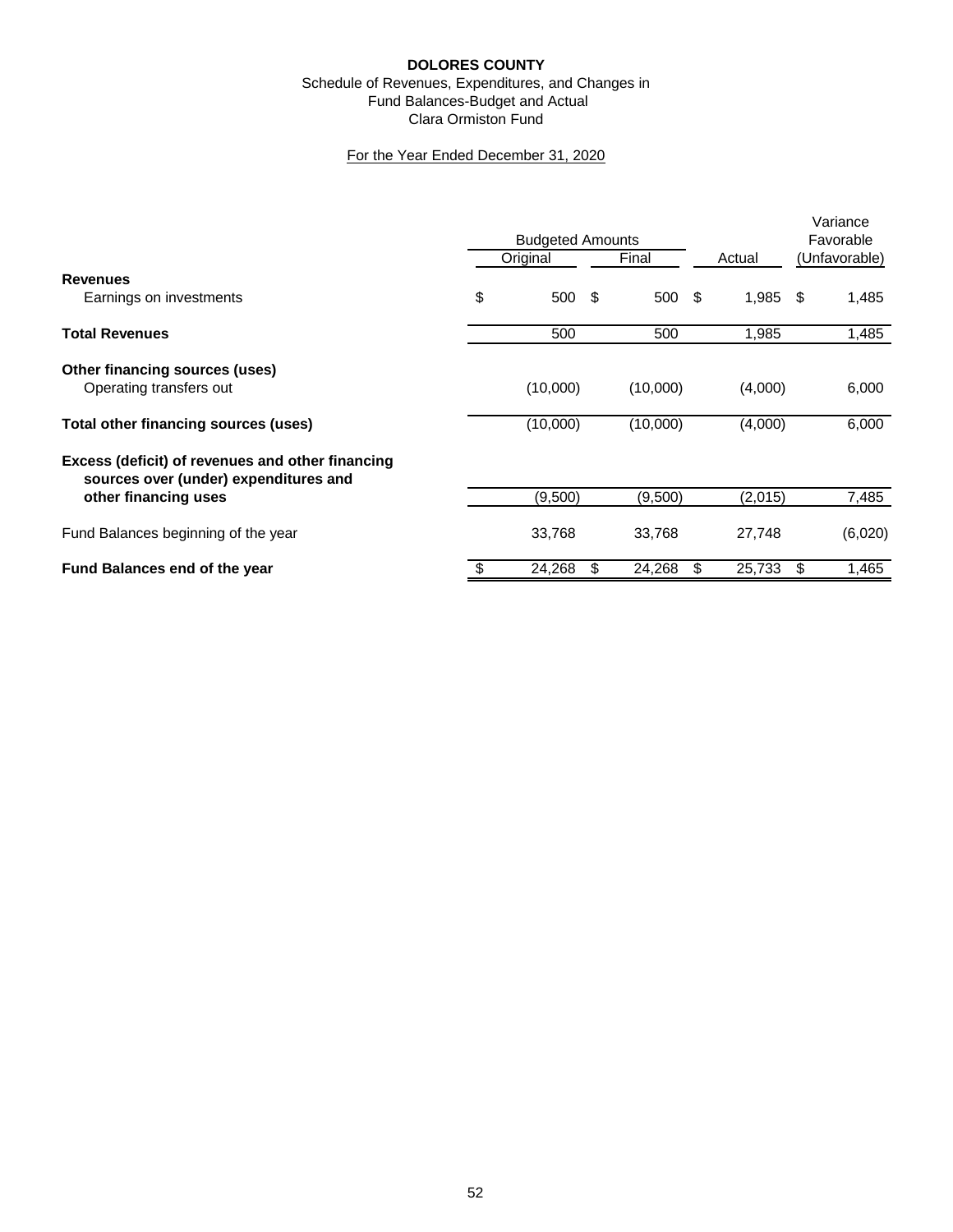#### Schedule of Revenues, Expenditures, and Changes in Fund Balances-Budget and Actual Contingency Fund

|                                           | <b>Budgeted Amounts</b> |    |           |    |           |    | Variance<br>Favorable |  |
|-------------------------------------------|-------------------------|----|-----------|----|-----------|----|-----------------------|--|
|                                           | Original                |    | Final     |    | Actual    |    | (Unfavorable)         |  |
| <b>Revenues</b>                           |                         |    |           |    |           |    |                       |  |
| Taxes                                     |                         |    |           |    |           |    |                       |  |
| General property taxes                    | \$<br>72,879            | \$ | 72,879    | \$ | 72,520    | \$ | (359)                 |  |
| Specific ownership taxes                  | 3,000                   |    | 3,000     |    | 3,845     |    | 845                   |  |
| Delinquent tax and interest               | 100                     |    | 100       |    | 105       |    | 5                     |  |
| <b>Total taxes</b>                        | 75,979                  |    | 75,979    |    | 76,470    |    | 491                   |  |
| Intergovernmental revenues                |                         |    |           |    |           |    |                       |  |
| Impact assistance                         | 50                      |    | 50        |    | 113       |    | 63                    |  |
| Total intergovernmental revenues          | 50                      |    | 50        |    | 113       |    | 63                    |  |
| <b>Total Revenues</b>                     | 76,029                  |    | 76,029    |    | 76,583    |    | 554                   |  |
| <b>Expenditures</b>                       |                         |    |           |    |           |    |                       |  |
| General government                        | 5,000                   |    | 5,000     |    | 3,638     |    | 1,362                 |  |
| <b>Total expenditures</b>                 | 5,000                   |    | 5,000     |    | 3,638     |    | 1,362                 |  |
| Excess revenues over (under) expenditures | 71,029                  |    | 71,029    |    | 72,945    |    | 1,916                 |  |
| Fund Balances beginning of the year       | 1,261,930               |    | 1,261,930 |    | 1,264,548 |    | 2,618                 |  |
| Fund Balances end of the year             | \$<br>1,332,959         | S  | 1,332,959 | S  | 1,337,493 | \$ | 4,534                 |  |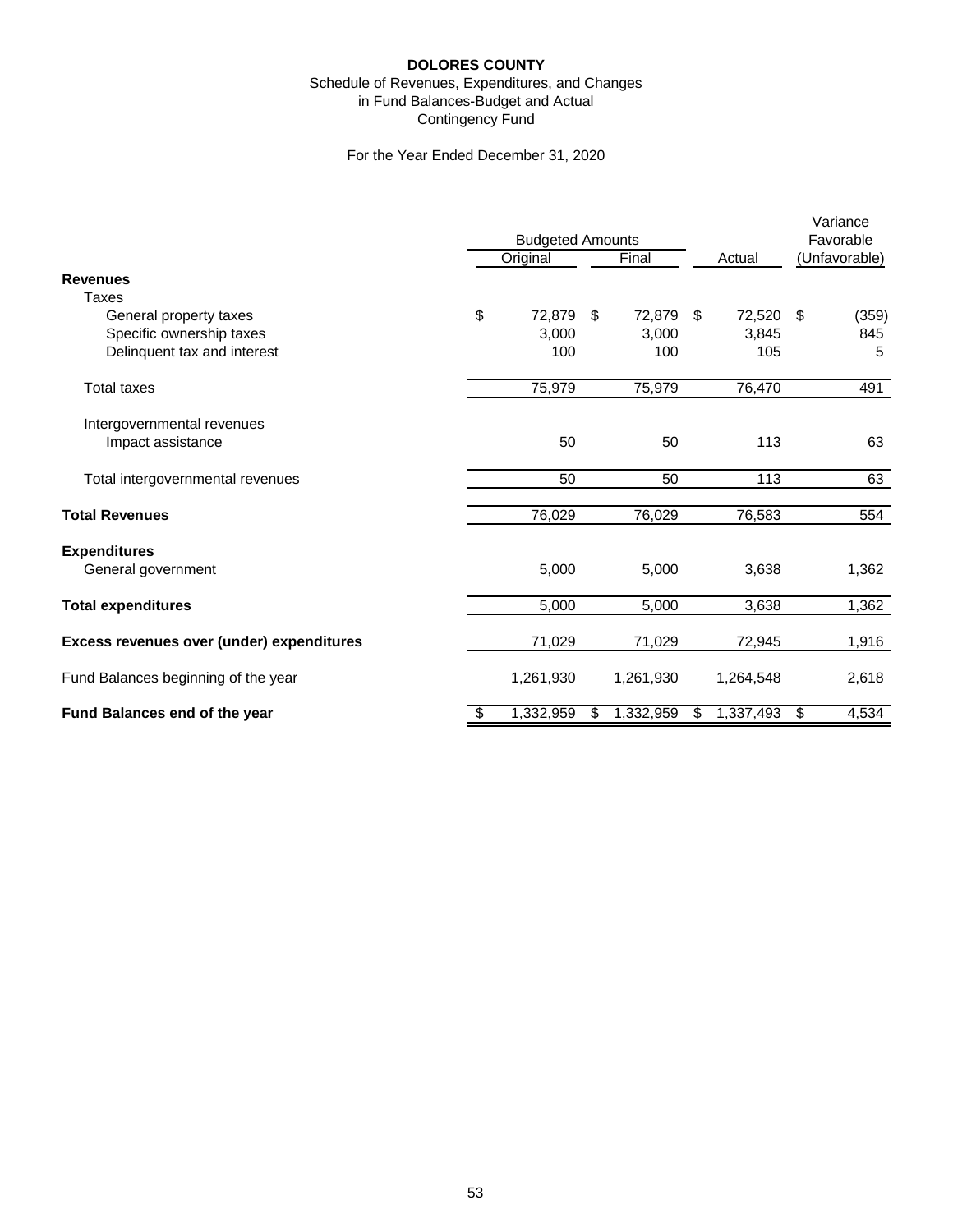Schedule of Revenues, Expenditures, and Changes in Fund Balances Public Health Fund

|                                                                                           |                 | <b>Budgeted Amounts</b> |                 |          |    | Variance<br>Favorable |    |               |
|-------------------------------------------------------------------------------------------|-----------------|-------------------------|-----------------|----------|----|-----------------------|----|---------------|
|                                                                                           |                 | Original                |                 | Final    |    | Actual                |    | (Unfavorable) |
| <b>Revenues</b>                                                                           |                 |                         |                 |          |    |                       |    |               |
| Intergovernmental                                                                         |                 |                         |                 |          |    |                       |    |               |
| Grants                                                                                    |                 |                         |                 |          |    |                       |    |               |
| COVID grants                                                                              | \$              |                         | \$              | 77,637   | \$ | 96,046                | \$ | 18,409        |
| Other grants                                                                              |                 | 110,850                 |                 | 175,064  |    | 166,238               |    | (8,826)       |
| Total intergovernmental revenues                                                          |                 | 110,850                 |                 | 252,701  |    | 262,284               |    | 9,583         |
| Charges for services                                                                      |                 |                         |                 |          |    |                       |    |               |
| Public health                                                                             |                 | 3,200                   |                 | 3,200    |    | 4,327                 |    | 1,127         |
|                                                                                           |                 |                         |                 |          |    |                       |    |               |
| Total charges for services                                                                |                 | 3,200                   |                 | 3,200    |    | 4,327                 |    | 1,127         |
| Miscellaneous                                                                             |                 | 2,000                   |                 | 2,000    |    | 140                   |    | (1,860)       |
| <b>Total revenues</b>                                                                     |                 | 116,050                 |                 | 257,901  |    | 266,751               |    | 8,850         |
| <b>Expenditures</b>                                                                       |                 |                         |                 |          |    |                       |    |               |
| Health and welfare                                                                        |                 | 202,588                 |                 | 274,952  |    | 223,362               |    | 51,590        |
| <b>Total expenditures</b>                                                                 |                 | 202,588                 |                 | 274,952  |    | 223,362               |    | 51,590        |
| Excess (deficit) of revenues over (under) expenditures                                    |                 | (86, 538)               |                 | (17,051) |    | 43,389                |    | 60,440        |
| Other financing sources (uses)                                                            |                 |                         |                 |          |    |                       |    |               |
| Operating transfers in                                                                    |                 | 65,750                  |                 | 65,750   |    |                       |    | (65, 750)     |
| <b>Total other financing sources (uses)</b>                                               |                 | 65,750                  |                 | 65,750   |    | $\blacksquare$        |    | (65, 750)     |
| Excess (deficit) of revenues and other financing<br>sources over (under) expenditures and |                 |                         |                 |          |    |                       |    |               |
| other financing uses                                                                      |                 | (20, 788)               |                 | 48,699   |    | 43,389                |    | (5,310)       |
| Fund Balances beginning of the year                                                       |                 | 47,267                  |                 | 47,267   |    | 49,857                |    | 2,590         |
| Fund Balances end of the year                                                             | $\overline{\$}$ | 26,479                  | $\overline{\$}$ | 95,966   | \$ | 93,246                | \$ | (2,720)       |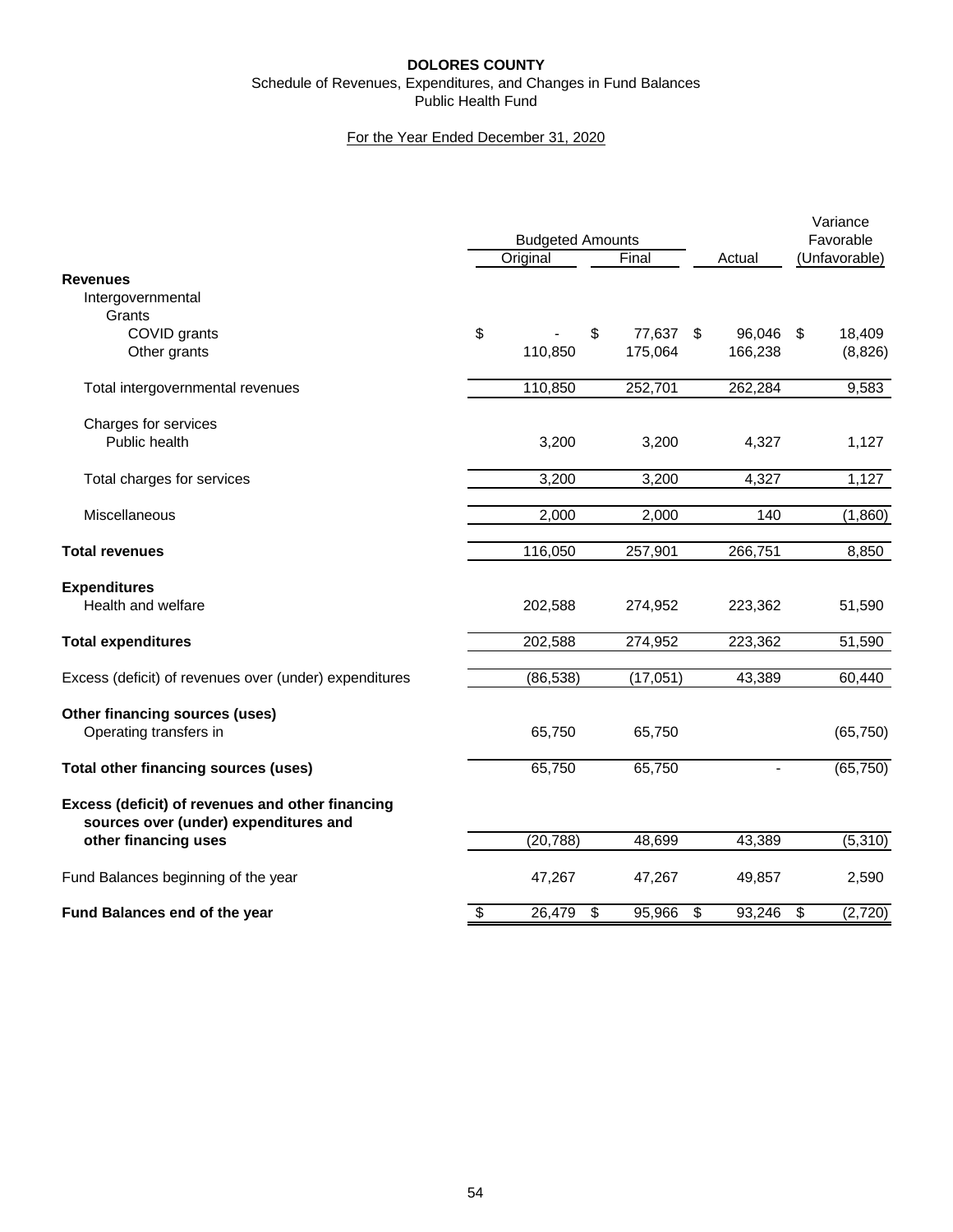#### Statement of Revenues, Expenditures, and Changes in Net Position - Budget and Actual Proprietary Fund Dove Creek Mandatory Pest Control District

|                                                 | <b>Budgeted Amounts</b> |           |    | (Non GAAP Basis)<br>Actual | Variance<br>Favorable |                    |    |                    |  |
|-------------------------------------------------|-------------------------|-----------|----|----------------------------|-----------------------|--------------------|----|--------------------|--|
|                                                 |                         | Original  |    | Final                      |                       | Amounts            |    | (Unfavorable)      |  |
| <b>Operating Revenues</b>                       |                         |           |    |                            |                       |                    |    |                    |  |
| Weed control revenue                            | \$                      | 80,300    | \$ | 80,300                     | \$                    | 52,734             | \$ | (27, 566)          |  |
| <b>Total local sources</b>                      |                         | 80,300    |    | 80,300                     |                       | 52,734             |    | (27, 566)          |  |
| <b>Operating Expenses</b>                       |                         |           |    |                            |                       |                    |    |                    |  |
| Chemicals                                       |                         | 38,000    |    | 38,000                     |                       | 33,768             |    | 4,232              |  |
| Salaries and benefits                           |                         | 121,660   |    | 121,660                    |                       | 114,153            |    | 7,507              |  |
| Supplies                                        |                         | 3,500     |    | 3,500                      |                       | 2,236              |    | 1,264              |  |
| Professional fees                               |                         | 3,000     |    | 3,000                      |                       | 1,000              |    | 2,000              |  |
| Telephone and utilities                         |                         | 8,400     |    | 8,400                      |                       | 5,627              |    | 2,773              |  |
| Insurance                                       |                         | 3,000     |    | 3,000                      |                       |                    |    | 3,000              |  |
| Travel                                          |                         | 3,000     |    | 3,000                      |                       | 1,079              |    | 1,921              |  |
| Office                                          |                         | 400       |    | 400                        |                       | 337                |    | 63                 |  |
| Dues and meetings                               |                         | 2,000     |    | 2,000                      |                       | 1,141              |    | 859                |  |
| Repairs                                         |                         | 9,000     |    | 9,000                      |                       | 2,977              |    | 6,023              |  |
| Treasurer's fees                                |                         | 10,200    |    | 10,200                     |                       | 6,946              |    | 3,254              |  |
| Miscellaneous                                   |                         | 2,400     |    | 2,400                      |                       | 2,537              |    | (137)              |  |
| Capital outlay                                  |                         | 11,500    |    | 11,500                     |                       | 4,019              |    | 7,481              |  |
| <b>Total Operating Expenses</b>                 |                         | 216,060   |    | 216,060                    |                       | 175,820            |    | 40,240             |  |
| Operating income (loss)                         |                         | (135,760) |    | (135, 760)                 |                       | (123,086)          |    | 12,674             |  |
| <b>Non-Operating Revenue</b>                    |                         |           |    |                            |                       |                    |    |                    |  |
| Property tax                                    |                         | 130,200   |    | 130,200                    |                       | 129,475            |    | (725)              |  |
| Specific ownership tax                          |                         | 6,200     |    | 6,200                      |                       | 6,861              |    | 661                |  |
| Delinquent tax and interest                     |                         |           |    |                            |                       | 57                 |    | 57                 |  |
| Impact aid                                      |                         |           |    |                            |                       | 97                 |    | 97                 |  |
| <b>Total Non-Operating Revenue</b>              |                         | 136,400   |    | 136,400                    |                       | 136,490            |    | 90                 |  |
| Change in net position non GAAP basis           |                         | 640       |    | 640                        |                       | 13,404             |    | 12,764             |  |
|                                                 |                         |           |    |                            |                       |                    |    |                    |  |
| Add capital outlay<br>Less depreciation expense |                         |           |    |                            |                       | 4,019<br>(15, 528) |    | 4,019<br>(15, 528) |  |
|                                                 |                         | 640       |    | 640                        |                       |                    |    | 1,255              |  |
| Change in net position                          |                         |           |    |                            |                       | 1,895              |    |                    |  |
| Net position beginning of the year              |                         | 927,934   |    | 927,934                    |                       | 1,115,432          |    | 187,498            |  |
| Net position end of the year                    | \$                      | 928,574   | \$ | 928,574                    | $\sqrt{2}$            | 1,117,327          | \$ | 188,753            |  |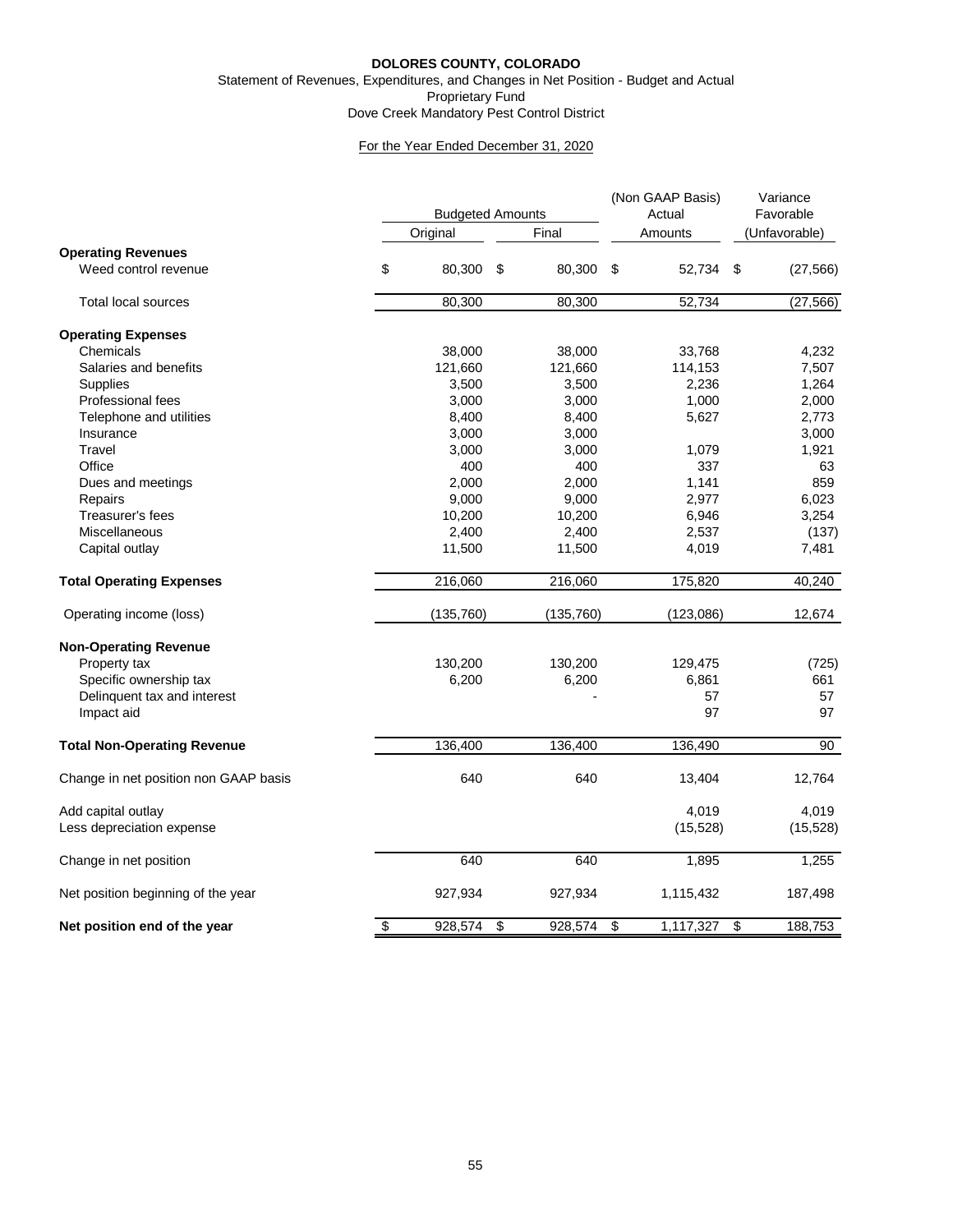# **INFORMATION REQUIRED BY OVERSIGHT AUTHORITIES**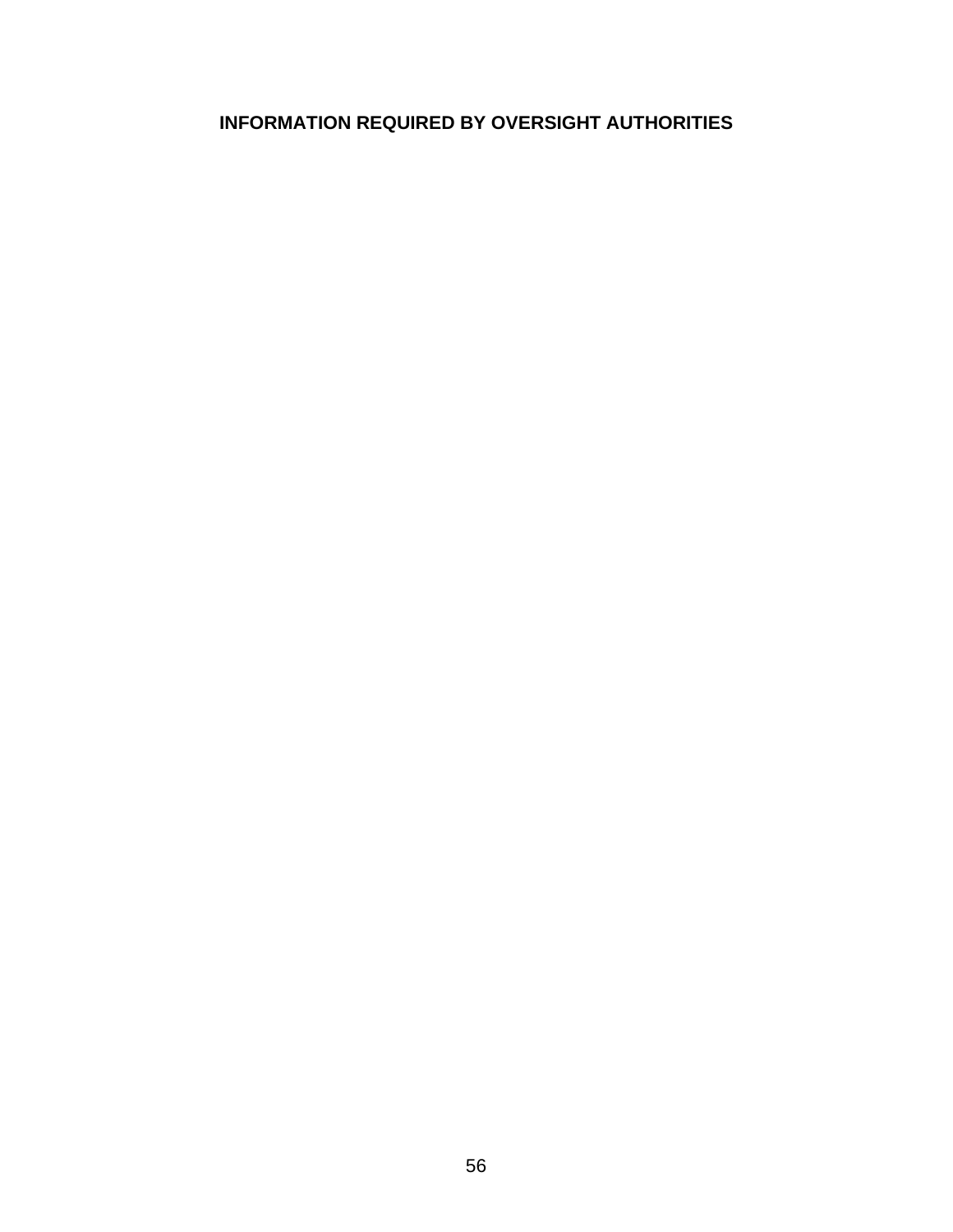# Majors and Haley, P.C. **Certified Public Accountants**

P.O. Box 1478 **Cortez, CO 81321** (970) 565-9521 Fax: (970) 565-9441

Chris L. Majors, CPA, MT

Lori Hasty Haley, CPA

### INDEPENDENT AUDITORS' REPORT ON INTERNAL CONTROL OVER FINANCIAL REPORTING AND ON COMPLIANCE AND OTHER MATTERS BASED ON AN AUDIT OF FINANCIAL STATEMENTS PERFORMED IN ACCORDANCE WITH **GOVERNMENT AUDITING STANDARDS**

To the Board of County Commissioners Dolores County, Colorado Dove Creek, Colorado 81324

We have audited in accordance with the auditing standards generally accepted in the United States of America and the standards applicable to financial audits contained in Governmental Auditing Standards issued by the Comptroller General of the United States, the financial statements of the governmental activities, the business-type activities, the aggregate discretely presented component units, each major fund, and the aggregate remaining fund information of Dolores County, Colorado as of and for the year ended December 31, 2020 and the related notes to the financial statements. which collectively comprise the Dolores County, Colorado's basic financial statements and have issued our report thereon dated August 11, 2021.

### **Internal Control Over Financial Reporting**

In planning and performing our audit, we considered Dolores County, Colorado's internal control over financial reporting (internal control) to determine the audit procedures that are appropriate in the circumstances for the purpose of expressing our opinions on the financial statements, but not for the purpose of expressing an opinion on the effectiveness of the Dolores County, Colorado's internal control. Accordingly, we do not express an opinion on the effectiveness of the Dolores County, Colorado's internal control.

A deficiency in internal control exists when the design or operation of a control does not allow management or employees, in the normal course of performing their assigned functions, to prevent or detect misstatements on a timely basis. A material weakness is a deficiency, or combination of deficiencies, in internal control such that there is a reasonable possibility that a material misstatement of the entity's financial statements will not be prevented, or detected and corrected on a timely basis. A significant deficiency is a deficiency, or a combination of deficiencies, in internal control that is less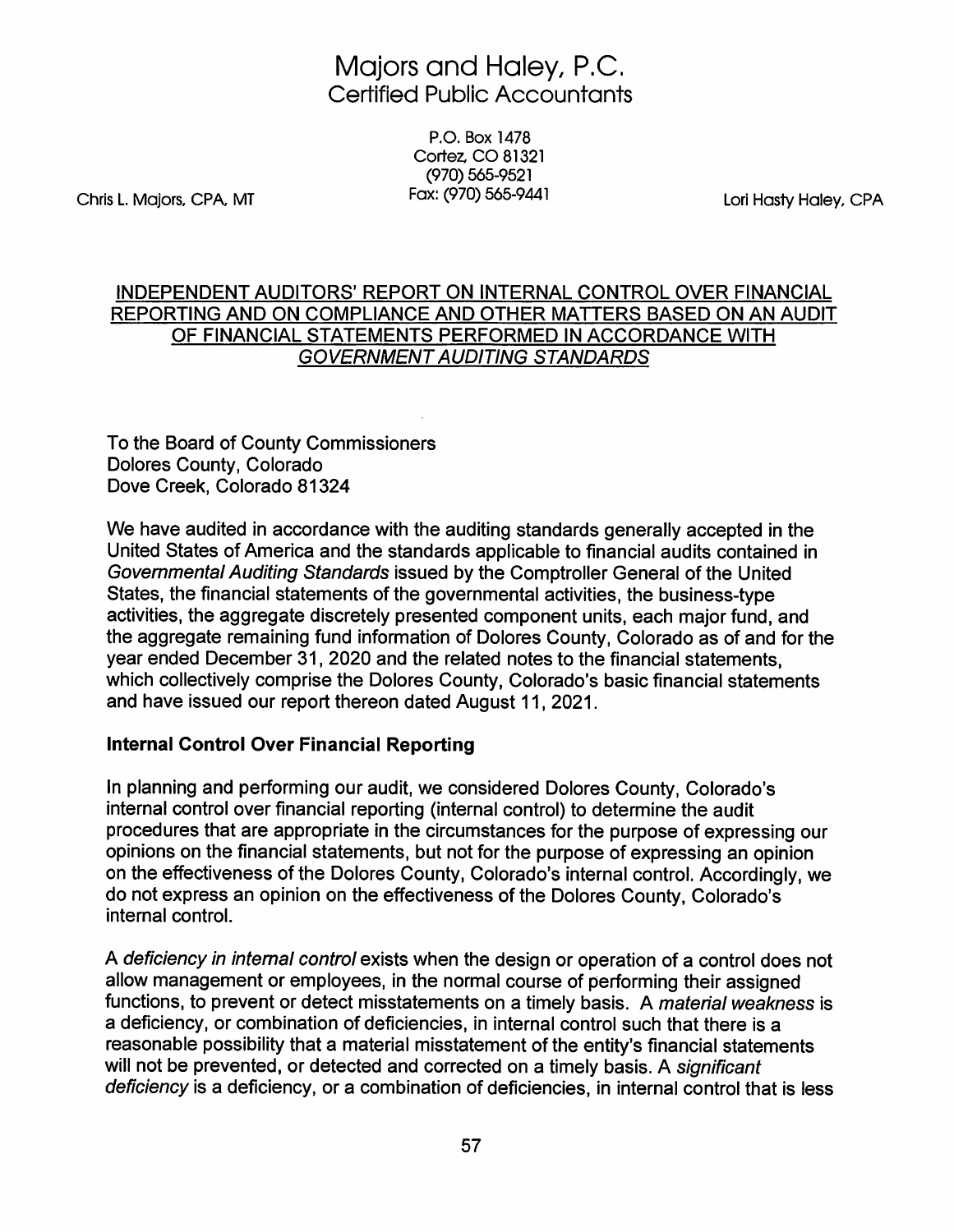severe than a material weakness, yet important enough to merit attention by those charges with governance.

Our consideration of internal control over financial reporting was for the limited purpose described in the first paragraph of this section and was not designed to identify all deficiencies in internal control that might be material weaknesses or significant deficiencies. Given these limitations, during our audit we did not identify any deficiencies in internal control that we consider to be material weaknesses. However, material weaknesses may exist that have not been identified.

## **Compliance and Other Matters**

As part of obtaining reasonable assurance about whether Dolores County, Colorado's financial statements are free of material misstatement, we performed tests of its compliance with certain provisions of laws, regulations, contracts and grants agreements, noncompliance with which could have a direct and material effect on the determination of financial statement amounts. However, providing an opinion on compliance with those provisions was not an objective of our audit and, accordingly, we do not express such an opinion. The results of our tests disclosed no instances of noncompliance that are required to be reported under Government Auditing Standards.

## **Purpose of this Report**

The purpose of this report is solely to describe the scope of our testing of internal controls and compliance and the results of that testing, and not to provide an opinion on the effectiveness of the entity's internal control or on compliance. This report is an integral part of an audit performed in accordance with Government Auditing Standards in considering the entity's internal control and compliance. Accordingly, this communication is not suitable for any other purpose.

gle I Halv P.C.

Majors and Haley, P.C. August 11, 2021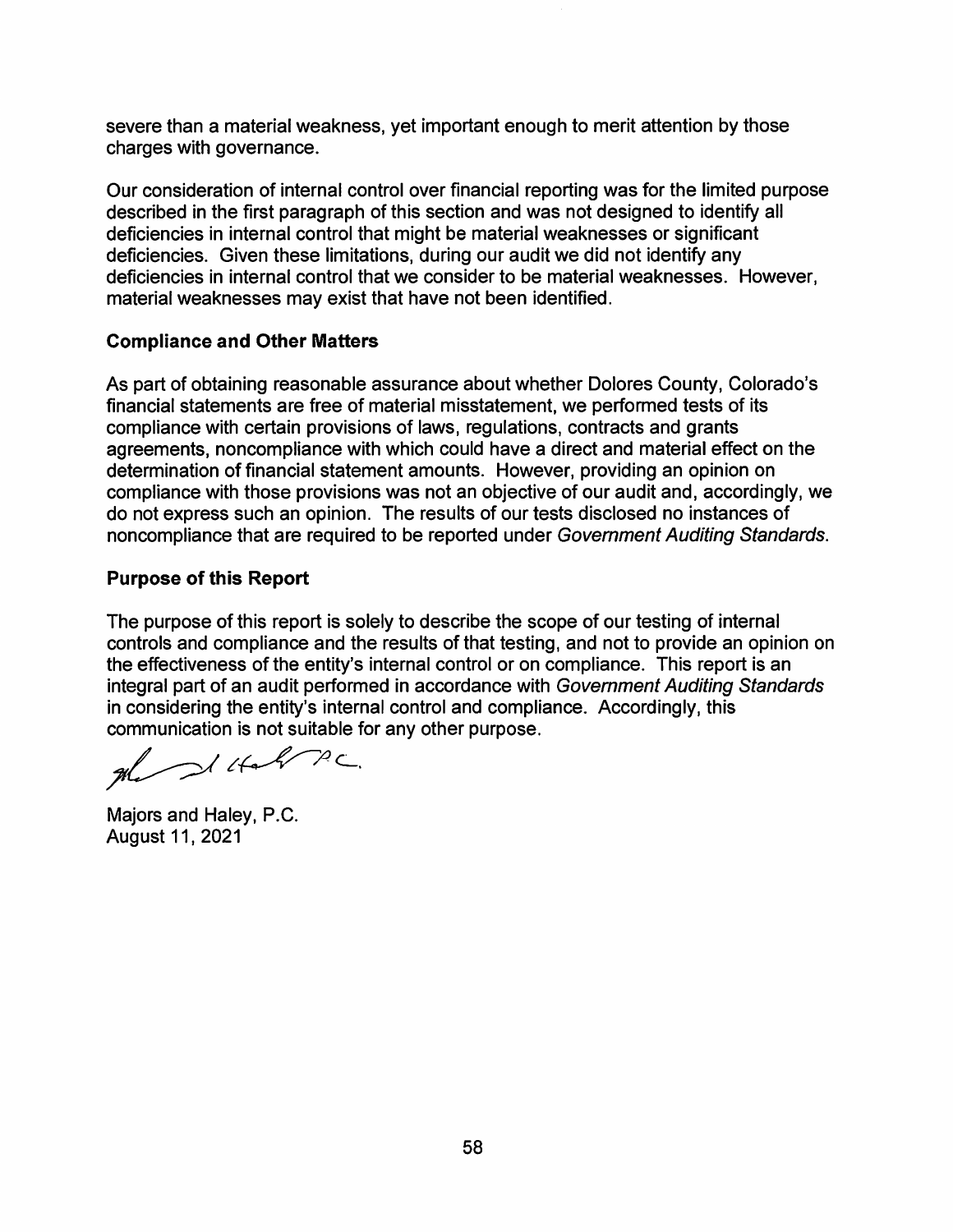# Majors and Haley, P.C. **Certified Public Accountants**

P.O. Box 1478 Cortez, CO 81321 (970) 565-9521 Fax: (970) 565-9441

Chris L. Majors, CPA, MT

Lori Hasty Haley, CPA

### INDEPENDENT AUDITORS' REPORT ON COMPLIANCE FOR EACH MAJOR PROGRAM AND INTERNAL CONTROL OVER COMPLIANCE REQUIRED BY THE UNIFORM GUIDANCE

To the Board of County Commissioners Dolores County, Colorado Dove Creek, Colorado 81324

### **Report on Compliance for Each Major Federal Program**

We have audited the Dolores County, Colorado's compliance with the types of compliance requirements described in the OMB Compliance Supplement that could have a direct and material effect on each of Dolores County, Colorado's major federal programs for the year ended December 31, 2020. The Dolores County, Colorado's maior federal programs are identified in the summary of auditor's results section of the accompanying schedule of findings and questioned costs.

### **Management's Responsibility**

Management is responsible for compliance with the requirements of laws, regulations, contracts, and grants applicable to its federal programs.

### **Auditors' Responsibility**

Our responsibility is to express an opinion on compliance for each of the Dolores County. Colorado's major federal programs based on our audit of the types of compliance requirements referred to above. We conducted our audit of compliance in accordance with auditing standards generally accepted in the United States of America; the standards applicable to financial audits contained in Government Auditing Standards, issued by the Comptroller General of the United States; and the audit requirements of Title 2 U.S. Code of Federal Requiations Part 200, Uniform Administrative Requirements, Cost Principles, an Audit Requirements for Federal Awards (Uniform Guidance). Those standards and the Uniform Guidance require that we plan and perform the audit to obtain reasonable assurance about whether noncompliance with the types of compliance requirements referred to above that could have a direct and material effect on a major federal program occurred. An audit includes examining, on a test basis, evidence about the Dolores County, Colorado's compliance with those requirements and performing such other procedures, as we considered necessary in the circumstances.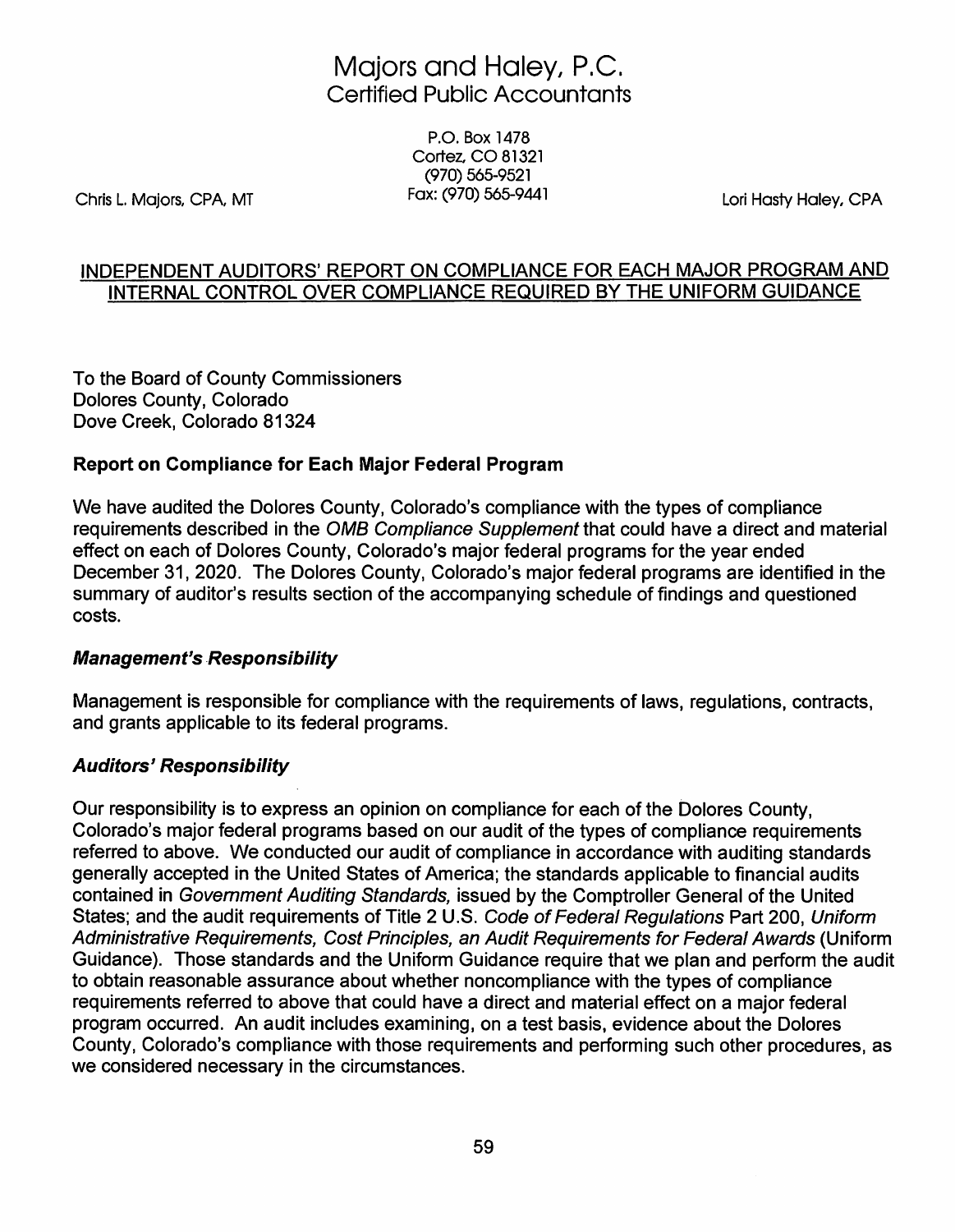We believe that our audit provides a reasonable basis for our opinion on compliance for each major federal program. However, our audit does not provide a legal determination on the Dolores County, Colorado's compliance.

## **Opinion on Each Major Federal Program**

In our opinion, the Dolores County, Colorado complied, in all material respects, with the requirements referred to above that could have a direct and material effect on each of its major federal programs for the year ended December 31, 2020.

## **Report on Internal Control Over Compliance**

Management of the Dolores County, Colorado is responsible for establishing and maintaining effective internal control over compliance with the types of compliance requirements referred to above. In planning and performing our audit of compliance, we considered the Dolores County, Colorado's internal control over compliance with the types of requirements that could have a direct and material effect on each major federal program to determine the auditing procedures that are appropriate in the circumstances for the purpose of expressing our opinion on compliance for each major federal program and to test and report on internal control over compliance in accordance with the Uniform Guidance, but not for the purpose of expressing an opinion on the effectiveness of internal control over compliance. Accordingly, we do not express an opinion on the effectiveness of the Dolores County, Colorado's internal control over compliance.

A deficiency in internal control over compliance exists when the design or operation of a control over compliance does not allow management or employees, in the normal course of performing their assigned functions, to prevent or detect and correct, noncompliance with a type of compliance requirement of a federal program on a timely basis. A material weakness in internal control over compliance is a deficiency, or combination of control deficiencies, in internal control over compliance, such that there is a reasonable possibility that material noncompliance with a type of compliance requirement of a federal program will not be prevented, detected and corrected, on a timely basis. A significant deficiency in internal control over compliance is a deficiency, or combination of deficiencies, in internal control over compliance with a type of compliance requirement of a federal program that is less severe than a material weakness in internal control over compliance, yet important enough to merit attention by those charges with governance.

Our consideration of internal control over compliance was for limited purpose described in the first paragraph of this section and was not designed to identify all deficiencies in internal control over compliance that might be material weaknesses or significant deficiencies. We did not identify any deficiencies in internal control over compliance that we consider to be material weaknesses. However, material weaknesses may exist that have not been identified.

The purpose of this report on internal control over compliance is solely to describe the scope of our testing of internal control over compliance and the results of that testing based on the requirements of the Uniform Guidance. Accordingly, this report is not suitable for any other purpose.

I Holme

Majors and Haley, P.C. August 11, 2021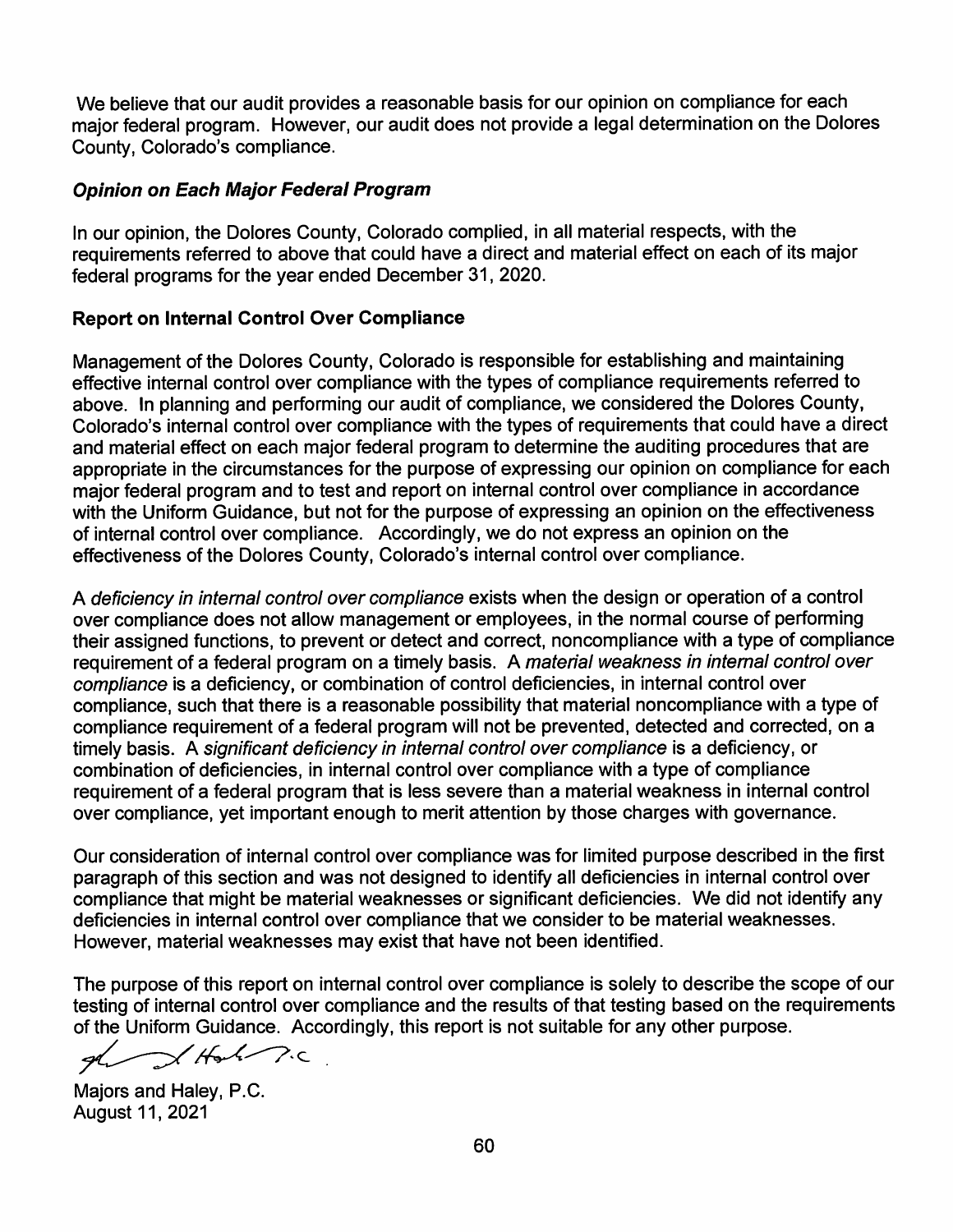#### **DOLORES COUNTY Schedule of Expenditures of Federal Awards For the Year Ended December 31, 2020**

| Federal Grantor/Program or Cluster Title                      | <b>Federal CFDA</b> |                               | <b>Federal Expenditures(\$)</b> |
|---------------------------------------------------------------|---------------------|-------------------------------|---------------------------------|
|                                                               | <b>Number</b>       | <b>Pass-through Grantor</b>   |                                 |
| 477 Cluster-Cluster                                           |                     |                               |                                 |
| Department of Health and Human Services                       |                     |                               |                                 |
|                                                               |                     | Colorado Department of        |                                 |
| Temporary Assistance for Needy Families (477 Cluster)         | 93.558              | <b>Human Services</b>         | 57,218                          |
|                                                               |                     | Colorado Department of        |                                 |
| Child Care and Development Block Grant (477 Cluster)          | 93.575              | <b>Human Services</b>         | 4,530                           |
| Child Care Mandatory and Matching Funds of the Child Care     |                     | Colorado Department of        |                                 |
| and Development Fund (477 Cluster)                            | 93.596              | <b>Human Services</b>         | 7,188                           |
| <b>Total Department of Health and Human Services</b>          |                     |                               | 68,936                          |
| <b>Total 477 Cluster-Cluster</b>                              |                     |                               | 68,936                          |
| <b>Forest Service Schools and Roads Cluster-Cluster</b>       |                     |                               |                                 |
| United States Department of Agriculture                       |                     |                               |                                 |
| Schools and Roads - Grants to Counties                        | 10.666              | Direct Program                | 322,406                         |
| <b>Total United States Department of Agriculture</b>          |                     |                               | 322,406                         |
| <b>Total Forest Service Schools and Roads Cluster-Cluster</b> |                     |                               | 322,406                         |
|                                                               |                     |                               |                                 |
| <b>Medicaid Cluster-Cluster</b>                               |                     |                               |                                 |
| Department of Health and Human Services                       |                     |                               |                                 |
| <b>Medical Assistance Program</b>                             |                     |                               |                                 |
|                                                               |                     | Colorado Department of        |                                 |
| Medical Assistance Program                                    | 93.778              | <b>Human Services</b>         | 59,730                          |
| <b>Total Department of Health and Human Services</b>          |                     |                               | 59,730                          |
| <b>Total Medicaid Cluster-Cluster</b>                         |                     |                               | 59,730                          |
| <b>SNAP Cluster-Cluster</b>                                   |                     |                               |                                 |
| United States Department of Agriculture                       |                     |                               |                                 |
| State Administrative Matching Grants for the Supplemental     |                     | Colorado Department of        |                                 |
| <b>Nutrition Assistance Program</b>                           | 10.561              | <b>Human Services</b>         | 44,660                          |
| <b>Total United States Department of Agriculture</b>          |                     |                               | 44,660                          |
| <b>Total SNAP Cluster-Cluster</b>                             |                     |                               | 44,660                          |
| <b>Other Programs</b>                                         |                     |                               |                                 |
| Department of Homeland Security                               |                     |                               |                                 |
|                                                               |                     | Colorado Department of Public |                                 |
| <b>Emergency Management Performance Grants</b>                | 97.042              | Safety                        | 21,707                          |
| <b>Total Department of Homeland Security</b>                  |                     |                               | 21,707                          |
|                                                               |                     |                               |                                 |
| United States Department of Justice                           |                     |                               |                                 |
|                                                               |                     | Colorado Department of Public |                                 |
| Edward Byrne Memorial Justice Assistance Grant Program        | 16.738              | Safety                        | 61,408                          |
| <b>Total United States Department of Justice</b>              |                     |                               | 61,408                          |
| Department of Transportation                                  |                     |                               |                                 |
|                                                               |                     | Colorado Department of        |                                 |
| Formula Grants for Rural Areas and Tribal Transit Program     | 20.509              | Transportation                | 69,181                          |
| <b>Total Department of Transportation</b>                     |                     |                               | 69,181                          |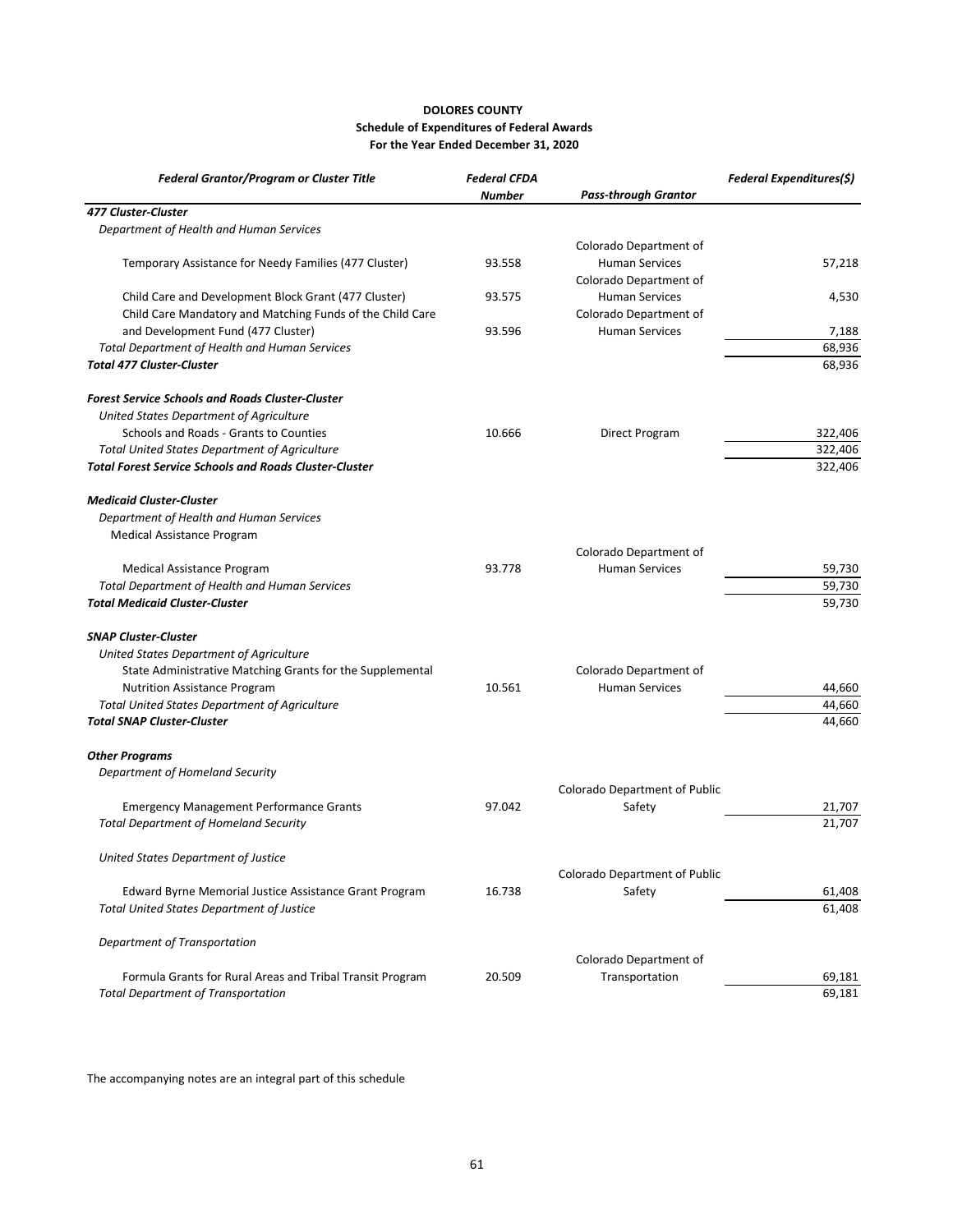#### **DOLORES COUNTY Schedule of Expenditures of Federal Awards (Continued) For the Year Ended December 31, 2020**

| <b>Federal Grantor/Program or Cluster Title</b>                                                                           | <b>Federal CFDA</b><br><b>Pass-through Grantor</b><br><b>Number</b> |                                                                       | <b>Federal Expenditures(\$)</b> |
|---------------------------------------------------------------------------------------------------------------------------|---------------------------------------------------------------------|-----------------------------------------------------------------------|---------------------------------|
| Department of Health and Human Services                                                                                   |                                                                     |                                                                       |                                 |
| <b>Public Health Emergency Preparedness</b>                                                                               | 93.069                                                              | Colorado Department of Public<br><b>Health and Environment</b>        | 15,265                          |
| Guardianship Assistance                                                                                                   | 93.090                                                              | Colorado Department of<br><b>Human Services</b>                       | 323                             |
|                                                                                                                           |                                                                     | Colorado Department of Public                                         |                                 |
| <b>Immunization Cooperative Agreements</b>                                                                                | 93.268                                                              | <b>Health and Environment</b>                                         | 5,094                           |
| Epidemiology and Laboratory Capacity for Infectious Diseases<br>(ELC)                                                     | 93.323                                                              | Colorado Department of Public<br><b>Health and Environment</b>        | 12,002                          |
| Public Health Emergency Response: Cooperative Agreement                                                                   |                                                                     | Colorado Department of Public                                         |                                 |
| for Emergency Response: Public Health Crisis Response                                                                     | 93.354                                                              | <b>Health and Environment</b><br>Colorado Department of               | 9,578                           |
| Child Support Enforcement                                                                                                 | 93.563                                                              | <b>Human Services</b><br>Colorado Department of                       | 8,371                           |
| Low-Income Home Energy Assistance                                                                                         | 93.568                                                              | <b>Human Services</b><br>Colorado Department of                       | 73,953                          |
| <b>Foster Care Title IV-E</b>                                                                                             | 93.658                                                              | <b>Human Services</b><br>Colorado Department of                       | 20,230                          |
| <b>Adoption Assistance</b>                                                                                                | 93.659                                                              | <b>Human Services</b><br>Colorado Department of                       | 8,751                           |
| Social Services Block Grant                                                                                               | 93.667                                                              | <b>Human Services</b>                                                 | 8,873                           |
| Maternal and Child Health Services Block Grant to the States<br><b>Total Department of Health and Human Services</b>      | 93.994                                                              | Colorado Department of Public<br><b>Health and Environment</b>        | 2,562<br>165,002                |
| Department of the Treasury                                                                                                |                                                                     |                                                                       |                                 |
| Coronavirus Relief Fund                                                                                                   | 21.019                                                              | Colorado Department of Local<br>Affairs<br>Colorado Department of     | 48,985                          |
| Coronavirus Relief Fund                                                                                                   | 21.019                                                              | <b>Human Services</b>                                                 | 3,223                           |
| Coronavirus Relief Fund                                                                                                   | 21.019                                                              | <b>Colorado Department of Public</b><br><b>Health and Environment</b> | 38,565                          |
| <b>Total Coronavirus Relief Fund</b>                                                                                      |                                                                     |                                                                       | 90,773                          |
| <b>Total Department of the Treasury</b>                                                                                   |                                                                     |                                                                       | 90,773                          |
| United States Department of Agriculture<br>WIC Special Supplemental Nutrition Program for Women,<br>Infants, and Children | 10.557                                                              | Colorado Department of<br><b>Health and Environment</b>               | 13,930                          |
| WIC Special Supplemental Nutrition Program for Women,<br>Infants, and Children                                            | 10.557                                                              | Colorado Department of Public<br><b>Health and Environment</b>        | 11,310                          |
| Total WIC Special Supplemental Nutrition Program for Women,                                                               |                                                                     |                                                                       |                                 |
| Infants, and Children                                                                                                     |                                                                     |                                                                       | 25,240                          |
| <b>Total United States Department of Agriculture</b><br><b>Total Other Programs</b>                                       |                                                                     |                                                                       | 25,240<br>433,311               |
| <b>Total Expenditures of Federal Awards</b>                                                                               |                                                                     |                                                                       | \$929,043                       |
|                                                                                                                           |                                                                     |                                                                       |                                 |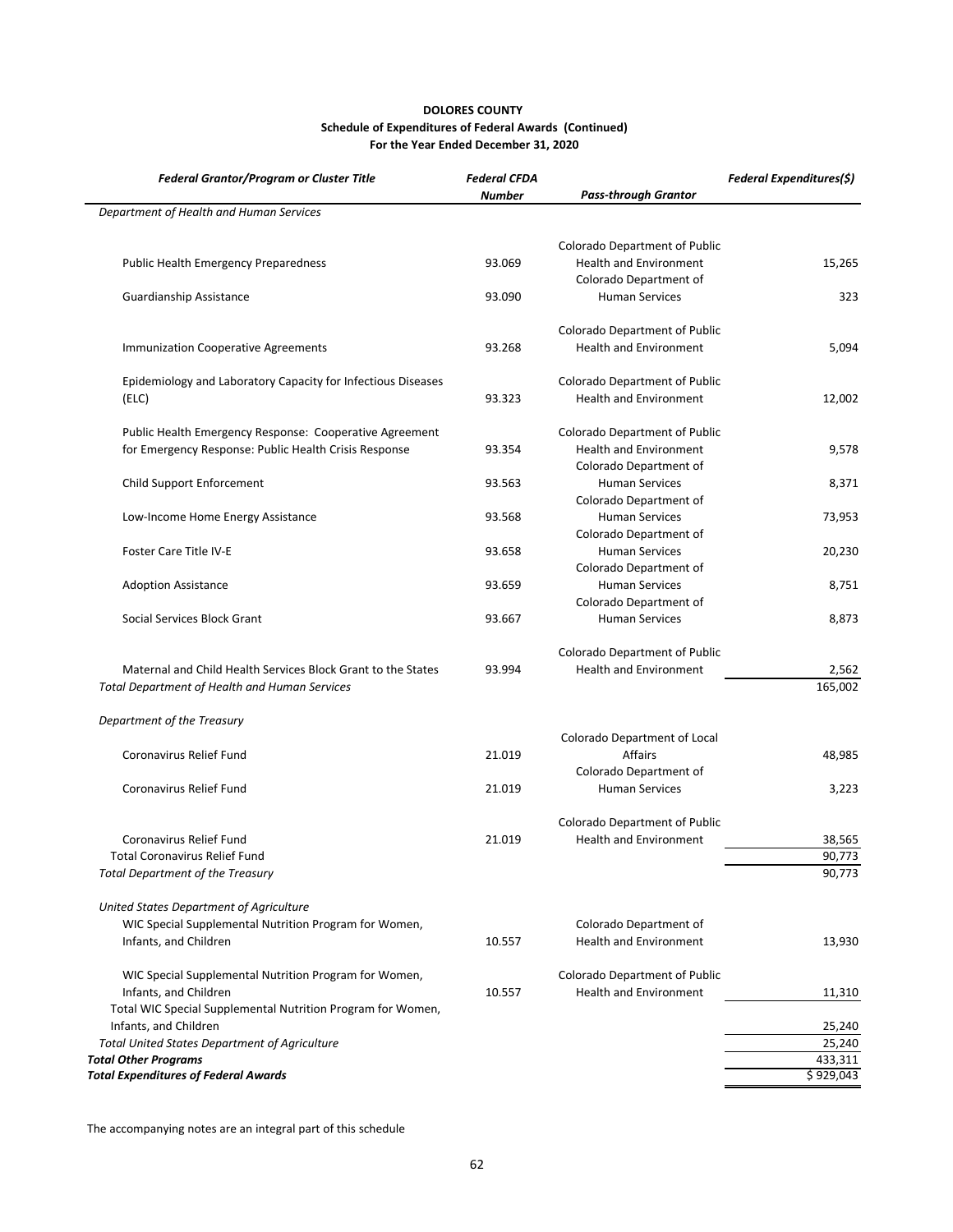### NOTES TO THE SCHEDULE OF EXPENDITURES OF FEDERAL AWARDS For the Year Ended December 31, 2020

### **Organization**

The accompanying schedule of expenditures of federal awards presents the activity of all federal award programs of Dolores County, Colorado for the year ended December 31, 2020. All federal awards received directly from federal agencies as well as federal awards passed through other governmental agencies, are included on the schedule.

### **Basis Of Presentation**

The accompanying schedule of expenditures of federal awards includes the federal grant activity of the County and is presented on the modified accrual basis of accounting. The information in this schedule is presented in accordance with the requirements of Title 2 U.S. *Code of Federal Regulations* Part 200, *Uniform Administrative Requirements, Cost Principles, and Audit Requirements for Federal Awards*. Therefore, some amounts presented in the schedule may differ from amounts presented in, or used in, the preparation of the basic financial statements.

#### **Indirect Costs**

The County has not elected to use the 10% *de minimis* indirect cost rate as allowed in the Uniform Guidance, Section 414.

### **Food Distribution**

Non-monetary assistance is reported in the Schedule at the fair market value of the commodities received and disbursed.

#### **Sub-recipients**

Dolores County had no sub-recipients of federal funds for the year ended December 31, 2020.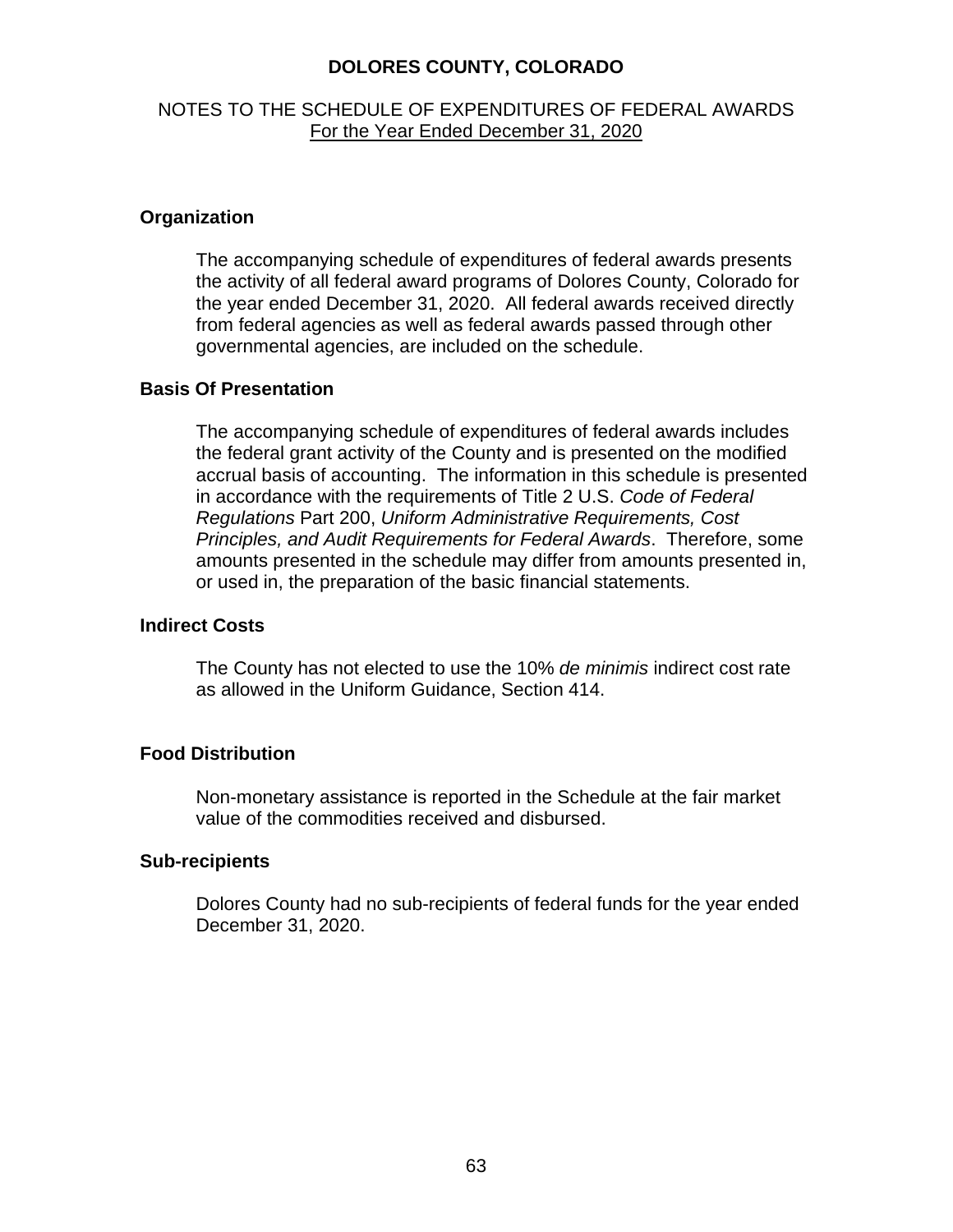## DOLORES COUNTY, COLORADO SCHEDULE OF FINDINGS AND QUESTIONED COSTS For the Year Ended December 31, 2020

#### **Section 1- Summary of Auditors' Results**

| <b>Financial Statements</b>                    |                                      |                                                        |                           |    |
|------------------------------------------------|--------------------------------------|--------------------------------------------------------|---------------------------|----|
| Type of auditors' report issued                |                                      | <b>Unmodified Opinion</b>                              |                           |    |
| Internal control over financial reporting:     |                                      |                                                        |                           |    |
| Material weakness(es) identified?              |                                      | yes                                                    | x                         | no |
| Significant deficiency(ies) identified         |                                      |                                                        |                           |    |
| not considered to be material weaknesses?      |                                      | yes                                                    | x                         | no |
| <b>Federal Awards</b>                          |                                      |                                                        |                           |    |
| Internal control over major programs:          |                                      |                                                        |                           |    |
| Material weakness(es) identified?              |                                      | yes                                                    | х                         | no |
| Significant deficiency(ies) identified         |                                      |                                                        |                           |    |
| not considered to be material weaknesses?      |                                      | yes                                                    | х                         | no |
| Type of auditors' report issued on compliance  |                                      |                                                        |                           |    |
| for major programs:                            |                                      |                                                        | <b>Unmodified Opinion</b> |    |
| Any audit findings disclosed that are required |                                      |                                                        |                           |    |
| to be reported in accordance with              |                                      |                                                        |                           |    |
| <b>Uniform Guidance</b>                        |                                      | yes                                                    | X                         | no |
| Identification of major programs:              |                                      |                                                        |                           |    |
| <b>CFDA Number</b>                             | Name of Federal Program or Cluster   |                                                        |                           |    |
| 10.666                                         | Schools and Roads-Grants to Counties |                                                        |                           |    |
| 16.738                                         |                                      | Edward Byrne Memorial Justice Assistance Grant Program |                           |    |
| Dollar threshold to distringuish between       |                                      |                                                        |                           |    |
| Type A and Type B programs:                    |                                      | \$750,000                                              |                           |    |
| Auditee qualified as low-risk auditee          |                                      | yes                                                    | х                         | no |
| (Single audit not required in prior year)      |                                      |                                                        |                           |    |

#### **Section 2- Findings under Generally Accepted Government Auditing Standards**

 There were no findings required to be reported under Generally Accepted Government Auditing Standards

#### **Section 3- Findings and Questioned Costs Under Uniform Guidance**

 There were no findings or questioned cost for federal awards as defined in the Uniform Guidance.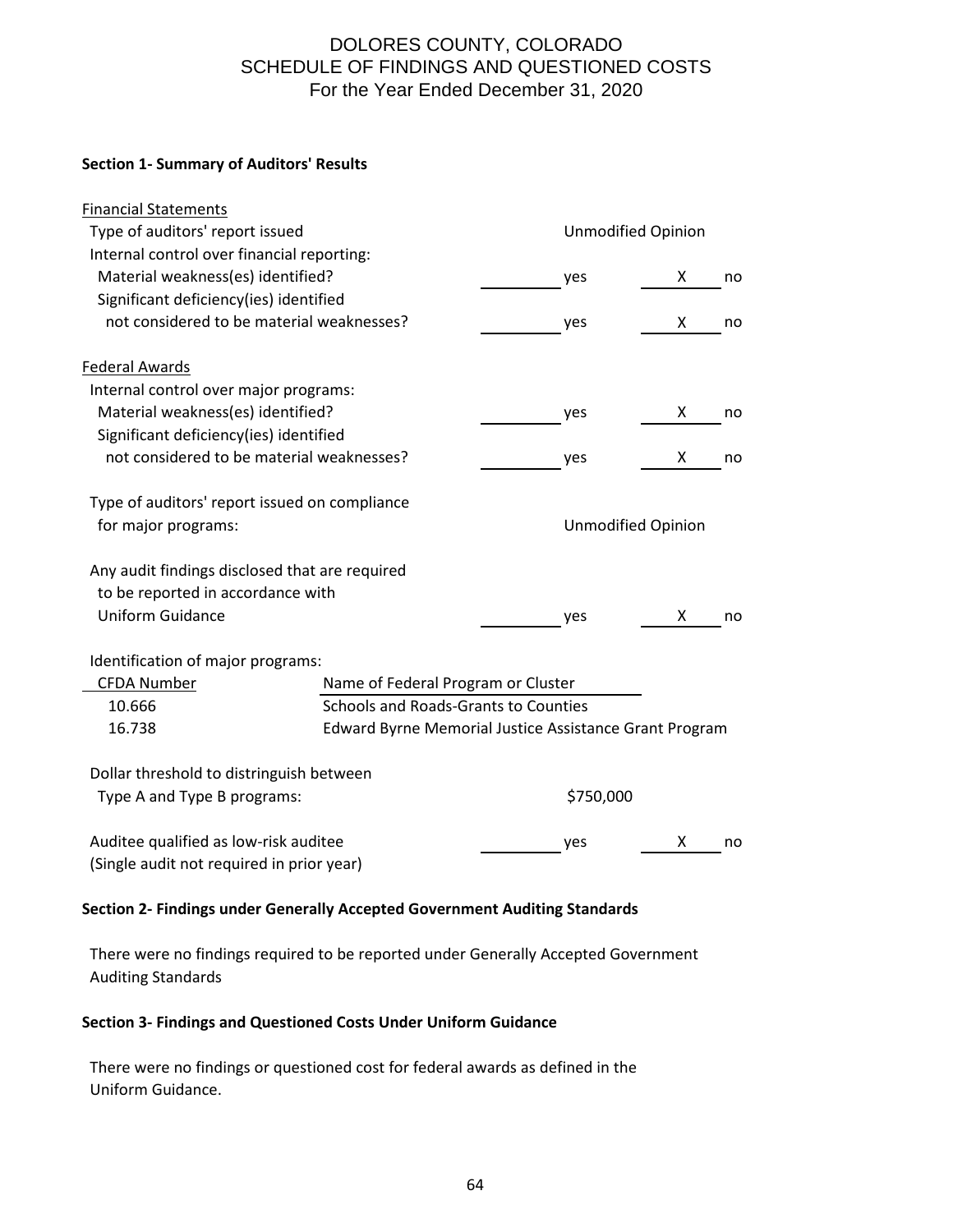## SUMMARY SCHEDULE OF PRIOR AUDIT FINDINGS For the Year Ended December 31, 2020

There were no prior year findings or questioned costs noted that were reportable under the Uniform Guidance criteria.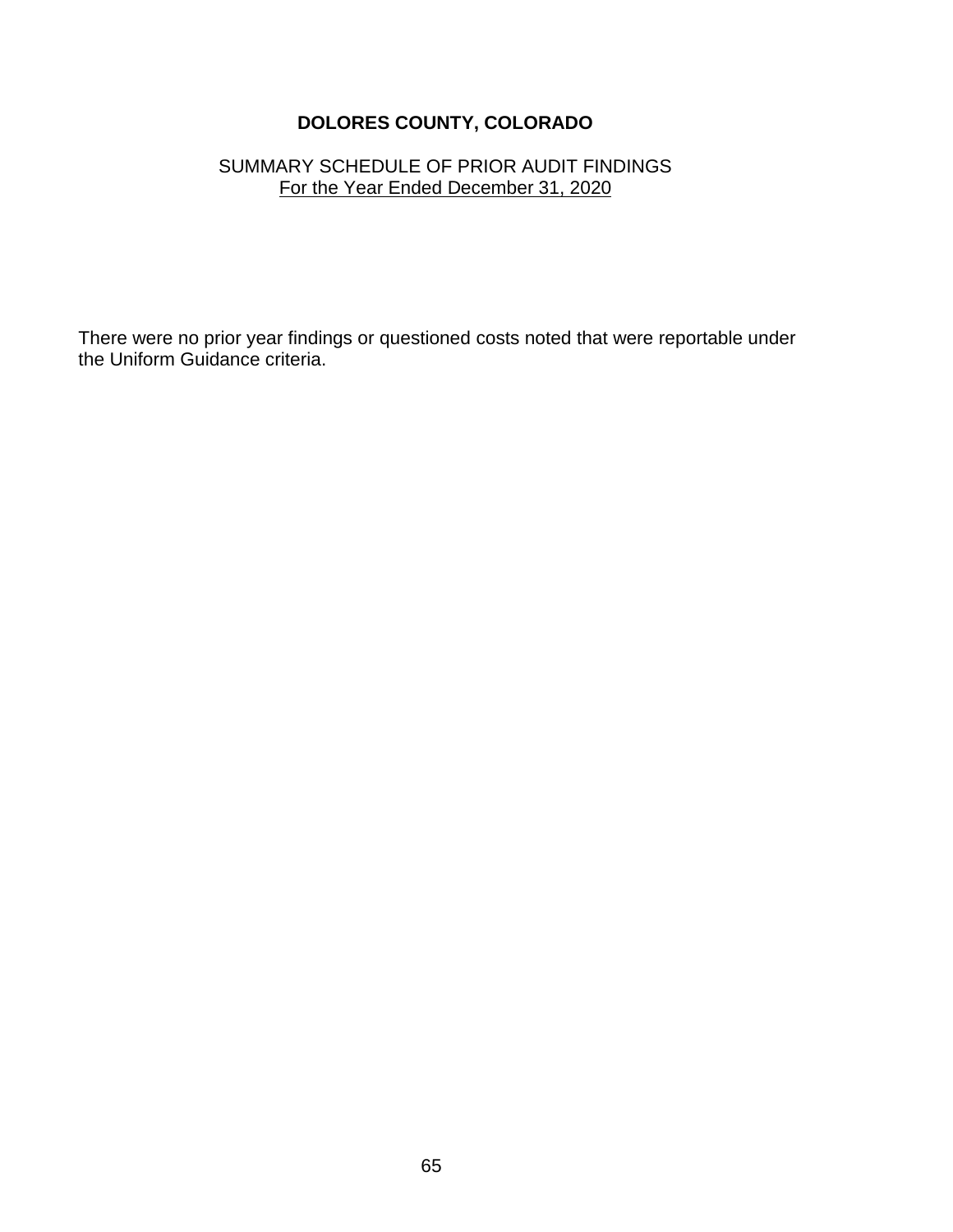## SCHEDULE OF CORRECTIVE ACTION PLAN For the Year Ended December 31, 2020

There were no audit findings to be included in the current audit report; therefore, a corrective action plan is not necessary.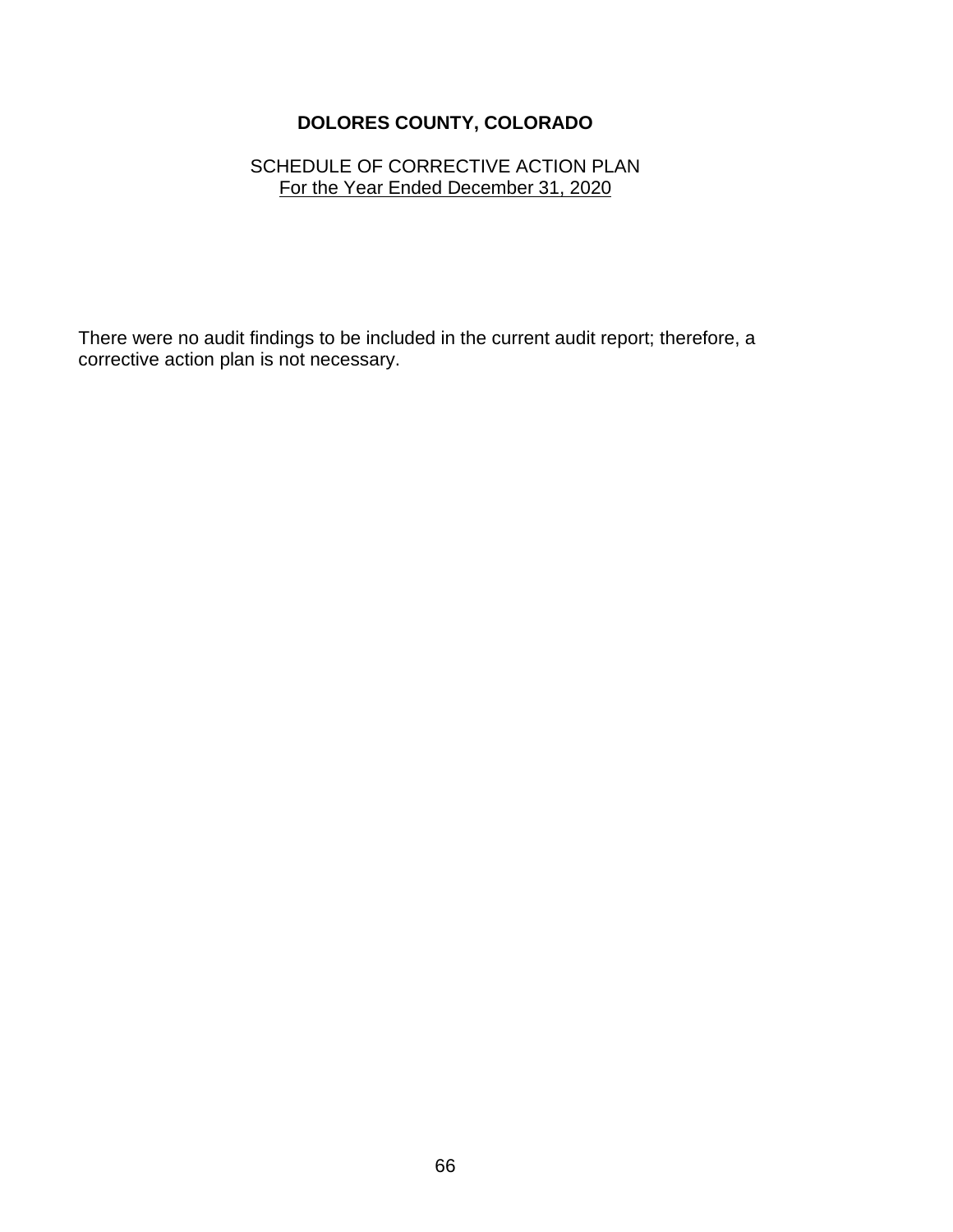Financial Planning 02/01

| The public report burden for this information collection is estimated to average 380 hours annually. |                               |                                              |                                                                  | Form $\#$ 350-050-36   |  |  |
|------------------------------------------------------------------------------------------------------|-------------------------------|----------------------------------------------|------------------------------------------------------------------|------------------------|--|--|
|                                                                                                      |                               |                                              | City or County:                                                  |                        |  |  |
|                                                                                                      |                               |                                              | County                                                           |                        |  |  |
| <b>LOCAL HIGHWAY FINANCE REPORT</b>                                                                  |                               |                                              | <b>YEAR ENDING:</b>                                              |                        |  |  |
|                                                                                                      |                               |                                              | December 31, 2020                                                |                        |  |  |
| This Information From The Records Of (example - City of _ or County of _                             |                               | Prepared By: Majors and Haley P.C.           |                                                                  |                        |  |  |
| Dolores County, Colorado                                                                             |                               | Phone: 970-565-9521                          |                                                                  |                        |  |  |
| I. DISPOSITION OF HIGHWAY-USER REVENUES AVAILABLE FOR LOCAL GOVERNMENT EXPENDITURE                   |                               |                                              |                                                                  |                        |  |  |
|                                                                                                      | A.<br>Local                   | <b>B.</b><br>Local                           | C. Receipts from                                                 | D. Receipts from       |  |  |
| <b>ITEM</b>                                                                                          | <b>Motor-Fuel</b>             | <b>Motor-Vehicle</b>                         | <b>State Highway-</b>                                            | <b>Federal Highway</b> |  |  |
|                                                                                                      | <b>Taxes</b>                  | <b>Taxes</b>                                 | <b>User Taxes</b>                                                | Administration         |  |  |
| 1. Total receipts available                                                                          |                               |                                              |                                                                  |                        |  |  |
| 2. Minus amount used for collection expenses                                                         |                               |                                              |                                                                  |                        |  |  |
| 3. Minus amount used for nonhighway purposes                                                         |                               |                                              |                                                                  |                        |  |  |
| 4. Minus amount used for mass transit                                                                |                               |                                              |                                                                  |                        |  |  |
| 5. Remainder used for highway purposes                                                               |                               |                                              |                                                                  |                        |  |  |
|                                                                                                      |                               |                                              |                                                                  |                        |  |  |
| II. RECEIPTS FOR ROAD AND STREET PURPOSES                                                            |                               |                                              | <b>III. DISBURSEMENTS FOR ROAD</b><br><b>AND STREET PURPOSES</b> |                        |  |  |
| <b>ITEM</b>                                                                                          | <b>AMOUNT</b>                 | <b>ITEM</b>                                  |                                                                  | <b>AMOUNT</b>          |  |  |
| A. Receipts from local sources:                                                                      |                               | A. Local highway disbursements:              |                                                                  |                        |  |  |
| 1. Local highway-user taxes                                                                          |                               | 1. Capital outlay (from page 2)              |                                                                  | 184,817                |  |  |
| a. Motor Fuel (from Item I.A.5.)                                                                     |                               | 2. Maintenance:                              |                                                                  | 2,027,285              |  |  |
| b. Motor Vehicle (from Item I.B.5.)                                                                  |                               | 3. Road and street services:                 |                                                                  |                        |  |  |
| c. Total $(a.+b.)$                                                                                   |                               | a. Traffic control operations                |                                                                  | 28,764                 |  |  |
| 2. General fund appropriations                                                                       | $\overline{0}$                | b. Snow and ice removal                      |                                                                  | 138,659                |  |  |
| 3. Other local imposts (from page 2)                                                                 | 509,771                       | c. Other                                     |                                                                  |                        |  |  |
| 4. Miscellaneous local receipts (from page 2)                                                        | 170,009                       | d. Total (a. through c.)                     |                                                                  | 167,423                |  |  |
| 5. Transfers from toll facilities                                                                    |                               |                                              | 4. General administration & miscellaneous                        |                        |  |  |
| 6. Proceeds of sale of bonds and notes:                                                              |                               | 5. Highway law enforcement and safety        | 189,014                                                          |                        |  |  |
| a. Bonds - Original Issues                                                                           |                               | 6. Total $(1$ through 5)                     | 2,568,539                                                        |                        |  |  |
| b. Bonds - Refunding Issues                                                                          |                               | <b>B.</b> Debt service on local obligations: |                                                                  |                        |  |  |
| c. Notes Capital Leases                                                                              |                               | 1. Bonds:                                    |                                                                  |                        |  |  |
| d. Total $(a. + b. + c.)$                                                                            | $\overline{0}$                | a. Interest                                  |                                                                  |                        |  |  |
| 7. Total $(1$ through $6)$                                                                           | 679,780                       | b. Redemption                                |                                                                  |                        |  |  |
| <b>B.</b> Private Contributions                                                                      |                               | c. Total $(a. + b.)$                         | $\Omega$                                                         |                        |  |  |
| C. Receipts from State government                                                                    |                               | 2. Notes:                                    |                                                                  |                        |  |  |
| (from page 2)                                                                                        | 1,585,504                     | a. Interest                                  |                                                                  |                        |  |  |
| <b>D.</b> Receipts from Federal Government                                                           |                               | b. Redemption                                |                                                                  |                        |  |  |
| (from page 2)                                                                                        | 161,203                       | c. Total $(a. + b.)$                         |                                                                  | $\overline{0}$         |  |  |
| <b>E.</b> Total receipts $(A.7 + B + C + D)$                                                         | 2,426,487                     | 3. Total $(1.c + 2.c)$                       |                                                                  | $\overline{0}$         |  |  |
|                                                                                                      |                               | C. Payments to State for highways            |                                                                  |                        |  |  |
|                                                                                                      |                               | D. Payments to toll facilities               |                                                                  |                        |  |  |
|                                                                                                      |                               | E. Total disbursements $(A.6 + B.3 + C + D)$ |                                                                  | 2,568,539              |  |  |
|                                                                                                      | IV. LOCAL HIGHWAY DEBT STATUS |                                              |                                                                  |                        |  |  |
|                                                                                                      | (Show all entries at par)     |                                              |                                                                  |                        |  |  |
|                                                                                                      | <b>Opening Debt</b>           | Amount Issued                                | Redemptions                                                      | Closing Debt           |  |  |
| A. Bonds (Total)                                                                                     |                               |                                              |                                                                  | $\theta$               |  |  |
| 1. Bonds (Refunding Portion)                                                                         |                               |                                              |                                                                  |                        |  |  |
| <b>B.</b> Notes (Total)                                                                              |                               |                                              |                                                                  | $\overline{0}$         |  |  |
|                                                                                                      |                               |                                              |                                                                  |                        |  |  |
|                                                                                                      |                               | V. LOCAL ROAD AND STREET FUND BALANCE        |                                                                  |                        |  |  |
| A. Beginning Balance                                                                                 | <b>B.</b> Total Receipts      | C. Total Disbursements                       | D. Ending Balance                                                | E. Reconciliation      |  |  |
| 4,448,330                                                                                            | 2,426,487                     | 2,568,539                                    | 4,306,278                                                        | $\Omega$               |  |  |
| <b>Notes and Comments:</b>                                                                           |                               |                                              |                                                                  |                        |  |  |
|                                                                                                      |                               |                                              |                                                                  |                        |  |  |
|                                                                                                      |                               |                                              |                                                                  |                        |  |  |
|                                                                                                      |                               |                                              |                                                                  |                        |  |  |
|                                                                                                      |                               |                                              |                                                                  |                        |  |  |
|                                                                                                      |                               |                                              |                                                                  |                        |  |  |
|                                                                                                      |                               |                                              |                                                                  |                        |  |  |
| <b>FORM FHWA-536 (Rev. 1-05)</b>                                                                     |                               | PREVIOUS EDITIONS OBSOLETE                   |                                                                  | (Next Page)            |  |  |
|                                                                                                      |                               | 1                                            |                                                                  |                        |  |  |
|                                                                                                      |                               |                                              |                                                                  |                        |  |  |